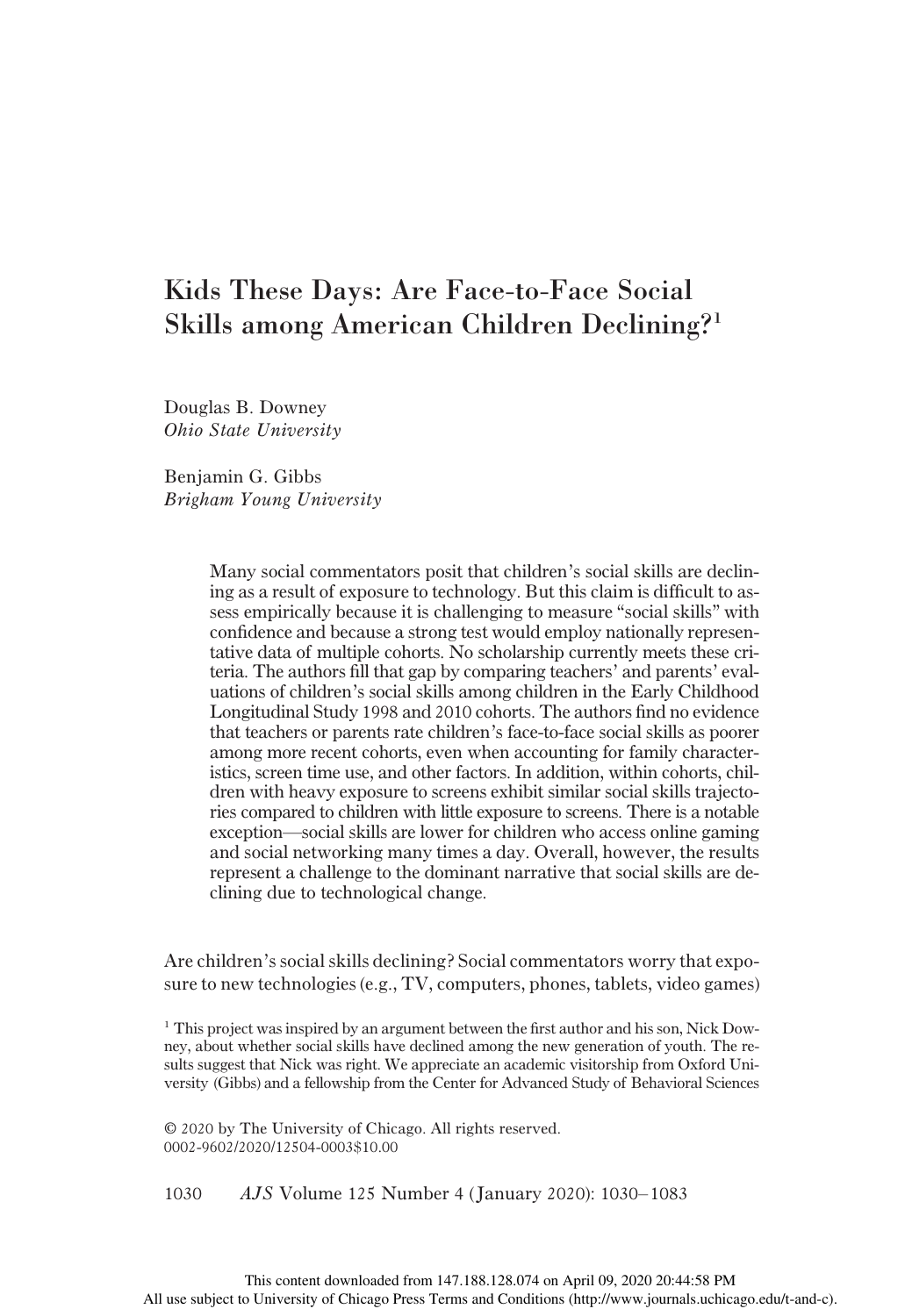has reduced the development of children's and youths' ability to negotiate successful face-to-face interactions. This concern has become popularized by the TED talks "Connected but Alone?" (Turkle 2012) and "How Social Media Makes Us Unsocial" (Graham 2014) and the books *Generation Me* and *iGen* (Twenge 2014, 2017). These widely discussed talks and books lament the decline in youths' ability to conduct face-to-face conversations and develop meaningful, authentic relationships.

But the evidence is limited. The question requires comparing children's social skills across different cohorts, preferably before and after the internet boom, but we are aware of no social science research that has done this in a systematic way, especially with samples that represent American youth at the national level. As a result, the public discussion regarding the decline in children's faceto-face social skills has continued without the benefit of careful social science analysis. We begin to fill that gap by analyzing several nationally representative data sets in which teachers and parents assessed children's social skills.

#### TECHNOLOGICAL CHANGE AND SOCIAL RELATIONSHIPS

Concerns about the consequences of moving away from agrarian living toward a more urban, modern society were central to the establishment of the field of sociology. The transformation from farming to industrialization and the resulting social problems motivated early writings of Tönnies (1974), who distinguished between traditional and modern societies. Tönnies described agrarian societies as characterized by gemeinschaft—strong kin ties and connections based on sameness (e.g., race/ethnicity, religion, and values)—while modern societies were characterized by gesellschaft, where human relations become more impersonal and indirect and based on efficiency. The problem in modern societies is that people become less connected with their groups, have fewer common beliefs, and as a consequence are more vulnerable to feeling alienated. Weber expanded on these ideas, noting how modern bureaucracies can become impersonal, privileging rationality and efficiency over individual needs. Similarly, Durkheim emphasized the potentially damaging effects of technological advances on community (DiMaggio et al. 2001). Of course, the transition from an agrarian to an industrialized society is not the only way technological change affects human relationships. Increasing globalization, immigration, urbanization, and continuing technological advances all renew concerns about how modernization affects social cohesion and may continue to undermine feelings of group connectedness and meaning, albeit through new mechanisms.

<sup>(</sup>Downey),which provided the time and resources to complete the work. Direct correspondence to Douglas B. Downey, Ohio State University, Department of Sociology, 238 Townshend Hall, 1885 Neil Avenue Mall, Columbus, Ohio, 43210. E-mail: downey.32@osu.edu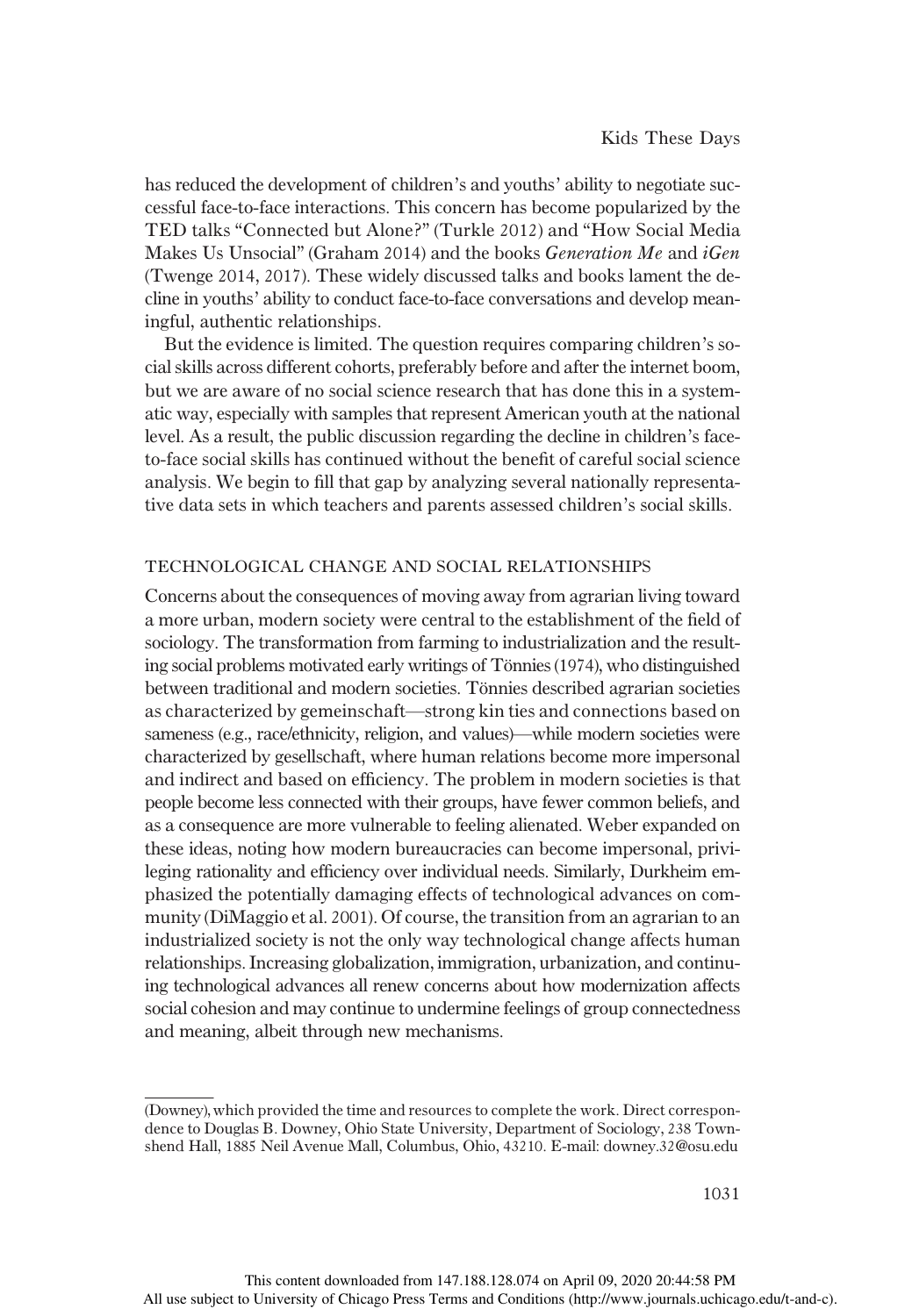Exposure to screen-based technologies is thought to undermine social life in several ways. With respect to children's social skills, the thesis is straightforward—screen exposure diminishes children's ability to form and maintain genuine friendships, get along with people who are different, comfort and help others, and express feelings, ideas, and opinions in positive ways. Some screenbased technologies may facilitate interaction, albeit digital, but skeptics worry that digitally based interactions can be problematic for several reasons. Digital interactions may limit the ability to read tone of voice or body language—necessary skills for successful complex face-to-face interactions. And the anonymity that often accompanies digital interactions can embolden bad behavior, such as trolling and cyberbullying, the well-known ugly side of online interactions. Hamnshu Tyagi, a psychiatric researcher, described the problem as follows: "Teenagers who socialise online put less value on their 'real world' selves which puts them at risk of impulsive and even suicidal behaviour. They may be less able to form relationships as they do not learn the physical clues involved with communication including body language, tone of voice and facial expressions" (Smith 2008).

An additional concern is that time in front of screens replaces time that could be spent developing these skills in face-to-face interactions. One large shift, for example, has been the percentage of children who use the internet at home—from 11% in 1997, the first year for which such estimates are available, to 60% in 2017 (Child Trends 2018). Kraut et al. (1998) initially found evidence for a negative relationship between internet use and sociability. They observed the impact of internet access on 169 people in 73 Pittsburgh-area households during their first couple years of online connectivity in 1995–96. The researchers found that time on the internet was associated with less communication with family members in the household, declines in the size of one's social network, and an increase in depression and loneliness (Kraut et al. 1998). But in a follow-up study, the researchers no longer found negative associations between internet use and well-being, suggesting that as people became more familiar with the technology over time, the negative consequences of exposure may dissipate (Kraut et al. 2002).

#### MORAL PANIC AND TECHNOLOGY

An alternative position is that the concerns over screen-based technology merely represent the most recent "moral panic" often expressed after the introduction of new technologies. For example, during the 1920s and 1930s, parents criticized how radio and movies depicted violence and took time away from other more prosocial activities (Leick 2019). In the late 1940s, concerns over the growing practice of including comics in the Sunday paper eventually led to Senate hearings to investigate a possible link with juvenile crime. And when television (1950s) and videos games (late 1970s) grew in popularity,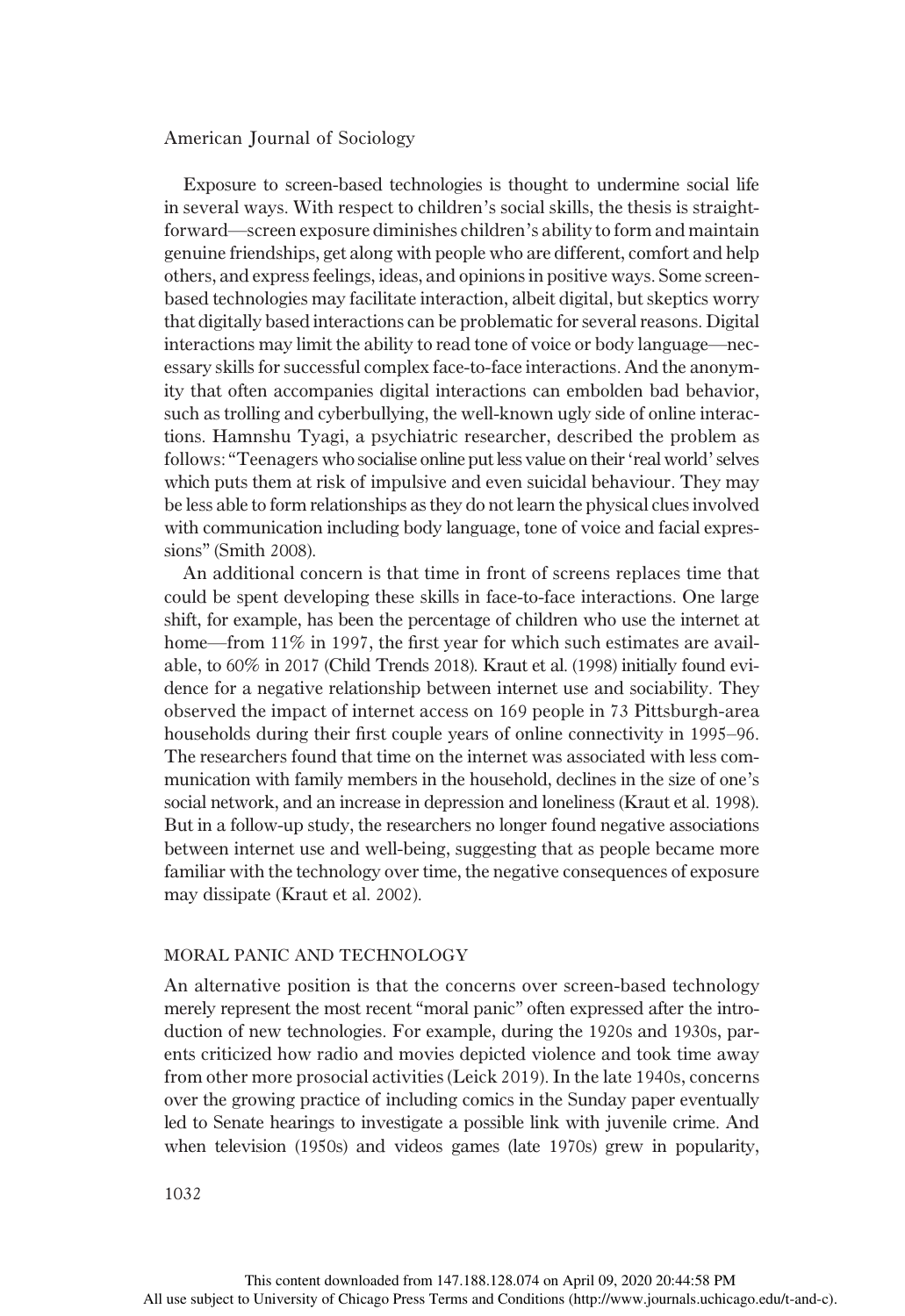parents' apprehension about their consequences rose accordingly (Leick 2019). The historical commonalities in response to new technology are difficult to ignore—parents recall their own childhoods with nostalgia, worry about the addictive nature of new media, and complain that children do not play outside or engage their imaginations enough. Resistance to new technologies tends to be strong initially but eventually fades as the technology becomes embedded in everyday life. This historical recognition alerts us to the possibility that cell phones and computer usage may inspire the latest manifestation of parental anxiety regarding changes in children's autonomy.<sup>2</sup> Of course, noting that parents often resist new technologies in predictable ways does not, by itself, preclude the possibility that parents' concerns may be legitimate.

# ARE AMERICAN CHILDREN'S FACE-TO-FACE SOCIAL SKILLS DECLINING?

Amid rapid technological change and despite widespread concern, current evidence does not provide a clear answer to the question: Have American children's face-to-face skills declined? Nevertheless, some scholars have argued that growing screen exposure has reduced the youngest generation's social skills. For example, Twenge concludes that "iGen'ers are not practicing their in-person social skills as much as other generations did. ... They are more likely to make mistakes onstage when it matters: in college interviews, when making friends in high school, and when competing for a job. Life's social decisions are still made primarily in person, and iGen gets less experience in such situations" (2017, p. 91).

This conclusion is based on analyses, however, that do not directly gauge social skills. Twenge (2017) analyzed data from the Monitoring the Future surveys, administered every year to seniors in high school since 1975, and noted that many problematic behaviors (e.g., less time hanging out with friends, more loneliness, poorer sleep habits, and increased suicide and depression) began or increased after 2007, the year the iPhone was introduced. These mental health outcomes are important, but they do not directly address the question of declining social skills.

There are also reasons to doubt whether the growth of smartphone usage is the cause of some of the recent declines in mental health outcomes. For example, although teen suicide rose 46% between 2008 and 2015, rates were

 $2$  This cycle is not just evident in modern societies with rapid technological change but rather a persistent feature of history. For example, in his dialogue *Phaedrus*, Plato has Socrates tell the story of Thamus, king of the Egyptians, who refused to teach his subjects writing, claiming that "if men learn this, it will implant forgetfulness in their souls; they will cease to exercise memory because they rely on that which is written, calling things to remembrance no longer from within themselves, but by means of external marks. What you have discovered is a recipe not for memory, but for reminder" (Cooper 1997, pp. 551–52). We thank a reviewer for suggesting this point.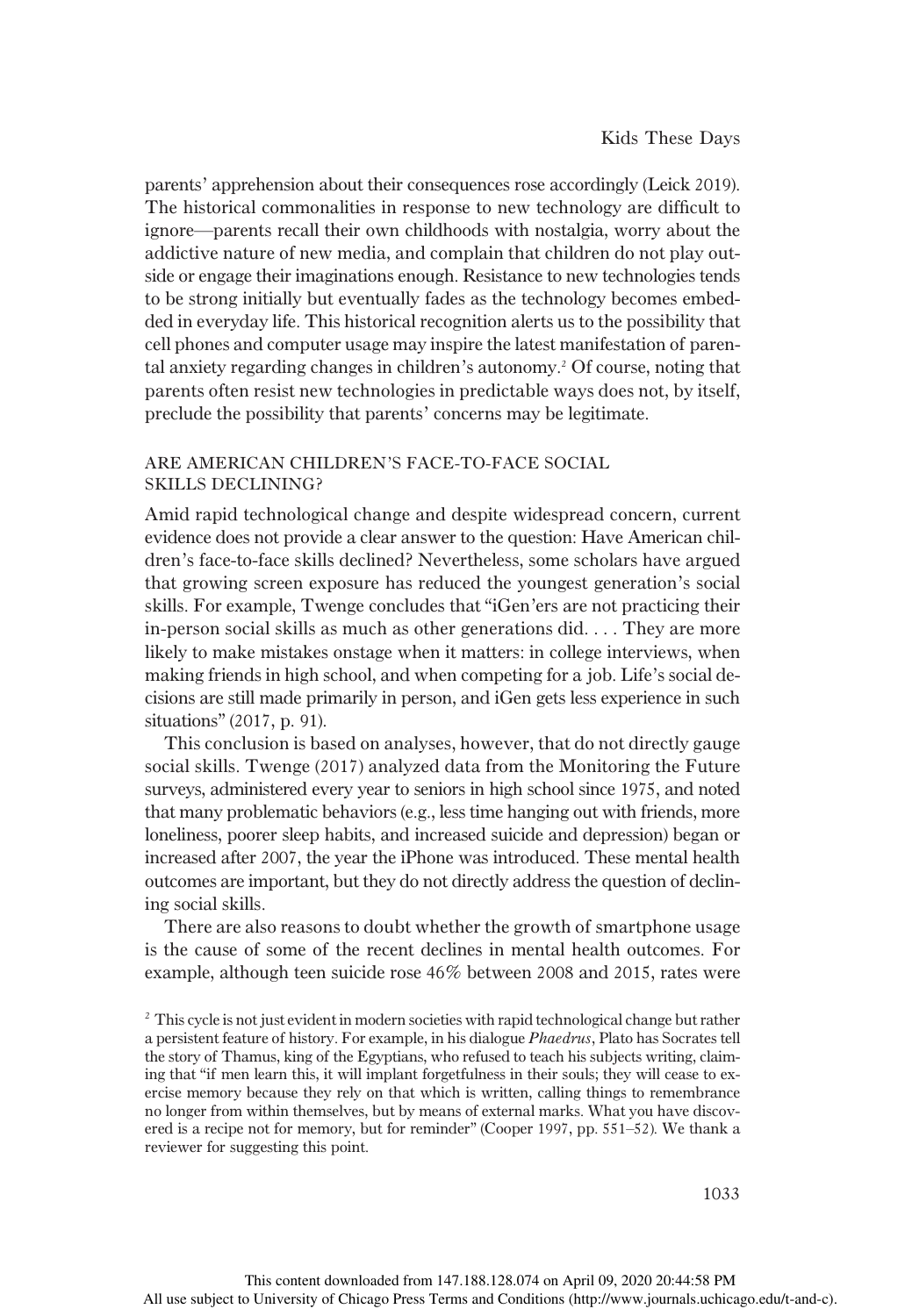similarly high in the 1990s, a period before smartphones and significant online interactions (National Center for Health Statistics 2019). And as Twenge acknowledges, other changes in youths' behavior occurred since the advent of smartphones that were positive. Youths drank less alcohol, engaged in less unprotected sex, had fewer car accidents, and smoked less (Twenge 2017). While there may exist real changes in behavior between the newest generation of youth and those before them, these changes are less alarming when considered in a broader historical perspective and appear to be both positive and negative. The fact that the advent of the iPhone coincides with some recent trends may represent a correlational rather than causal relationship. Importantly, the rhetoric regarding the consequences of technology for children's social skills does not match the evidence.

# A COMPLICATED RELATIONSHIP BETWEEN TECHNOLOGY AND SOCIETY

Not all scholars have assumed that modernization undermines human relations. Fischer (1975) criticized previous theorists (e.g., Simmel, Wirth, Durkheim, and Tönnies) for viewing the consequences of urbanism as necessarily negative, what he termed the "deterministic approach"to urban theory. For example, Wirth (1940) famously posited that urbanism led to social disorganization and individual alienation, but Fischer argued that the effects of population density are more complex—they can strengthen social life by creating the conditions for subcultures to flourish. While subcultures can be a source of intergroup friction, they can also provide a sense of identity and community. Fischer noted how the consequences of social change, in this case urbanization, were multifaceted and not necessarily negative.

Similarly, many scholars are now challenging a deterministic view of technology—that it necessarily undermines human relationships. Digital technologies may be complex, in some cases disrupting social relationships but enhancing social connections in other cases, especially in physically isolated locations. For example, the internet and mobile connectedness have transformed social networks by empowering individuals and encouraging the expansion of personal relationships beyond local conditions (Rainie and Wellman 2012). Pushing this line of thinking even further, others point out how online groups can reduce mental health stigma and provide meaningful peer support (Betton et al. 2015; Naslund et al. 2016).

A more nuanced perspective recognizes that new technologies likely have both positive and negative consequences for social relations. For example, although digital technologies might provide a mechanism for avoiding social interactions for some individuals (e.g., playing video games), they may facilitate greater interaction for others (e.g., arranging meetups). And even screen-based activities thought to be isolating, like playing video games, often have social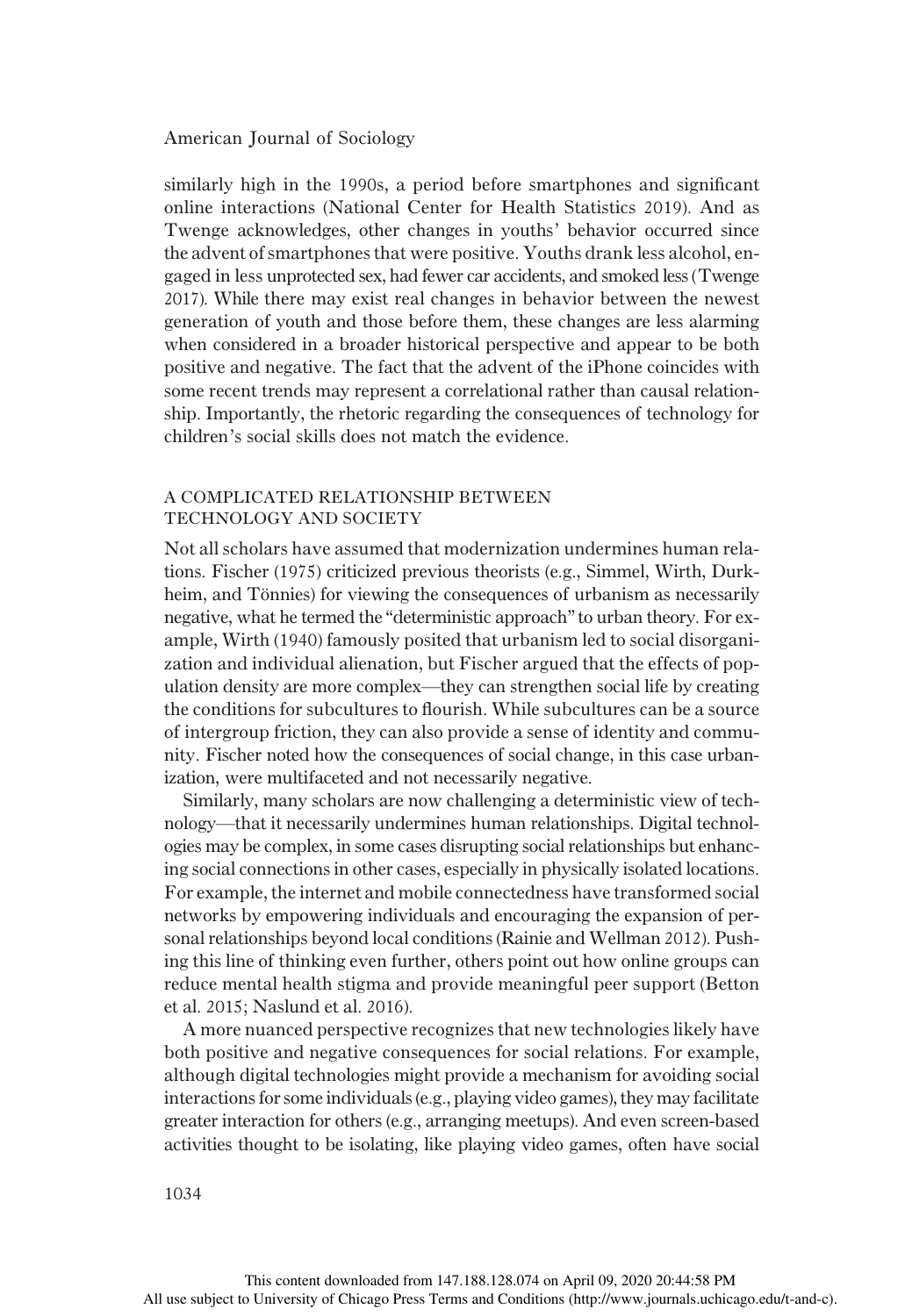components (e.g., multiplayer games) that provide a platform for engaging traditional issues of social importance (e.g., developing autonomy from parents, creating and maintaining norms, and developing meaningful identities) and potentially creating new ones. Some scholars note that technology does not necessarily displace face-to-face interactions but can develop alongside them as families often watch TV, play video games, and stream content together (Livingstone et al. 2018).

A growing group of scholars have examined the potentially positive effects of internet usage for a wide range of outcomes. Howard, Raine, and Jones (2001) observed early users of the internet and noted that e-mail helped them build social networks by maintaining more frequent contact with families and friends. Skype and Facebook allow individuals to easily share details of their lives. And among teenagers, cell phones have encouraged contact with friends, sharing good and bad news, gossiping, complaining, and sanctioning peers. These technological advances have the potential to promote both face-to-face contact and community and may not subtract from social skills in the way commentators have suspected. Valkenburg and Peter (2009) even suggest that internet use promotes self-disclosure because online interactions are characterized by reduced visual and auditory clues. They argue that people are more comfortable revealing important information about themselves via the internet because they are less concerned about how others view them. Ito et al. (2010) note how new media are used to enhance existing friendships and romantic relationships,<sup>3</sup> negotiate parent/child relationships, link interest-driven groups (e.g., gamers), and provide platforms for creativity (e.g., blogging, fan fiction, podcasting) and new economic activity. And the growth of graphics interchange format (GIF) animations can convey nuance and multiple layers of meaning, addressing some of the limitations of text-only communication and providing new platforms for conveying affect and demonstrating cultural knowledge (Miltner and Highfield 2017). This research suggests that we may be overestimating the negative consequences of new technologies while underestimating the ways in which they enable face-to-face meetings and connections.<sup>4</sup>

Several noteworthy studies reveal this nuance. For example, in a longitudinal sample of 3,354 eight- to nine-year-old Australian children, there was no association between computer use and children's growth in social-emotional well-being, gauged by teacher's evaluations of the child's unhappiness, worries, anxiety, and fearfulness (Hatzigianni, Gregoriadis, and Fleer 2016). And a longitudinal sample from the Netherlands of 852 adolescents initially observed

<sup>&</sup>lt;sup>3</sup> There is some evidence that Americans are more likely to have romantic partners if they have internet access (Rosenfeld and Thomas 2012).

<sup>4</sup> Even the concern that online time is sedentary has been challenged by scholars who point to games such as Pokémon Go, which mixes a smartphone game with outdoor physical activity (LeBlanc and Chaput 2017).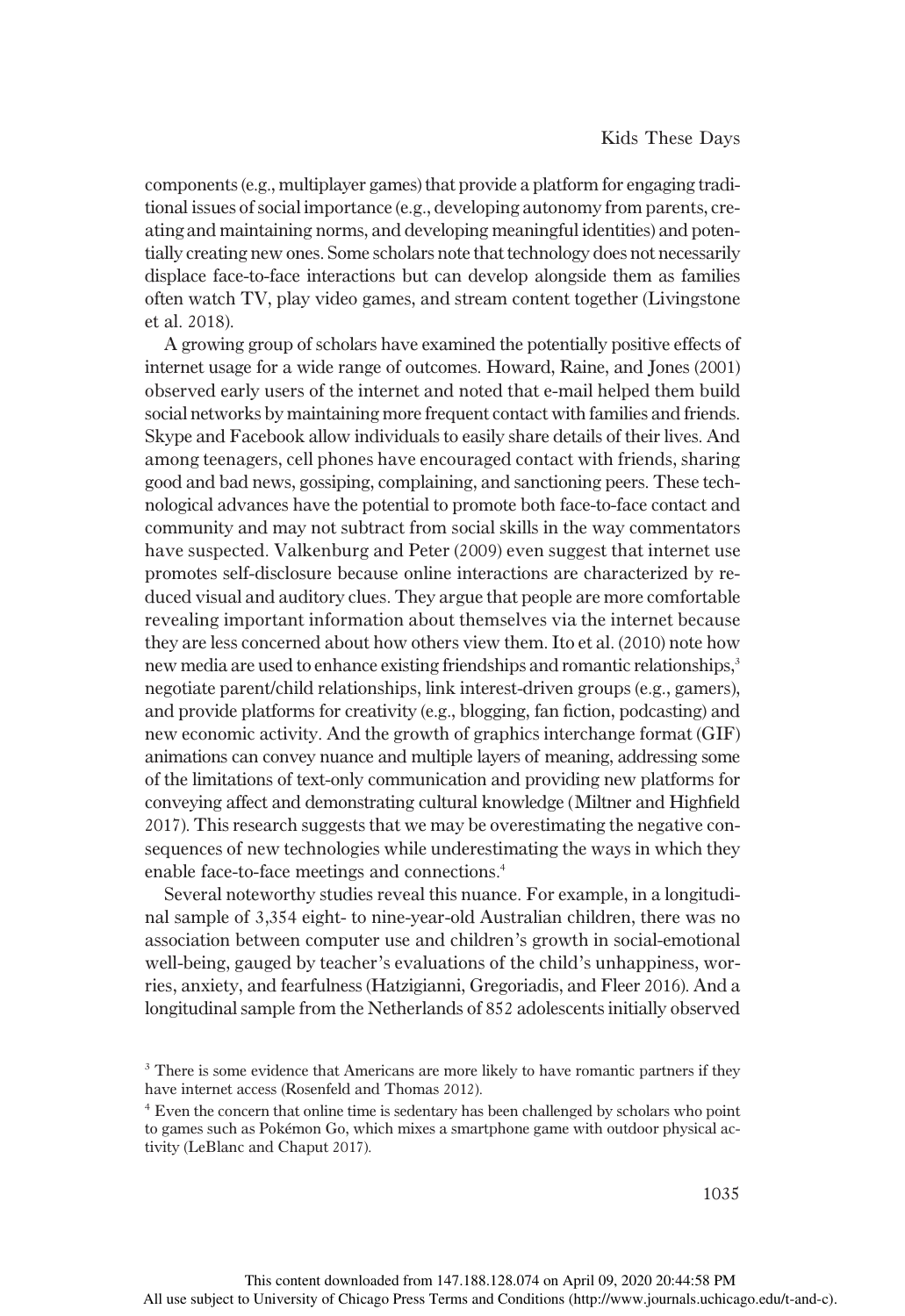in September 2012, and then observed again one and two years later, suggests that there may even be positive effects of the use of social network sites (SNS; e.g., Facebook, Snapchat, Twitter).<sup>5</sup> The authors found a positive relationship between SNS use and social self-esteem (e.g., "I find it easy to make friends," "It is easy to like me") in all three waves of data, and some evidence, albeit weak, that SNS use in early waves was associated with increases in social selfesteem in later waves (Valkenburg, Koutamanis, and Vossen 2017). In addition, use of SNS was positively related to increases in empathy for others (Vossen and Valkenburg 2016).

But other longitudinal studies suggest more negative consequences to screen exposure. For example, Shakya and Christakis (2017) analyzed the nationally representative Gallup Panel Social Network Study survey and reported that a one–standard deviation increase in the number of times an individual"likes" a Facebook post, clicks a link, or updates his or her status was associated with a 5%–8% of a standard deviation decline in self-reported mental health over the next two years. And Primack et al. (2009) analyzed 4,142 adolescents from the National Longitudinal Survey of Adolescent Health and noted that, for each additional hour of television viewing, respondents were 8% more likely to develop depressive symptoms seven years later. Overall, these longitudinal studies provide a complex view of the relationship between exposure to technology and outcomes in general—some suggesting that screen exposure reduces wellbeing while others indicating that it improves it—and produce varying results depending on the kind of screen exposure at stake (e.g., computer use, social network site, television). Again, however, the distinction between mental health outcomes and social skills is important. While these mental health studies are relevant to our interests, we note that none of them directly gauges children's social skills.

# CONCEPTUALIZING AND OPERATIONALIZING SOCIAL SKILLS

We conceptualize "social skills" as the ability to successfully negotiate the expectations of others in social interactions.<sup>6</sup> This definition is deliberately broad

 $5$  Their measure of social self-esteem was based on responses to four questions ("I find it easy to make friends," "I have a lot of friends," "I am popular among my peers," and "It is easy to like me.").

<sup>6</sup> The term "social skill" did not emerge in force in the literature until the late 1970s. The concept became more psychometrically developed in the 1980s, with clear validity and reliability estimates established in the 1990s (the decade of our first data point). The key difficulty is distinguishing among the many ways social skills could be conceptualized. For example, the following terms are evident in the literature before the 1990s and likely capture aspects of social skill but vary in reliability and validity in unknown ways: social competence, social performance, social development, social withdrawal, social maladjustment, social isolation, social success, human relations skills, and social interaction. Our operationalization of social skills primarily targets children's ability to get along with peers and likely does not capture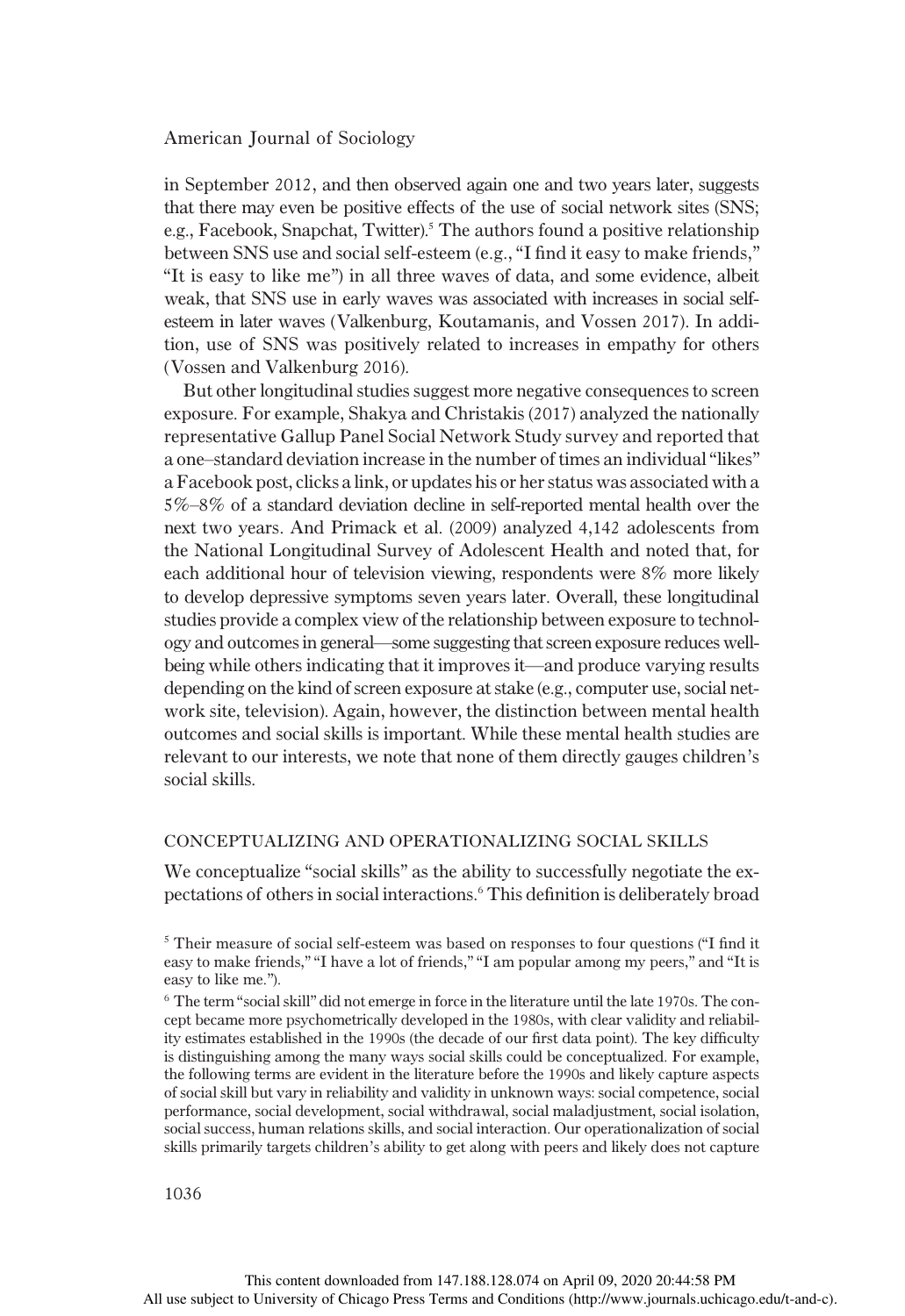and includes interactions with peers, siblings, parents, teachers, and other adult figures. It encompasses face-to-face skills but also includes digital communications in which children and teens negotiate peer relations and maneuver through the social world via texts and posts to social media. In the contemporary world, responding appropriately to difficult e-mails, negotiating social media interactions, and maintaining connections with knowledgeable digital users may be components of a broader set of "social skills" that go beyond the face-to-face. Our conceptualization of "social skills," therefore, is sensitive to the kinds of interpersonal skills useful for navigating the modern world.

Our theoretical interest in social skills is broadly conceptualized, but we necessarily operationalize a subset of these skills—face-to-face skills among peers an issue we raise in the discussion.We use teachers' and parents'ratings of children's interactions with peers, noting that our measure then represents both peer-based skills and the ability to meet the expectations of adult figures.

Determining whether social skills have declined over time is challenging because it requires a standardized measure that has both validity and reliability. And even if we produce a measure with good psychometric properties, it is difficult to separate real changes in social skills from potential changes in their subjective evaluation. For example, if teachers and parents come to rate children's social skills more leniently over time, then we could observe no change in skills even if social skills really declined. This problem leaves social scientists in an awkward position—popular claims about the degeneration of social skills abound without acknowledging the significant methodological challenges involved. Our approach is to produce stronger evidence than what currently exists, while recognizing the inherent challenges in isolating real changes in skills from changes in how those skills are evaluated, a point we return to in the discussion.

#### **HYPOTHESES**

Influenced by the scholarship emphasizing a balanced view of new technologies (they may be both positively and negatively linked to adolescent social skills), and given the sparse empirical evidence indicating a decline in faceto-face social skills, we hypothesize as follows:

HYPOTHESIS 1.—*Average face-to-face social skills among American children and adolescents have not declined over time*.

Of course, American children's social skills might have changed over time for other reasons, aside from technological change. One reason has to do with

more complex skills, like the ability to manage and maintain intransitive relationships (e.g., having two close friends who do not like each other), deflect attention from oneself to others, and get peers to open up emotionally, not to mention the skill of combative verbal sparring and talking to strangers in public places.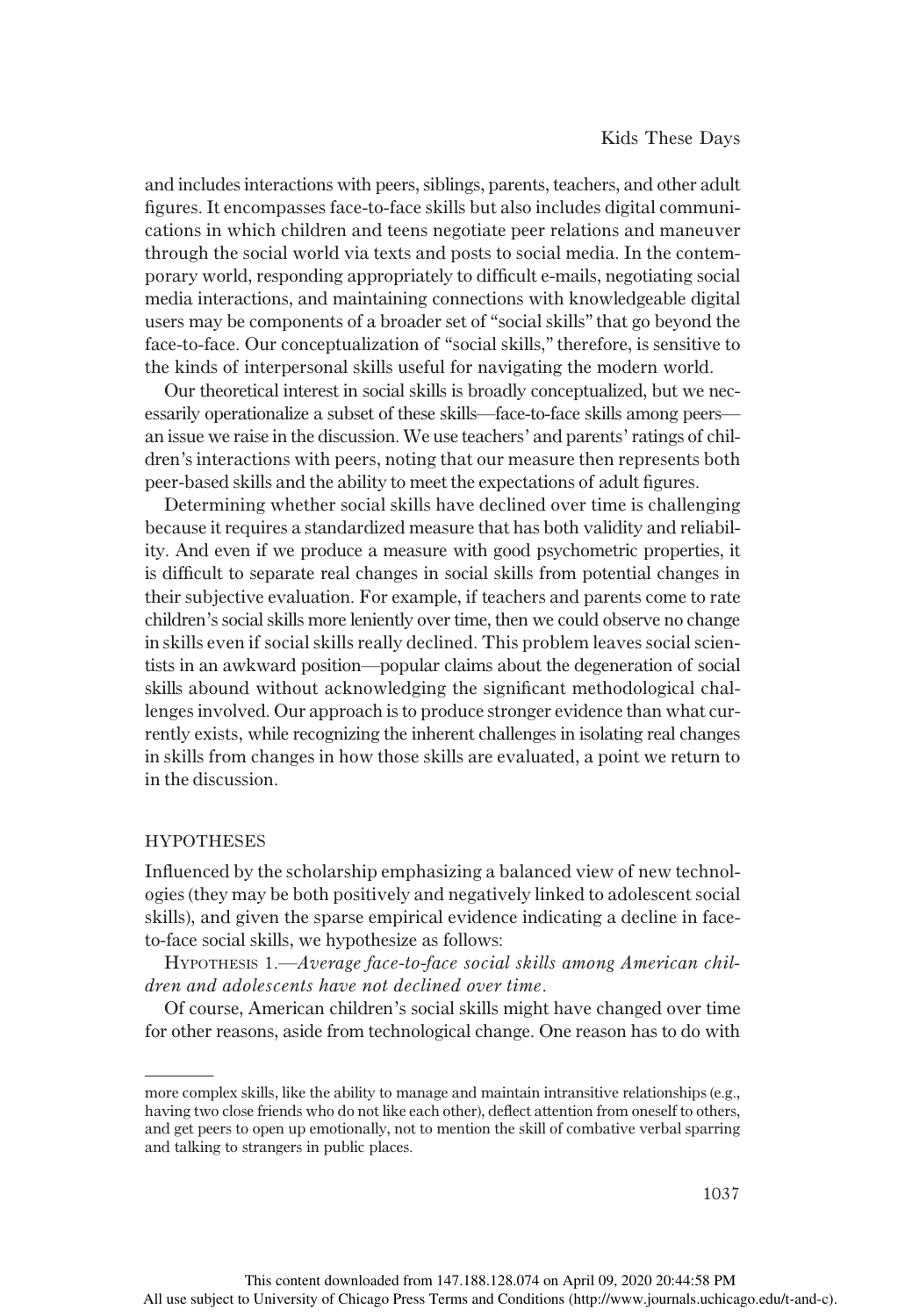a wide range of shifts in the American family. Parents' education level has tended to increase over time, a change that should result in a corresponding increase in children's social skills, given the positive association between parents' education and children's social and behavioral skills (Jennings and DiPrete 2010). In addition, high-SES parents appear to be making an increasingly deliberate attempt to cultivate children's skills. Financial investments in children (e.g., extracurricular activities, child care, private tutoring, camps) have been increasing over the last several decades, especially among top quintile income earners (Kornrich and Furstenberg 2013). While parents' financial investments may not result in greater social skills, they may be an indicator of a parenting shift toward what Lareau (2003) calls"concerted cultivation"—a style of parenting characterized by deliberate investments designed to promote the child's well-being in all areas, including social skills. In addition, state spending on preschool has increased significantly in the last couple decades, from \$2.4 billion in 2002 to \$7.6 billion in 2017, coinciding with larger enrollments. And prompted by the mandated cognitive tests for third through eighth graders, many states have implemented more stringent learning standards in the early grades too, perhaps pressuring schools to require higher levels of readiness among kindergartners.

We attempt to model some of these social changes and, given the weight of the literature for hypothesis 1, we anticipate the following result:

HYPOTHESIS 2.—*Net of other changes in the environment, average social skills among children and adolescents have not declined overtime.*

It is also possible that average social skills have stayed constant but that variation in skills has increased due to growing economic inequality and a growing gap between the investments high- and low-income parents make (Kornrich and Furstenberg 2013). Income inequality has been increasing (Piketty 2014) and likely has had consequences for family life. To the extent that economic stress has become more divergent across American homes, we would expect that the opportunity for children to develop social skills has also become more varied.

On the basis of the increasingly disparate home environments of children, we hypothesize as follows:

HYPOTHESIS 3a.—*Variance in children*'*s social skills has increased over time.* HYPOTHESIS 3b.—*Skill gaps across social groups (socioeconomic, racial/eth-*

*nic) have increased over time.*

Finally, while our primary objective is to determine whether social skills are declining, we are also interested in assessing the specific role of screen exposure. One way of gaining leverage on the causal relationship between screen exposure and outcomes is to assess whether individuals with low levels of screen exposure enjoy greater improvements in social skills over time than children with high levels of screen exposure. As reviewed, some research employing this kind of study design produces a neutral or even favorable picture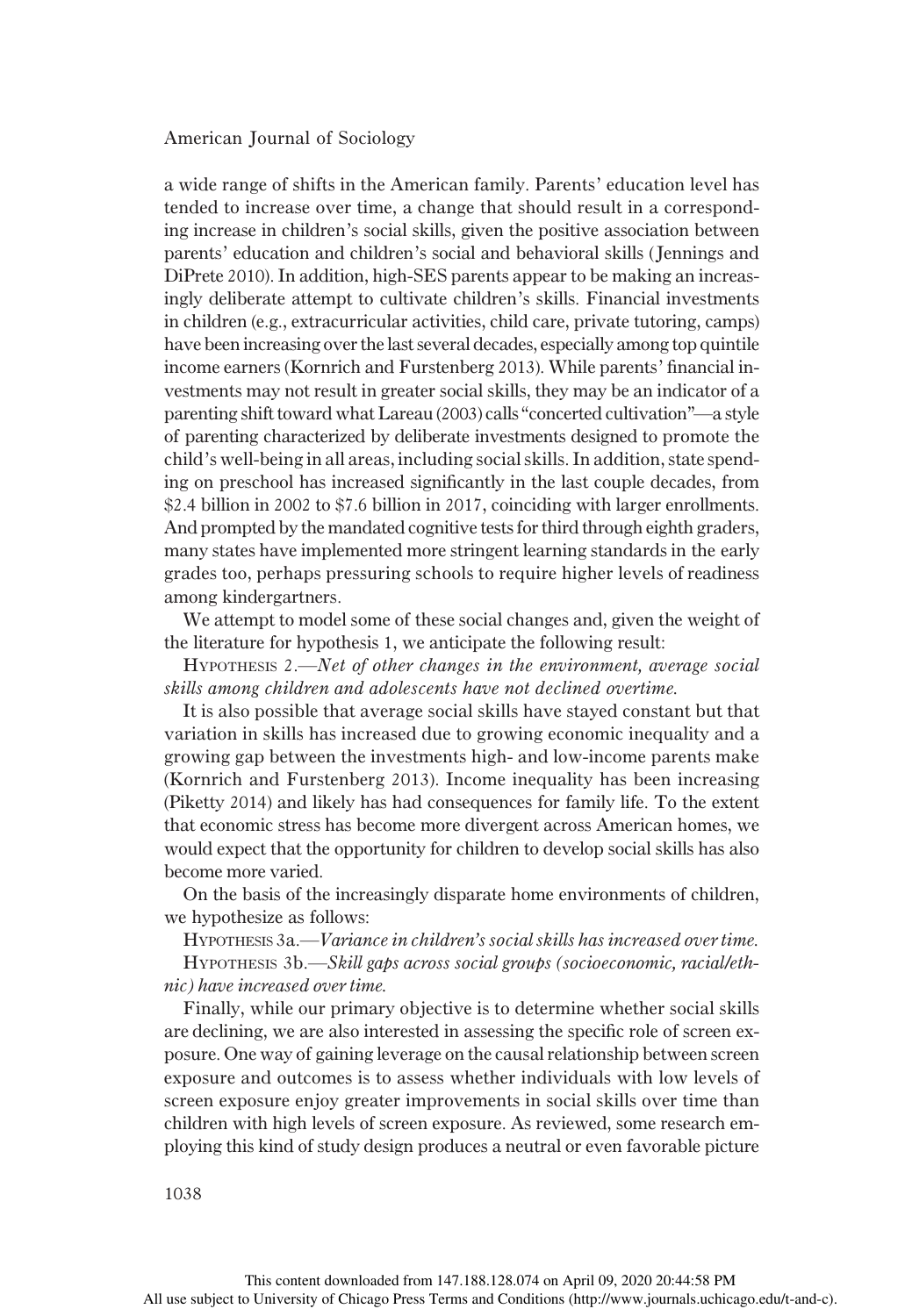of the relationship between technology use and social outcomes. However, we view the literature as failing to provide a clear consensus with respect to the consequences of screen exposure for social skills, and so we hypothesize as follows:

HYPOTHESIS 4.—*Children who are heavy technology users will exhibit similar gains in social skills relative to children who are not heavy technology users.*

# DATA AND METHODS

Our research question is best addressed with nationally representative data of multiple cohorts. All of the data sets we use meet that criterion. Our primary analysis involves comparing two cohorts of children, one assessed in 1998, when exposure to home computers and the internet was modest, and another assessed in 2010, after computer usage had risen sharply. For example, in 1997 about half of 6–11-year-olds had access to a computer in the home, while in 2010 over 80% had access. And in 1997, about 10% of 6–11-yearold children used the internet at home, while that percentage jumped to 55 in 2010 (Child Trends 2018). Clearly this was a period of rapid expansion of both computers and internet availability.

# Samples

# *Cohort 1*—*Early Childhood Longitudinal Study, Kindergarten Cohort of 1998 (ECLS-K:1998)*

Collected by the National Center for Education Statistics (NCES), the ECLS-K:1998 provides information for a nationally representative sample of 21,260 children attending kindergarten in the fall of 1998–99. The ECLS-K employed a multistage probability sampling design in which 100 primary sampling units (PSUs; counties or groups of counties) were selected with probability proportional to size, and then roughly 1,200 schools were sampled, and about 24 students within each school were selected. Children were assessed by teachers at the beginning and end of kindergarten, beginning and end of first grade, spring of third grade, and spring of fifth grade. They were assessed by parents at the beginning and end of kindergarten and at the end of first grade. We analyze the children with valid scores on our dependent variables. At the beginning of kindergarten there were 19,150 valid cases.<sup>7</sup> In our cohort comparison analyses, we use a wave-specific weight so that data are representative of American children at that stage of schooling.

<sup>7</sup> This number increases somewhat (to 19,950) at the end of kindergarten, as additional children were sampled from schools that refused to participate in the fall but were converted into respondents by the spring. Sample sizes are rounded to the nearest fiftieth.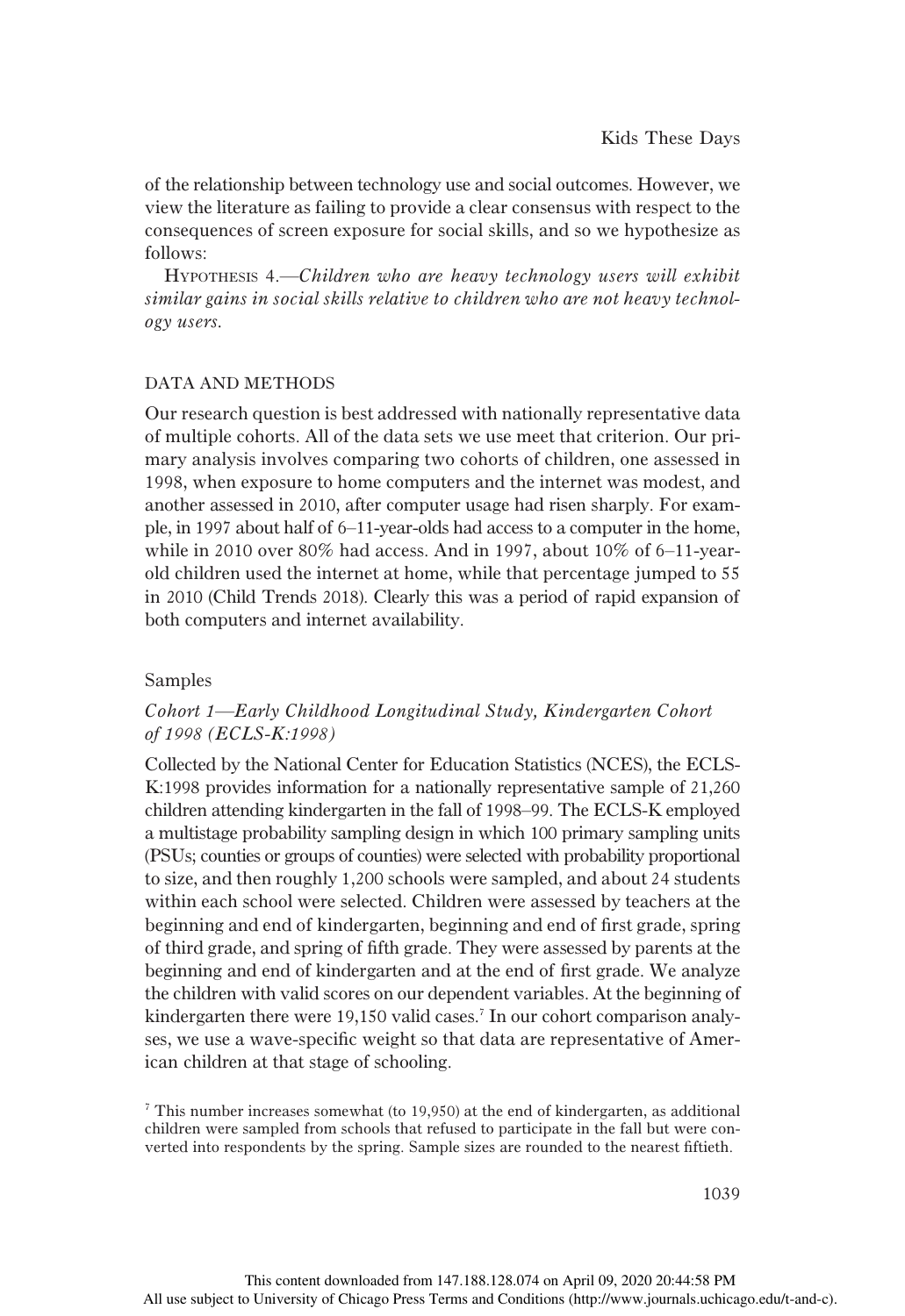# *Cohort 2*—*ECLS-K:2010*

The ECLS-K:2010 data are a nationally representative sample of 16,450 students who were enrolled in kindergarten in the fall of 2010.<sup>8</sup> Again, ECLS-K used a multistage probability sampling design in which PSUs were sampled, then roughly 1,000 schools were sampled within PSUs, and about 19 students within each school were selected. Children's social skills were evaluated by teachers at the beginning (valid  $N = 13,400$ ) and end of kindergarten, the end of first grade, the end of second grade, and the end of the third, fourth, and fifth grades. They were evaluated by parents at the beginning and end of kindergarten and at the end of first grade. Again, we employed wave-specific weights to produce estimates of population parameters.

# *Supplemental Analyses: NELS*

The National Education Longitudinal Study (NELS) is a nationally representative sample of 24,600 eighth graders in 1988. The data were collected using a three-stage sampling procedure, where PSUs, then schools, and then children within schools were selected. The NELS:1988 cohort was born around 1974 and grew up during a period when home computers were not widely available.

*Missing values*.—We impute for missing values using Stata's mi command with 20 data files and 150 burn-ins. Our imputation models included all independent variables in our analyses. We calculate for missing values on the dependent measures and conduct final models with imputed values for our social skills measures, but as a robustness check, in supplementary analyses we drop missing cases on the dependent measures (von Hippel 2007) and find nearly identical results.

# **Measures**

*Social skills*.—We rely primarily on teachers' assessments of children's social skills. Fortunately, teachers were asked the same questions in both the 1998 and 2010 ECLS-K data sets.<sup>9</sup> The teachers were asked several questions related to children's interpersonal skills, that is, ability to (1) form and maintain friendships, (2) get along with people who are different, (3) comfort or help other children, and (4) express feelings, ideas, and opinions in a positive way. Reliability for this scale ranged from .86 to .89 (see table A1 for reliabilities of all scales). In addition, we gauge children's self-control through teacher's

<sup>8</sup> Some refer to these data as ECLS-K:2011, but we refer to them as the 2010 data because that is when children were first observed, similar to the 1998 cohort.

<sup>9</sup> There were very minor changes made to two items of the teacher rating scale between 1998 and 2010. For example, in one case, they changed the form of the verb ending in "ing" to present tense. NCES officials believe that these minor changes were not significant enough to change the meaning or interpretation of the items (personal communication, Jill McCaroll, associate project officer, ECLS, May 8, 2017).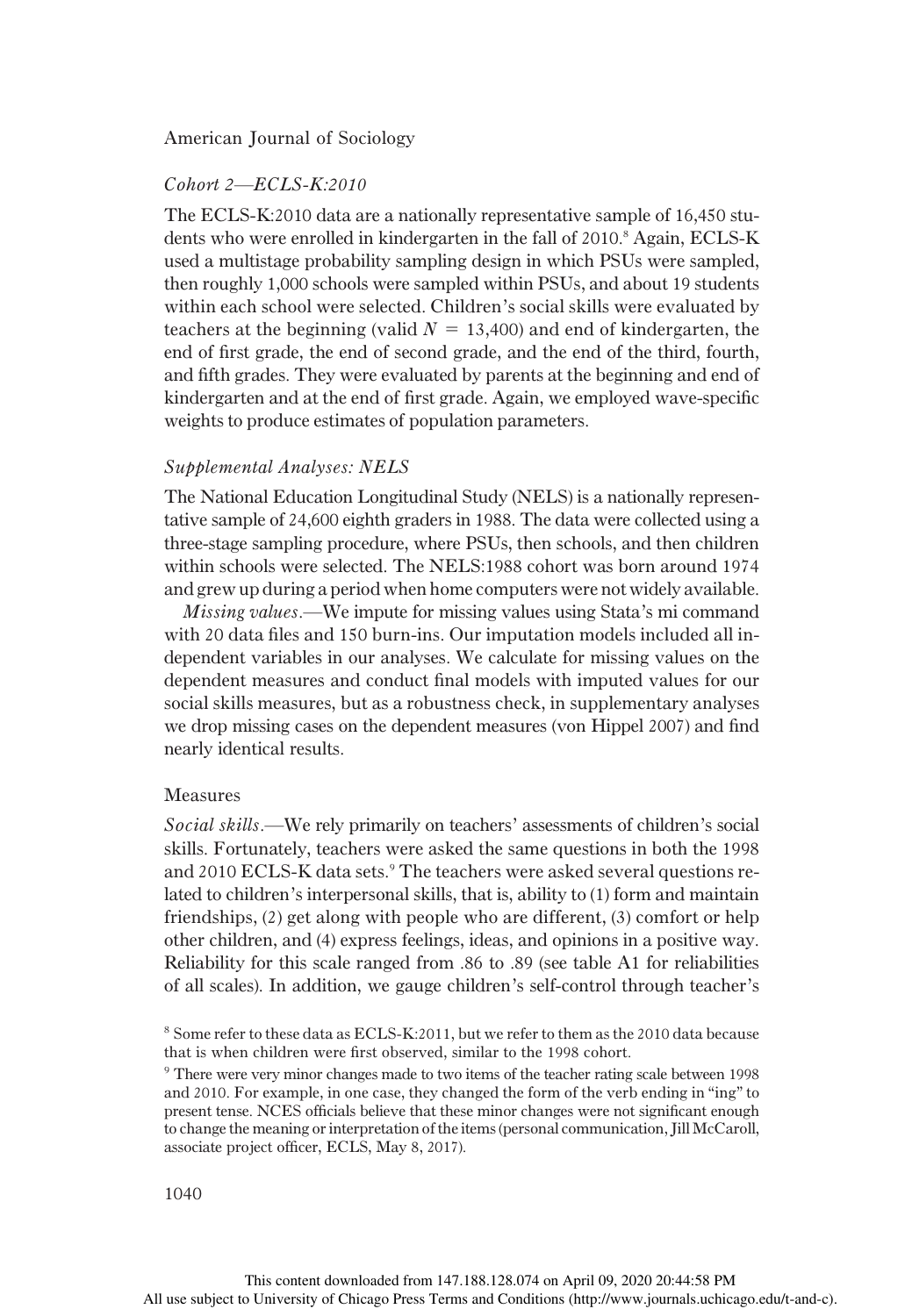responses to four questions about the child's ability to (1) respect the property rights of others, (2) control temper, (3) accept peer ideas for group activities, and (4) respond appropriately to pressure from peers. Reliability for selfcontrol (teacher) ranged from .79 to .82. Our measures of interpersonal skills (teacher) and self-control (teacher) overlap conceptually, both gauging interactions with peers, and are highly correlated empirically ( $r = .80$ ). For some of our analyses, we combine children's scores on interpersonal skills (teacher) and self-control (teacher) (adding both scores together) to produce a broader indicator we refer to as *social skills (teacher)*. 10

Parents were also asked about children's social skills in both 1998 and 2010, and we constructed two variables (interpersonal skills and self-control) from their responses. Interpersonal skills (parents) is a composite of questions parents were asked about children's ease in joining in play, ability to make and keep friends, and positive interactions (comforting, helping) with peers. Reliability for this scale ranged from .67 to .70. Self-control (parents) was constructed from questions about the frequency with which a child fights, argues, throws tantrums, and gets angry. Reliability for self-control (parents) ranged from .73 to .75.<sup>11</sup> But unlike teacher scores, the correlation between parent ratings of interpersonal skills and self-control is low  $(r = .20)$ , suggesting less uniformity in how parent's rate their child's social skills across dimensions.

How disparate are teacher and parent measures? We combined the two teacher measures and the two parent measures and correlated these composite indicators of social skills across every wave for both the 1998 and the 2010 cohorts (see tables A3 and A4). The correlations are modest. For example, for both the 1998 and the 2010 cohorts, teacher and parent evaluations of social skills for the same wave of data correlate around .20, indicating that the two authority figures provide largely distinct evaluations of children's social skills. While the wording of the teacher and parent questions is not precisely the same, they assess similar domains, and so it is informative to compare the means on the distinct scales too. Parents tend to rate their children more favorably than do teachers with respect to interpersonal skills and less favorably with respect to self-control, perhaps indicating how teachers observe more peer-related behavior while parents observe more sibling-related behavior (table 1). We will use teacher reports in our fifth grade analyses because parent reports were only collected from kindergarten to first grade.

<sup>&</sup>lt;sup>10</sup> In supplemental analyses, we explored other measures that arguably gauged some dimension of children's social skills such as externalizing problem behaviors (child argues, fights, gets angry, acts impulsively, and disturbs ongoing activities) and internalizing problem behaviors (anxious, lonely, sad, or has low self-esteem) and found largely similar results.  $11$  The scores we analyze are not adjusted for estimated reliability because preliminary analyses confirmed that reliability-adjusted vs. unadjusted scores were so similar (the reliabilities are nearly the same across the two cohorts) that this adjustment had no practical consequence for our research question.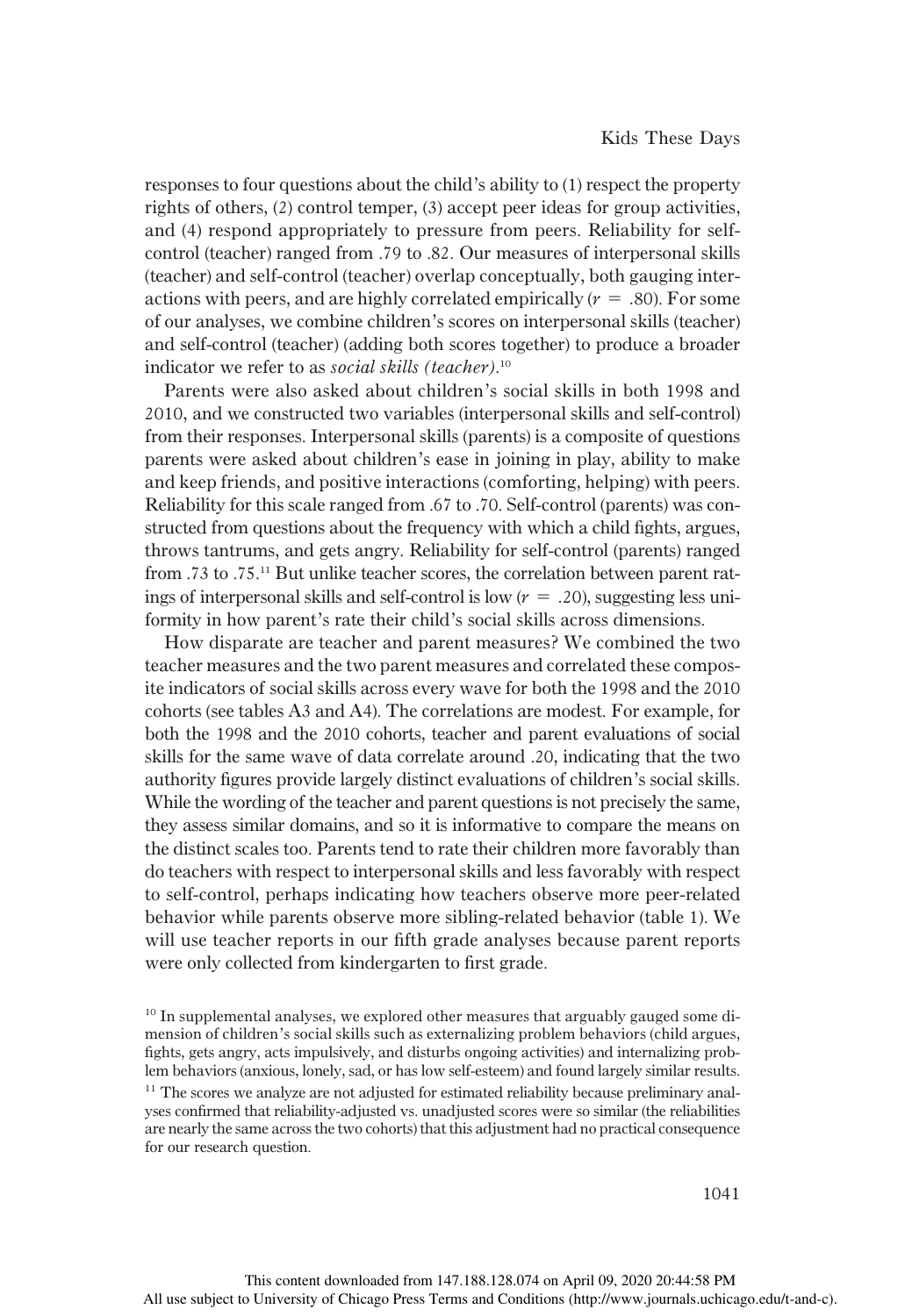|                                      |        |        | TEACHER-RATED SOCIAL SKILLS |        | PARENT-RATED<br><b>SOCIAL SKILLS</b> |                  |
|--------------------------------------|--------|--------|-----------------------------|--------|--------------------------------------|------------------|
|                                      | 1998   | 2010   | 1998 vs.<br>2010            | 1998   | 2010                                 | 1998 vs.<br>2010 |
| Kindergarten fall:                   |        |        |                             |        |                                      |                  |
|                                      | 19,200 | 13,400 |                             | 19,200 | 13,400                               |                  |
| Interpersonal skills                 | 2.95   | 2.98   | <b>NS</b>                   | 3.31   | 3.44                                 | ***              |
|                                      | (1.32) | (1.03) | ***                         | (1.00) | (.95)                                | ***              |
|                                      | 3.07   | 3.07   | <b>NS</b>                   | 2.83   | 2.88                                 | ***              |
|                                      | (1.39) | (1.01) | ***                         | (.78)  | (.92)                                | ***              |
| Social skills (interpersonal +       |        |        |                             |        |                                      |                  |
| $self-control) \ldots \ldots \ldots$ | 6.02   | 6.05   | <b>NS</b>                   | 6.14   | 6.32                                 | ***              |
|                                      | (2.60) | (1.90) | ***                         | (1.31) | (1.50)                               | ***              |
| Kindergarten spring:                 |        |        |                             |        |                                      |                  |
|                                      | 20,000 | 16,100 |                             | 20,000 | 16,100                               |                  |
| Interpersonal skills                 | 3.08   | 3.12   | ***                         | 3.42   | 3.44                                 | *                |
|                                      | (1.25) | (1.04) | ***                         | (.92)  | (.89)                                | ***              |
| Self-control                         | 3.14   | 3.17   | NS.                         | 2.87   | 2.94                                 | ***              |
|                                      | (1.44) | (1.09) | ***                         | (.86)  | (.88)                                | **               |
| Social skills (interpersonal +       |        |        |                             |        |                                      |                  |
| $self-control) \ldots \ldots \ldots$ | 6.22   | 6.29   | **                          | 6.28   | 6.38                                 | ***              |
|                                      | (2.59) | (2.04) | ***                         | (1.41) | (1.31)                               | ***              |
| First grade spring:                  |        |        |                             |        |                                      |                  |
|                                      | 16,750 | 9,700  |                             | 16,750 | 9,650                                |                  |
| Interpersonal skills                 | 3.07   | 3.14   | ***                         | 3.38   | 3.45                                 | ***              |
|                                      | (1.23) | (1.12) | ***                         | (.98)  | (.84)                                | ***              |
|                                      | 3.14   | 3.21   | ***                         | 2.94   | 3.02                                 | ***              |
|                                      | (1.30) | (1.07) | ***                         | (1.03) | (.75)                                | ***              |
| Social skills (interpersonal +       |        |        |                             |        |                                      |                  |
| $self-control)$                      | 6.21   | 6.35   | ***                         | 6.32   | 6.47                                 | ***              |
|                                      | (2.45) | (2.13) | ***                         | (1.59) | (1.26)                               | ***              |
|                                      |        |        |                             |        |                                      |                  |

TABLE 1 Children's Social Skills (Teacher and Parent Ratings) in 1998 and 2010, ECLS-K:1998 and ECLS-K:2010

NOTE.—Sample size rounded to nearest fiftieth. SDs are in parentheses. Two-sample *t*-tests are used to determine whether mean and variance differences between 1998 and 2010 data were statistically significant.  $NS = not$  significant.

 $*$   $P < .05$ .

\*\*  $P < 0.01$ .

\*\*\*  $P < 0.01$ .

*Screen exposure*.—We measured children's exposure to screens through several measures. TV viewing was gauged by parents' responses to a question about how many hours per week their child watches TV. To measure computer use, we rely on the indicator frequency of computer use  $(1 = no$  use to  $4 =$  every day).<sup>12</sup> Our measure of "high level of computer use" is of children

<sup>12</sup> In preliminary analyses, we explored type of computer activity but found no strong relationship to social skills.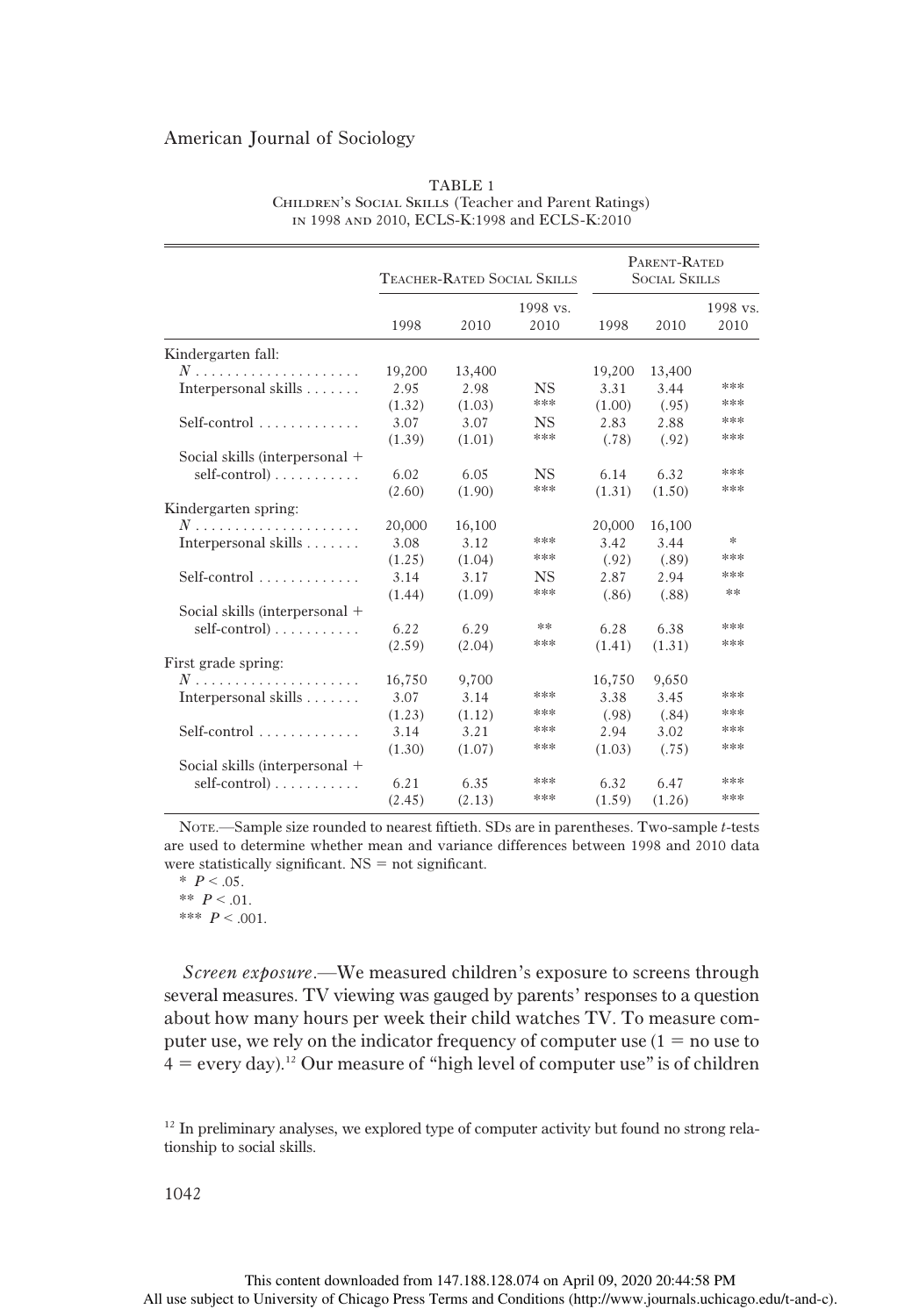who use the computer every day. Our indicator of video game use is based on a question parents were asked about the number of hours of video games their child plays per week. The 2010 data also have measures of online gaming, social networking, and texting, messages, or e-mail. Fifth grade children were asked how often (from  $1 =$  never to  $5 =$  many times a week) they played an online game against other online players or used a social networking site (i.e., Facebook, Twitter, Instagram, or Vine) using an app, cell phone, computer, iPad or tablet, or other electronic devices. They were also asked how often they send texts, messages, or e-mails using an app, cell phone, computer, iPad, tablet, or other electronic device.

*Concerted cultivation*.—Following Bodovski and Farkas (2008), we create a composite measure of parental investments in children, or "concerted cultivation," using four different measures of parenting behavior: school-based parental involvement (i.e., communicating with the school, volunteering in the classroom, attending PTA meetings), trips (i.e., museums, libraries, and sporting events), extracurricular activities (i.e., child participation in music, dance, sports), and home-based parental involvement (i.e., reading, singing songs, telling stories to the child). Measures were compiled across waves, with concerted cultivation measures available in nearly every wave from kindergarten to fifth grade. Replicating Bodovski and Farkas (2008), we summed the frequency of each measure to create an overall scale we label *total concerted cultivation activities*. We also standardized the total and created a dummy measure indicating children with scores of one standard deviation or higher on these measures to capture high levels of concerted cultivation.

*Control variables*.—We also include several covariates in our multivariate analyses: SES is a composite constructed by the NCES using household income, parents' occupations, and parents' educations. Parental educational expectations of their child are based on parents'responses to a question about how far in school they expect their child to go when surveyed at the start of kindergarten. Answers ranged from  $0 =$  less than high school to  $6 =$  graduate school. In some multivariate models we include a wide range of statistical controls for sibling size, parents' age (averaged), whether both biological parents are in the home, whether the child is disabled, age of child at assessment, child's body mass index (BMI), child's health, and birth weight. See table A2 for more description, metrics, coding, and percentage missing.

#### Analytic Strategy

Our primary analyses are simple—to determine whether social skills have declined, we produce estimates of the population mean for children's social skills for both ECLS-K cohorts (1998 and 2010) at each wave of data for both teachers' and parents' reports. We use the independent two-sample *t*-test and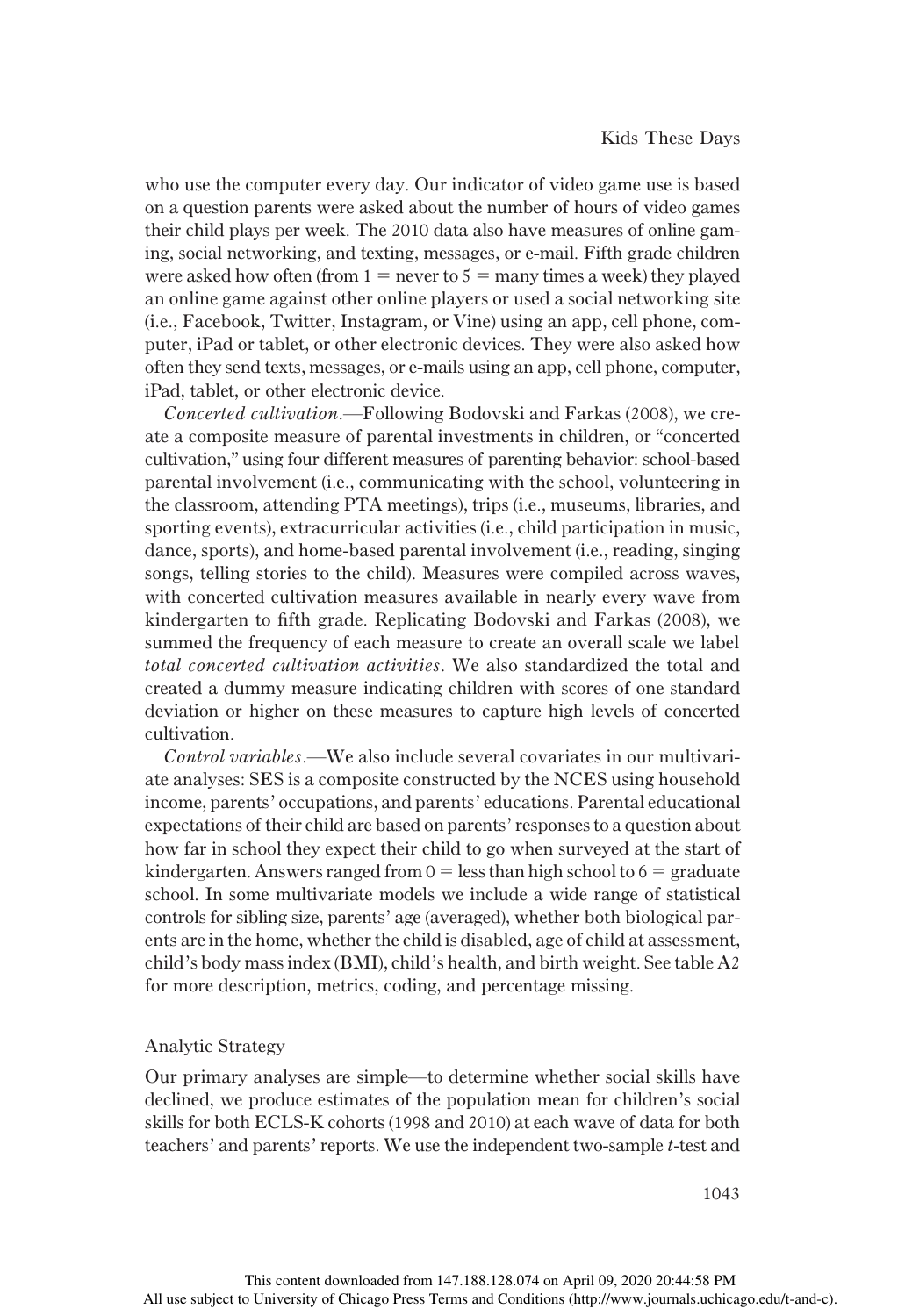report *P*-values. We also test whether variance in social skills has changed over time.

These tests represent our main analysis, but we recognize that any changes in social skills between 1998 and 2010 could be obscured by other factors. For example, increased parental education or greater parental investments could offset a decline in social skills that might be due to greater screen exposure. For this reason, we estimate models that include controls for parents' SES and parental educational expectations and indicators of concerted cultivation, all factors that could potentially account for changes in children's social skills. These models allow us to consider whether social skills have declined net of other changes in the family.

In addition, we estimate within-cohort models as a way to gain leverage on isolating the causal effect of screen exposure on social skills, by testing whether children who experienced heavy screen exposure gained fewer social skills than children who experienced little screen exposure within each cohort. Here we predict teacher-rated social skills in fifth grade, net of social skills at kindergarten entry, which controls for the kind of unobserved differences between children with high versus low levels of screen exposure that influenced social skills at kindergarten entry. For example, if children with high levels of screen exposure tend to grow up in less structured environments (a factor not well captured by our control variables), this difference likely shapes kindergarten scores. While these lagged dependent variable models have a greater claim to identifying causal relationships than traditional regression models, they are still vulnerable to producing biased estimates to the extent that high-exposure children are different from low-exposure children in ways that (1) are not captured by our covariates, (2) change over time, or (3) fail to remove confounds unrelated to the kindergarten measure of social skills.

#### RESULTS

# Did Average Skills Decline between 1998 and 2010?

From the teachers' perspective, children's social skills did not decline between 1998 and 2010. On a scale of 1–4, the average teacher evaluation of students' interpersonal skills at the beginning of kindergarten was largely unchanged between 1998 and 2010 ( $\bar{x}$  = 2.95 in 1998 and  $\bar{x}$  = 2.98 in 2010; see table 1). And teachers' evaluations of self-control were also comparable across the two cohorts ( $\bar{x}$  = 3.07 in 1998 and  $\bar{x}$  = 3.07 in 2010; table 1).

Similar patterns persist as the children progress through school. At each grade level, when a direct comparison between the two cohorts is available, teacher evaluations in 2010 tend to be a bit higher than in 1998. At the end of kindergarten, first grade, third grade, and fifth grade, teachers' evaluations of children's interpersonal skills and self-control are all slightly higher in 2010 than in 1998, although these differences are small and do not consistently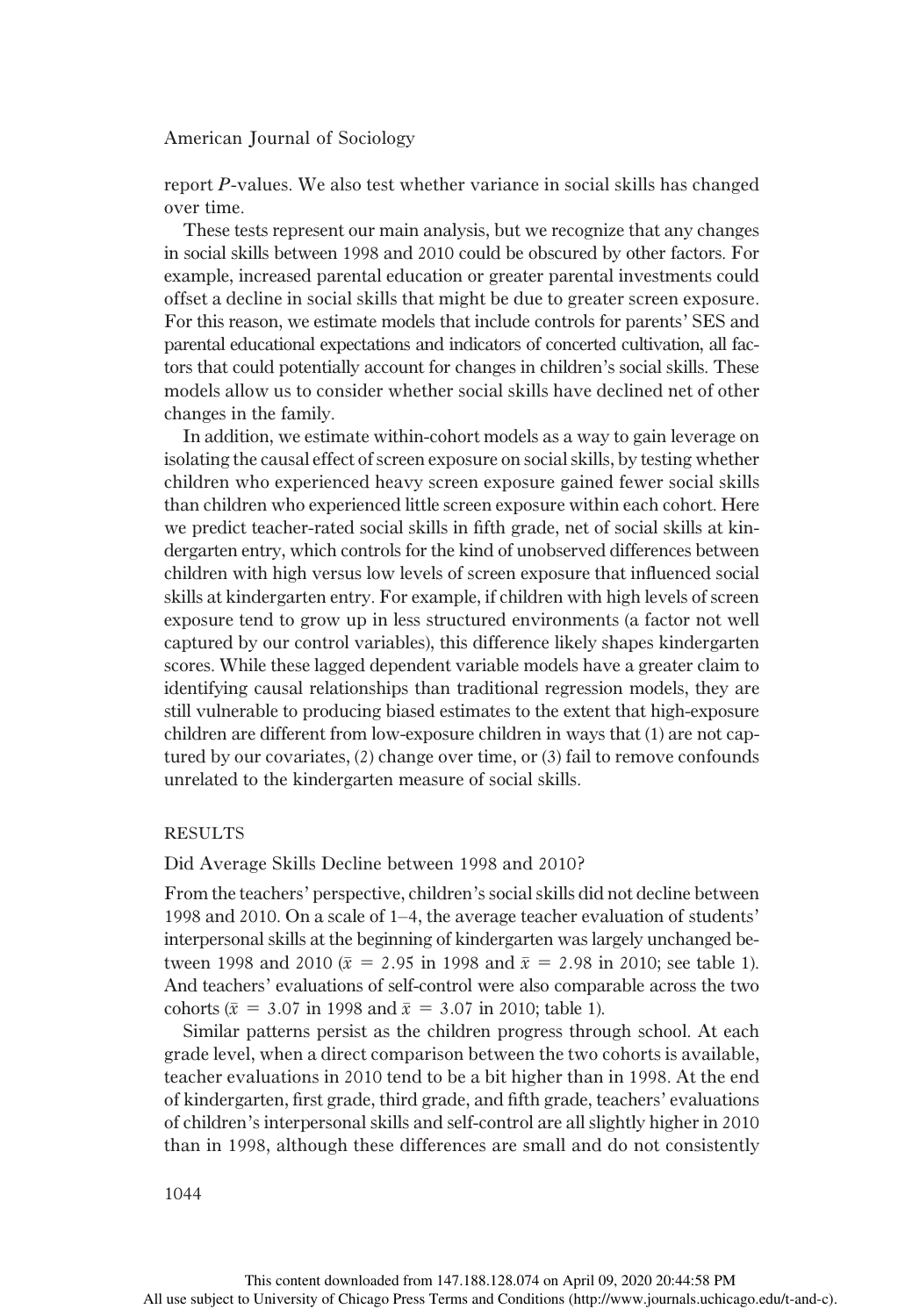reach statistical significance (tables 1 and 2). Because teacher evaluations for interpersonal skills and self-control are similar, we combined the two and display how this composite measure differs across cohorts over time in figure 1. Evaluations in 2010 are always a little higher than in 1998, although the substantive differences are small.

|                                                                 | 1998   | 2010   | 1998 vs. 2010 |
|-----------------------------------------------------------------|--------|--------|---------------|
| Second grade spring:                                            |        |        |               |
|                                                                 |        | 7,700  |               |
|                                                                 |        | 3.13   |               |
|                                                                 |        | (1.04) |               |
|                                                                 |        | 3.23   |               |
|                                                                 |        | (1.07) |               |
| Social skills (interpersonal $+$ self-control)                  |        | 6.35   |               |
|                                                                 |        | (2.02) |               |
| Third grade spring:                                             |        |        |               |
|                                                                 | 14,450 | 7,400  |               |
|                                                                 | 3.03   | 3.13   | ***           |
|                                                                 | (1.15) | (1.06) | ***           |
| Self-control $\ldots \ldots \ldots \ldots \ldots \ldots \ldots$ | 3.15   | 3.27   | ***           |
|                                                                 | (1.14) | (1.09) | ***           |
| Social skills (interpersonal +                                  |        |        |               |
|                                                                 | 6.18   | 6.40   | ***           |
|                                                                 | (2.20) | (2.07) | ***           |
| Fourth grade spring:                                            |        |        |               |
|                                                                 |        | 5,950  |               |
|                                                                 |        | 3.12   |               |
|                                                                 |        | (1.12) |               |
|                                                                 |        | 3.28   |               |
|                                                                 |        | (1.05) |               |
| Social skills (interpersonal +                                  |        |        |               |
| $self-control)$                                                 |        | 6.41   |               |
|                                                                 |        | (2.09) |               |
| Fifth grade spring:                                             |        |        |               |
|                                                                 | 11,350 | 5,750  |               |
|                                                                 | 3.01   | 3.14   | ***           |
|                                                                 | (1.56) | (.90)  | ***           |
|                                                                 | 3.18   | 3.31   | ***           |
|                                                                 | (1.45) | (.90)  | ***           |
| Social skills (interpersonal +                                  |        |        |               |
| self-control)                                                   | 6.20   | 6.45   | ***           |
|                                                                 | (2.89) | (1.71) | ***           |

| TABLE 2                                                      |
|--------------------------------------------------------------|
| CHILDREN'S SOCIAL SKILLS (Teacher Ratings) IN 1998 AND 2010, |
| ECLS-K:1998 AND ECLS-K:2010                                  |

NOTE.—Sample size rounded to nearest fiftieth. SDs are in parentheses. Two-sample *t*-tests used to determine whether mean and variance differences between 1998 and 2010 data were statistically significant differences.

 $*$   $P < 0.05$ \*\*  $P < 0.01$ .

\*\*\*  $P < 0.01$ .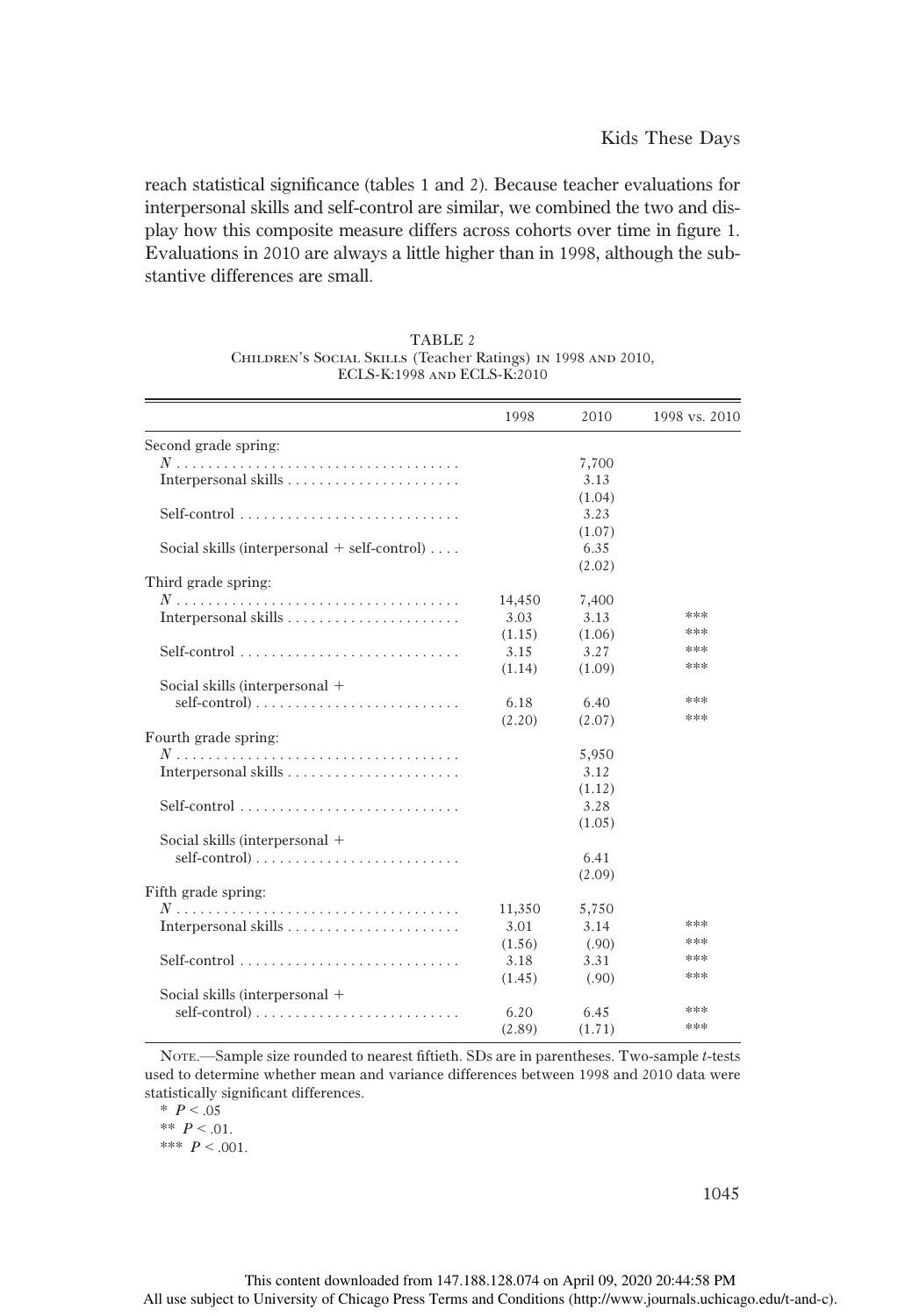

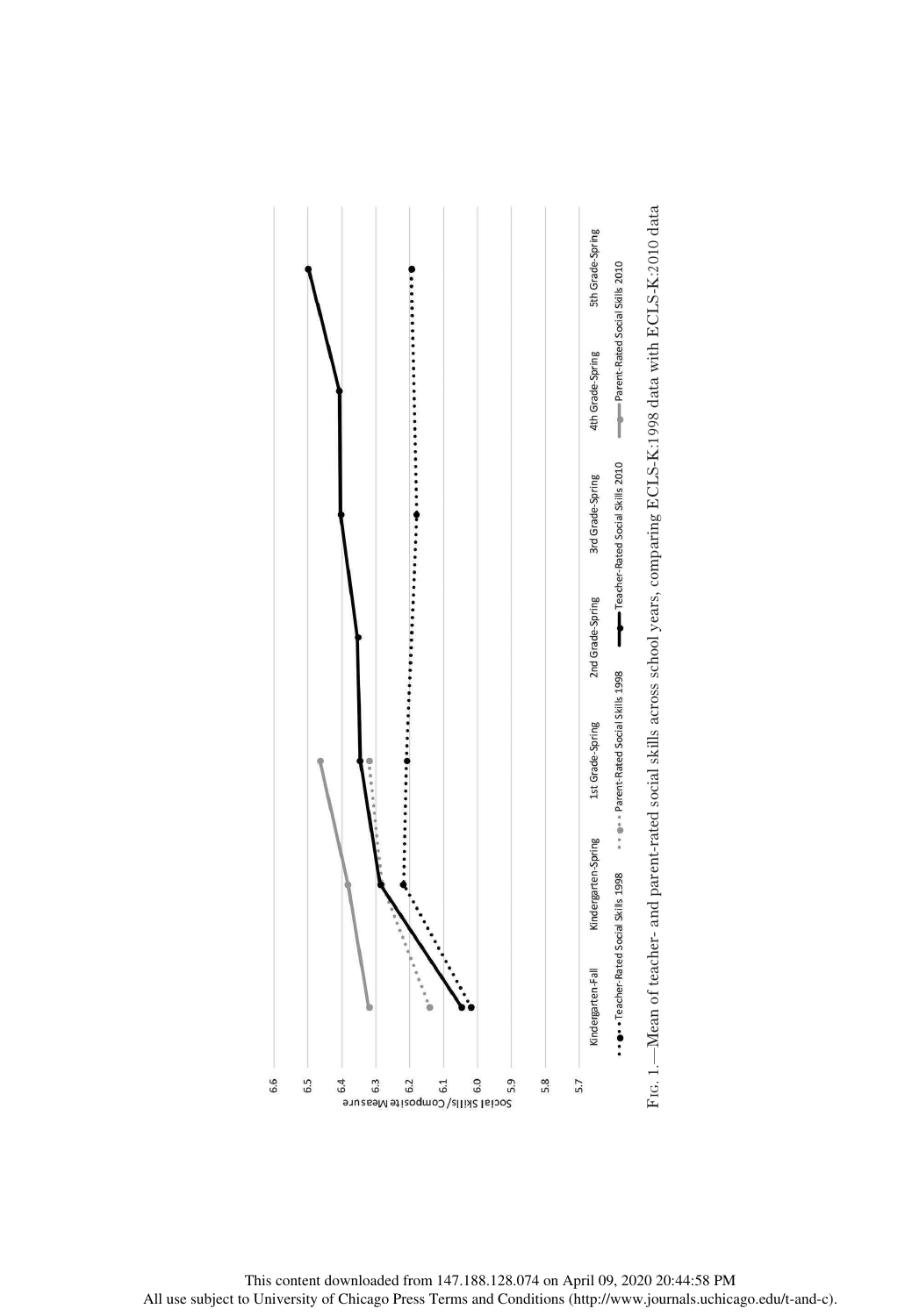The story is similar if we rely on parents' reports of children's social skills. For example, at kindergarten entry, parents' reports of children's interpersonal skills are slightly higher in 2010 ( $\bar{x}$  = 3.44) than in 1998 ( $\bar{x}$  = 3.31,  $P \leq 0.001$ ; table 1). Similarly, parents' evaluations of children's self-control are more favorable in 2010 ( $\bar{x} = 2.88$ ) than in 1998 ( $\bar{x} = 2.83, P < .001$ ). Following children up until the end of first grade (the last point in which parents' evaluations are available), the parent evaluations in 1998 and 2010 are very similar, with slightly higher evaluations in 2010 than in 1998, all reaching statistical significance. The patterns for parents' evaluations of interpersonal skills and self-control are not as similar, but for comparison we combined the two and display this composite across cohorts in figure 1. Evaluations in 2010 are a little higher than in 1998, especially in kindergarten, but again the substantive differences are small.

Did Changing Home Lives and Screen Use Affect Social Skills between 1998 and 2010?

It is noteworthy that children's home lives appear to have improved between 1998 and 2010 across several indicators (tables 3 and 4). For example, how often a family member reads to the child at kindergarten entry increased from 3.22 in 1998 to 3.36 in 2010 ( $P < .001$ ; see table 3), and the proportion of children taking music lessons increased from .07 in 1998 to .09 in 2010  $(P \le 0.001$ ; see table 4). Perhaps the most dramatic increase was in parents' educational expectations for their child (reported at kindergarten entry). In 1998, the average response was  $4.07$  ( $4 =$  parent expects child to attend two or more years of college) versus  $5.20 (5 =$  parent expects child to finish a four or five year degree,  $6 =$  parent expects child to complete a masters degree) in 2010—a jump of more than a point on a scale ranging from 1 to 6. Similarly, mother's education increased from 4.14 in 1998 to 4.57 in 2010 ( $P < .001$ ), and household income dropped slightly, from \$74,501 in 1998 to \$73,738 in 2010 (adjusted for inflation), a likely outcome of the 2008 recession.<sup>13</sup>

To what extent do family and demographic characteristics alter our estimates of social skills across the two time periods? Very little. For fifth graders in 2004, the unconditional estimate of our composite measure of social skills is  $\bar{x} = 6.20$  (see table 2) and, calculating predictions for table 5, the conditional estimate is  $\bar{x} = 6.16$ . In 2016, the unconditional estimate is  $\bar{x} =$ 6:45 and, calculating predictions from table 6, the conditional estimate is  $\bar{x}$  = 6.37.<sup>14</sup> These analyses indicate that, even though several features of

<sup>&</sup>lt;sup>13</sup> We would have liked to have made similar comparisons across screen exposure, but the questions about computer usage and TV viewing changed over time.

<sup>&</sup>lt;sup>14</sup> We calculated the conditional estimate predicting scores with the following child profile: white, male, not disabled, in excellent health, in home with both biological parents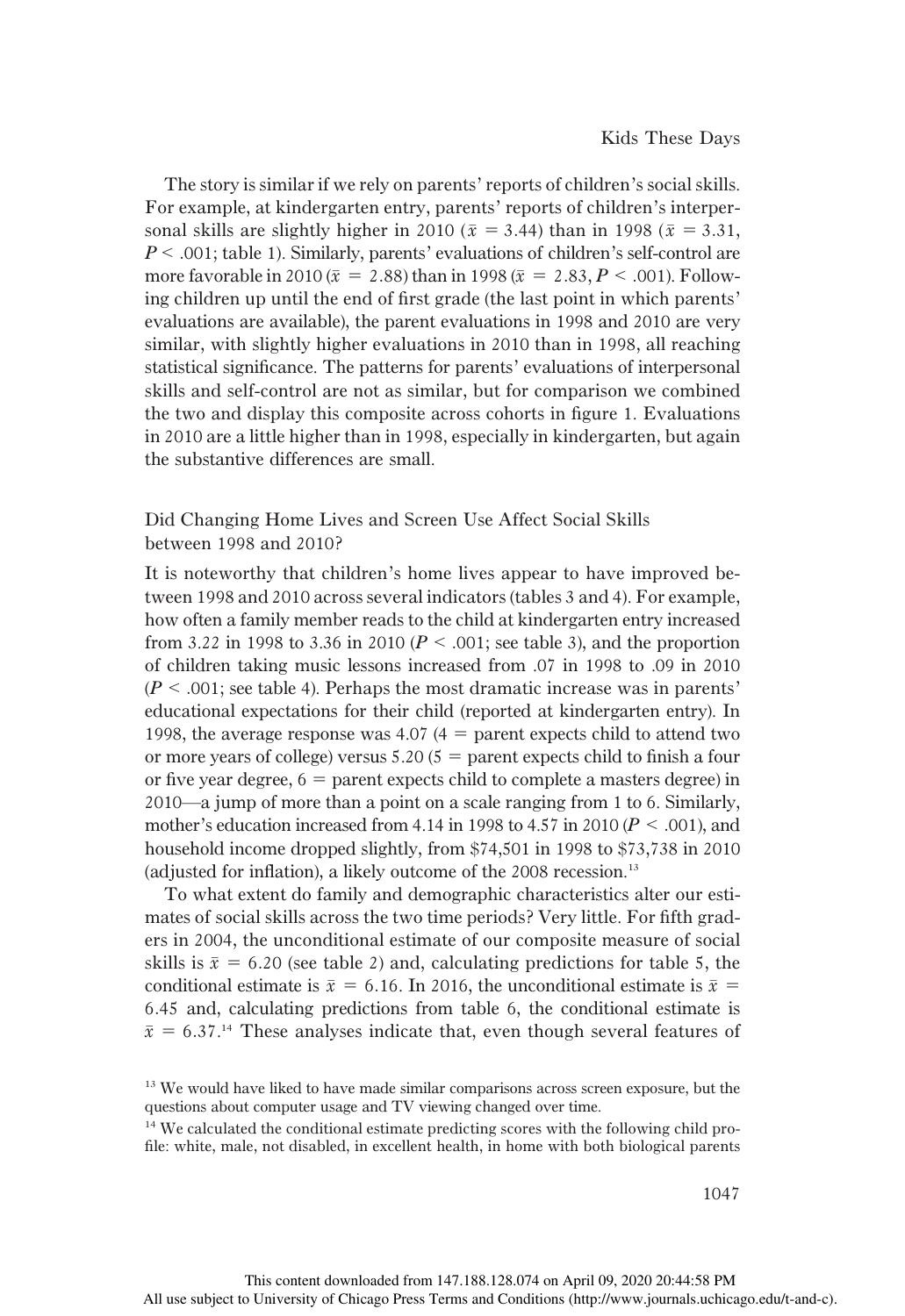children's lives improved between 1998 and 2010, statistically controlling for these changes does not alter our conclusion that children's social skills remained roughly the same (or sometimes increased slightly) over time.

It is worth noting, however, that the control variables operate somewhat differently across the two cohorts. In 1998, controls for family environment (SES, parents' educational expectations, and concerted cultivation) reduce considerably the estimates for screen exposure (TV viewing, computer use). In 2010 these statistical controls play a more modest role—the coefficients for screen exposure change less from model 2 to model 3 in table 6, suggesting that the selectivity of those using digital technology weakened over time.

# Did Variance in Skills Decline between 1998 and 2010?

We anticipated that variance in social skills would increase across cohorts, but our conclusion depends on whether we focus on teacher or parent reports. For example, the standard deviation of teachers' evaluations of children's interpersonal skills at kindergarten entry declined from 1.32 in 1998 to 1.03 in 2010 ( $P < 0.001$ ; see table 1). The standard deviation for teachers' evaluations of children's self-control at kindergarten entry also declined from 1.39 in 1998 to 1.01 in 2010 ( $P < .001$ ). With the exception of parents' evaluations at the start of kindergarten, patterns are similar to those of teachers—modest evidence of a decline in variance (fig. 2). In addition, we testedwhether socioeconomic, gender, or racial/ethnic gaps in social skills changed between cohorts. With only minor exceptions, social skills improved, regardless of SES (fig. 3), sex (fig. 4), and race/ethnicity (fig. 5). We found little evidence that these gaps meaningfully changed between 1998 and 2010. The only gap that changed in a statistically significant way was the Asian/white gap, which became slightly smaller over time.

# Is Screen Exposure Related to Social Skills Development within Cohorts?

Here, our main question is whether children with heavy screen exposure gain fewer social skills as they age compared to children with little screen exposure. For both cohorts we predicted children's fifth grade social skills while controlling for kindergarten social skills. For ease of presentation, we use our

and whose parents have average SES, of average age, average rates of concerted cultivation and parental expectations, average sibling size, average age of assessment, average BMI at the end of kindergarten, and born with average birth weight. Estimates for other profiles (e.g., black, female) yielded similar results. The differences between the unconditional and conditional estimates are virtually unchanged when we also consider high frequency screen time users. The predicted mean social skill score for this group is  $\bar{x} = 6.23$ in 2004 and  $\bar{x} = 6.31$  in 2016.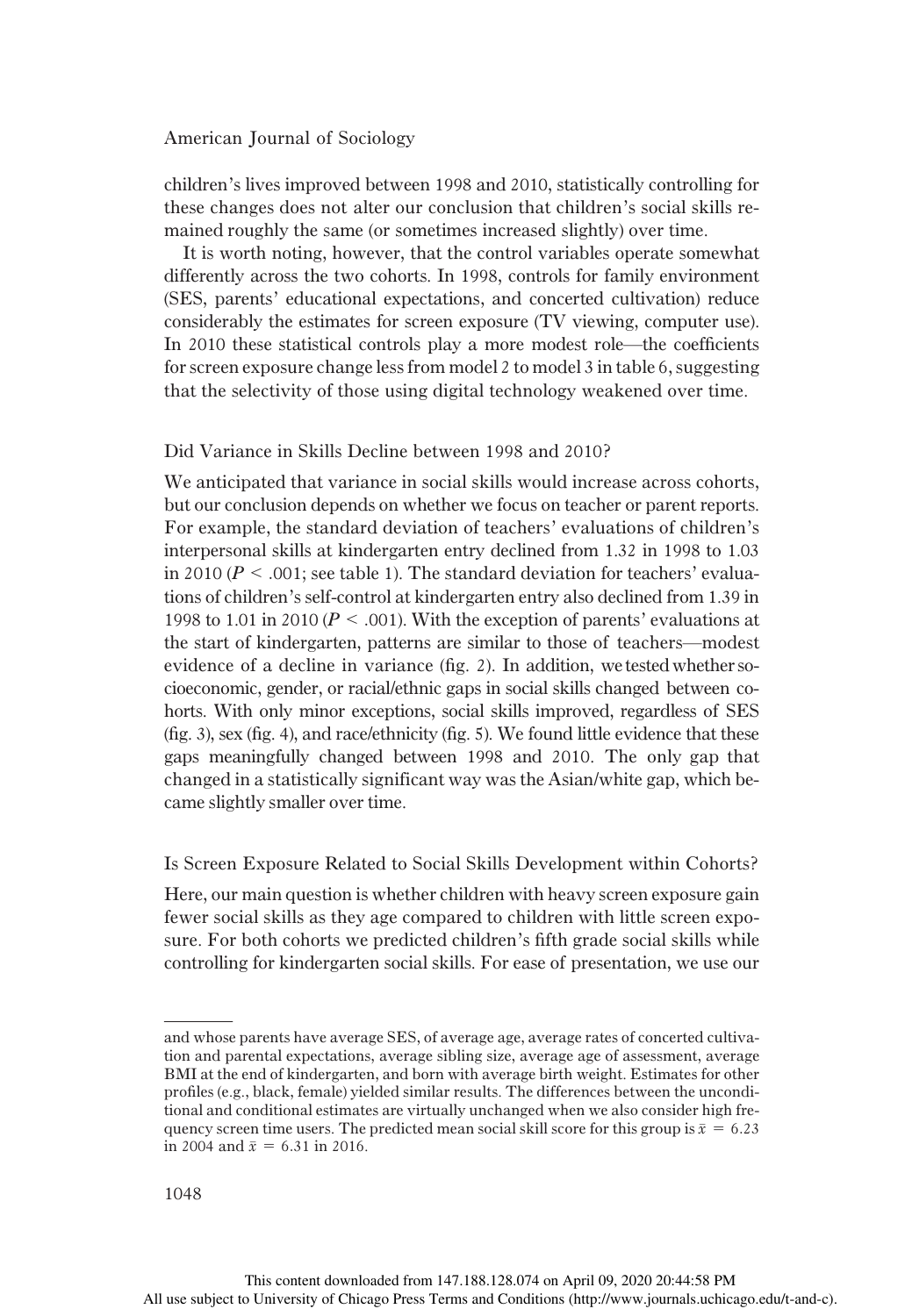aggregate measure adding together interpersonal skills and self-control, titled *social skills*. Only teacher reports are available at this wave.

In table 5 we present the results of predicting social skills in fifth grade for the 1998 cohort, with the two indicators of screen exposure available (TV viewing and computer use), along with potentially confounding measures. In model 1 we note that TV viewing is negatively associated with fifth graders' social skills—both children in the middle 80% of TV viewing and those in the highest 10% have lower social skills than the reference group (the bottom 10% of TV viewers). This negative association is countered, however, by a positive association with computer use. Children who used a computer even modestly exhibited better social skills than children who never used a computer. As one might expect, both the negative association with TV viewing and the positive association with computer use decline considerably in model 2, when a few controls for demographic characteristics are included, and they decline even further in models 3 and 4, when we include indicators of SES, parents' educational expectations, and concerted cultivation.

We also estimate these same four models while including a control for children's social skills observed in kindergarten (models 5–8). These models control for unobserved differences between those with high and low exposure to screens that influenced the kindergarten scores, and so likely have a stronger claim to causality. While SES and parents' educational expectations predict social skills improvement between kindergarten and fifth grade, estimates for screen exposure (TV viewing and computer use) are no longer statistically significant (models 7 and 8). Overall, there is virtually no evidence that children with heavy exposure to screens are disadvantaged in terms of social skills among fifth graders in 2004.

The story is largely identical when we estimate the same kind of model for the 2010 cohort (in year 2016 at fifth grade), but it is more nuanced (table 6). For this cohort we have the advantage of additional measures of screen exposure (video game use, online gaming, social networking, and texting, messaging, and e-mail). Like the 1998 cohort, there is a negative coefficient for TV viewing, but it never reaches statistical significance. Again there is an indication that computer use is positively associated with social skills, and it is statistically significant in some models. Whether or not we account for prior social skills, using a computer three to six times a week versus not at all is associated with a .22  $(P < .05)$  increase in social skills (metric ranges from 2 to 8) in fifth grade, net of controls in the model (compare models 4 and 5, table 6).

Surprisingly, video game use shows a positive relationship with social skills as does texting, messaging, or e-mailing.<sup>15</sup> Consistent with a balanced view

<sup>&</sup>lt;sup>15</sup> Video gaming is measured in third grade and rated by parents, whereas online video gaming is measured in fifth grade and is rated by the child. This may account for why the two measures have a low correlation of .17.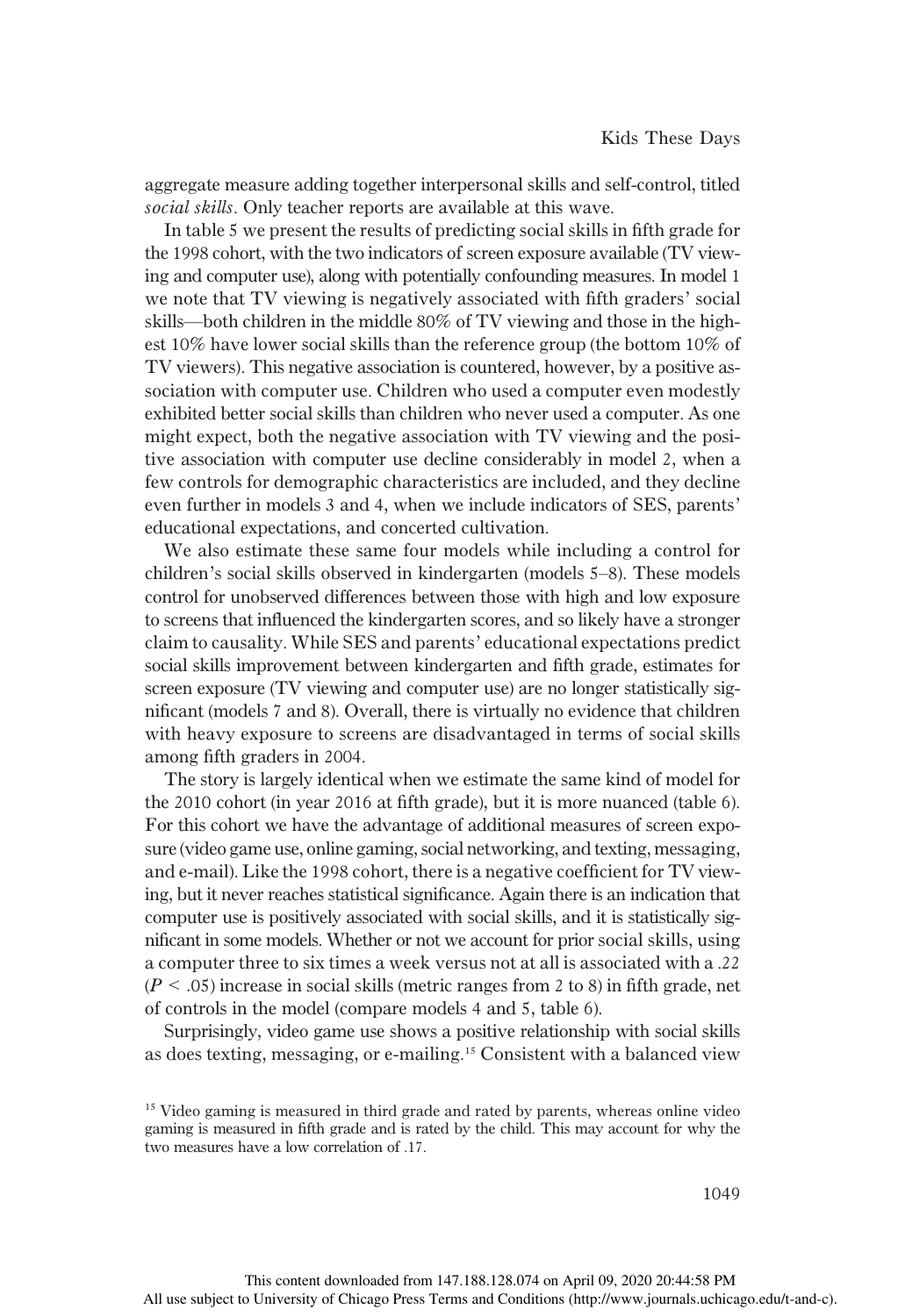| 1998 vs. 2010 1998 2010 1998 vs. 2010 1998 2010 1998 vs. 2010<br>14,450 7,400<br>$5.13$<br>(2.10)<br>$3.97$<br>(2.50)<br>***<br>***<br>16,750 9,650<br>$2.94$<br>(1.77)<br>$2.77$<br>(1.17)<br>$3.13$<br>(1.66)<br>$3.27$<br>(1.63)<br>SN<br>***<br>$*$<br>$\begin{array}{cc} 74, 501.00 & 73, 738.00 \\ (242, 558.00) & (215, 934.00) \\ 4.14 & 4.57 \\ (4.80) & (5.71) \\ 4.08 & 4.25 \\ (5.47) & 4.25 \\ (6.02) \end{array}$<br>16,100<br>2010<br>19,950<br>1998<br>2010 1998 vs. 2010<br>***<br>***<br>***<br>***<br>$\ldots$ 19,150 13,400<br>$\frac{2.96}{(1.60)}$<br>$3.36$<br>(1.93)<br>$3.06$<br>$(2.00)$<br>$5.20$<br>(2.56)<br>1998<br>$4.07$<br>(2.24)<br>$3.27$<br>(1.31)<br>$2.73$<br>(1.47)<br>$3.22$<br>(1.73)<br>$\vdots$<br>to go in school<br>$\vdots$<br>Parent involvement in the home:<br>tells stories to child<br>read to child<br>choices $\cdots \cdots \cdots$<br>How often a family member<br>How often family members<br>How often child helps with<br>Father's education level<br>Household income<br>Mother's education level $\ldots$<br>How far parent expects child |  | KINDERGARTEN FALL | <b>KINDERGARTEN SPRING</b> |  | FIRST GRADE SPRING | THIRD GRADE SPRING |     |
|-------------------------------------------------------------------------------------------------------------------------------------------------------------------------------------------------------------------------------------------------------------------------------------------------------------------------------------------------------------------------------------------------------------------------------------------------------------------------------------------------------------------------------------------------------------------------------------------------------------------------------------------------------------------------------------------------------------------------------------------------------------------------------------------------------------------------------------------------------------------------------------------------------------------------------------------------------------------------------------------------------------------------------------------------------------------------------------------------------|--|-------------------|----------------------------|--|--------------------|--------------------|-----|
|                                                                                                                                                                                                                                                                                                                                                                                                                                                                                                                                                                                                                                                                                                                                                                                                                                                                                                                                                                                                                                                                                                       |  |                   |                            |  |                    |                    |     |
|                                                                                                                                                                                                                                                                                                                                                                                                                                                                                                                                                                                                                                                                                                                                                                                                                                                                                                                                                                                                                                                                                                       |  |                   |                            |  |                    |                    |     |
|                                                                                                                                                                                                                                                                                                                                                                                                                                                                                                                                                                                                                                                                                                                                                                                                                                                                                                                                                                                                                                                                                                       |  |                   |                            |  |                    |                    |     |
|                                                                                                                                                                                                                                                                                                                                                                                                                                                                                                                                                                                                                                                                                                                                                                                                                                                                                                                                                                                                                                                                                                       |  |                   |                            |  |                    |                    |     |
|                                                                                                                                                                                                                                                                                                                                                                                                                                                                                                                                                                                                                                                                                                                                                                                                                                                                                                                                                                                                                                                                                                       |  |                   |                            |  |                    |                    |     |
|                                                                                                                                                                                                                                                                                                                                                                                                                                                                                                                                                                                                                                                                                                                                                                                                                                                                                                                                                                                                                                                                                                       |  |                   |                            |  |                    |                    |     |
|                                                                                                                                                                                                                                                                                                                                                                                                                                                                                                                                                                                                                                                                                                                                                                                                                                                                                                                                                                                                                                                                                                       |  |                   |                            |  |                    |                    |     |
|                                                                                                                                                                                                                                                                                                                                                                                                                                                                                                                                                                                                                                                                                                                                                                                                                                                                                                                                                                                                                                                                                                       |  |                   |                            |  |                    |                    |     |
|                                                                                                                                                                                                                                                                                                                                                                                                                                                                                                                                                                                                                                                                                                                                                                                                                                                                                                                                                                                                                                                                                                       |  |                   |                            |  |                    |                    | *** |
|                                                                                                                                                                                                                                                                                                                                                                                                                                                                                                                                                                                                                                                                                                                                                                                                                                                                                                                                                                                                                                                                                                       |  |                   |                            |  |                    |                    |     |
|                                                                                                                                                                                                                                                                                                                                                                                                                                                                                                                                                                                                                                                                                                                                                                                                                                                                                                                                                                                                                                                                                                       |  |                   |                            |  |                    |                    |     |
|                                                                                                                                                                                                                                                                                                                                                                                                                                                                                                                                                                                                                                                                                                                                                                                                                                                                                                                                                                                                                                                                                                       |  |                   |                            |  |                    |                    |     |
|                                                                                                                                                                                                                                                                                                                                                                                                                                                                                                                                                                                                                                                                                                                                                                                                                                                                                                                                                                                                                                                                                                       |  |                   |                            |  |                    |                    |     |
|                                                                                                                                                                                                                                                                                                                                                                                                                                                                                                                                                                                                                                                                                                                                                                                                                                                                                                                                                                                                                                                                                                       |  |                   |                            |  |                    |                    |     |
|                                                                                                                                                                                                                                                                                                                                                                                                                                                                                                                                                                                                                                                                                                                                                                                                                                                                                                                                                                                                                                                                                                       |  |                   |                            |  |                    |                    |     |
|                                                                                                                                                                                                                                                                                                                                                                                                                                                                                                                                                                                                                                                                                                                                                                                                                                                                                                                                                                                                                                                                                                       |  |                   |                            |  |                    |                    |     |
|                                                                                                                                                                                                                                                                                                                                                                                                                                                                                                                                                                                                                                                                                                                                                                                                                                                                                                                                                                                                                                                                                                       |  |                   |                            |  |                    |                    |     |
|                                                                                                                                                                                                                                                                                                                                                                                                                                                                                                                                                                                                                                                                                                                                                                                                                                                                                                                                                                                                                                                                                                       |  |                   |                            |  |                    |                    |     |
|                                                                                                                                                                                                                                                                                                                                                                                                                                                                                                                                                                                                                                                                                                                                                                                                                                                                                                                                                                                                                                                                                                       |  |                   |                            |  |                    |                    |     |
|                                                                                                                                                                                                                                                                                                                                                                                                                                                                                                                                                                                                                                                                                                                                                                                                                                                                                                                                                                                                                                                                                                       |  |                   |                            |  |                    |                    |     |

TABLE 3<br>Family Environment Changes across Cohorts, ECLS-K:1998 and ECLS-K:2010 Family Environment Changes across Cohorts, ECLS-K:1998 and ECLS-K:2010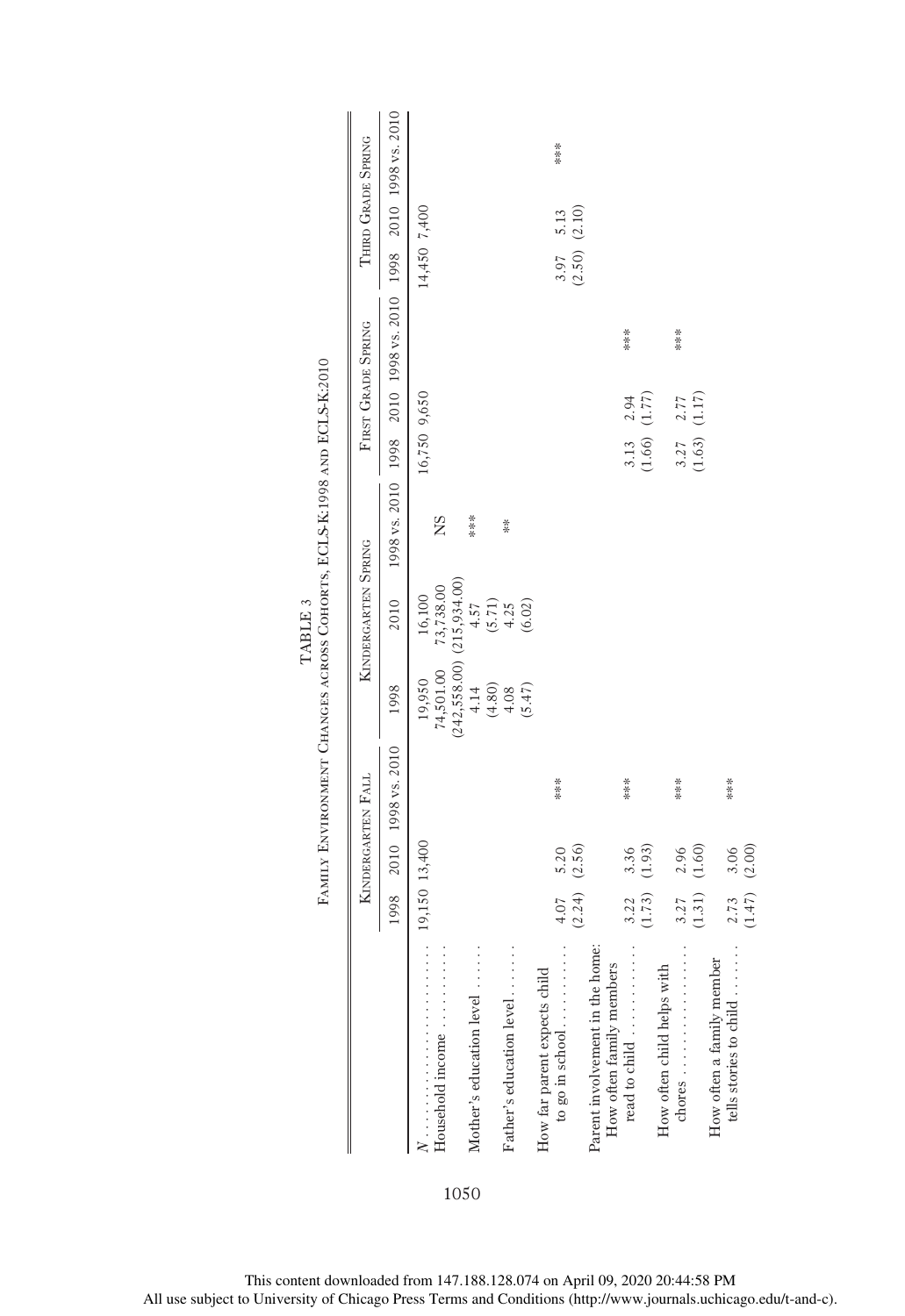| $*$                                               |                                                      | ***  |        |                           |                          | ***  |        |                           |                         | ***                         |        |                           |                           |                        | ***       |               |                                                                    |
|---------------------------------------------------|------------------------------------------------------|------|--------|---------------------------|--------------------------|------|--------|---------------------------|-------------------------|-----------------------------|--------|---------------------------|---------------------------|------------------------|-----------|---------------|--------------------------------------------------------------------|
| (1.39)<br>3.15                                    |                                                      | 2.78 | (1.29) |                           |                          | 2.87 | (1.24) |                           |                         | 2.29                        | (1.77) |                           |                           |                        | 2.34 2.48 | (1.17) (1.41) |                                                                    |
| 3.10<br>(1.53)                                    |                                                      | 2.65 | (1.00) |                           |                          | 2.78 | (1.14) |                           |                         | 2.19                        | (1.37) |                           |                           |                        |           |               |                                                                    |
| sings songs to child<br>How often a family member | How often a family member<br>helps child do arts and |      |        | How often a family member | plays games/puzzles with |      |        | How often a family member | talks about nature/does | science project with child. |        | How often a family member | builds something or plays | construction toys with |           |               | NOTE.—Sample size rounded to nearest fiftieth. Income adjusted for |

NOTE.—Sample size rounded to nearest fiftieth. Income adjusted for 2010 dollars. SDs are in parentheses. NS  $=$  not significant.

\* *P* < .05.<br>\*\* *P* < .0  $P < 01.$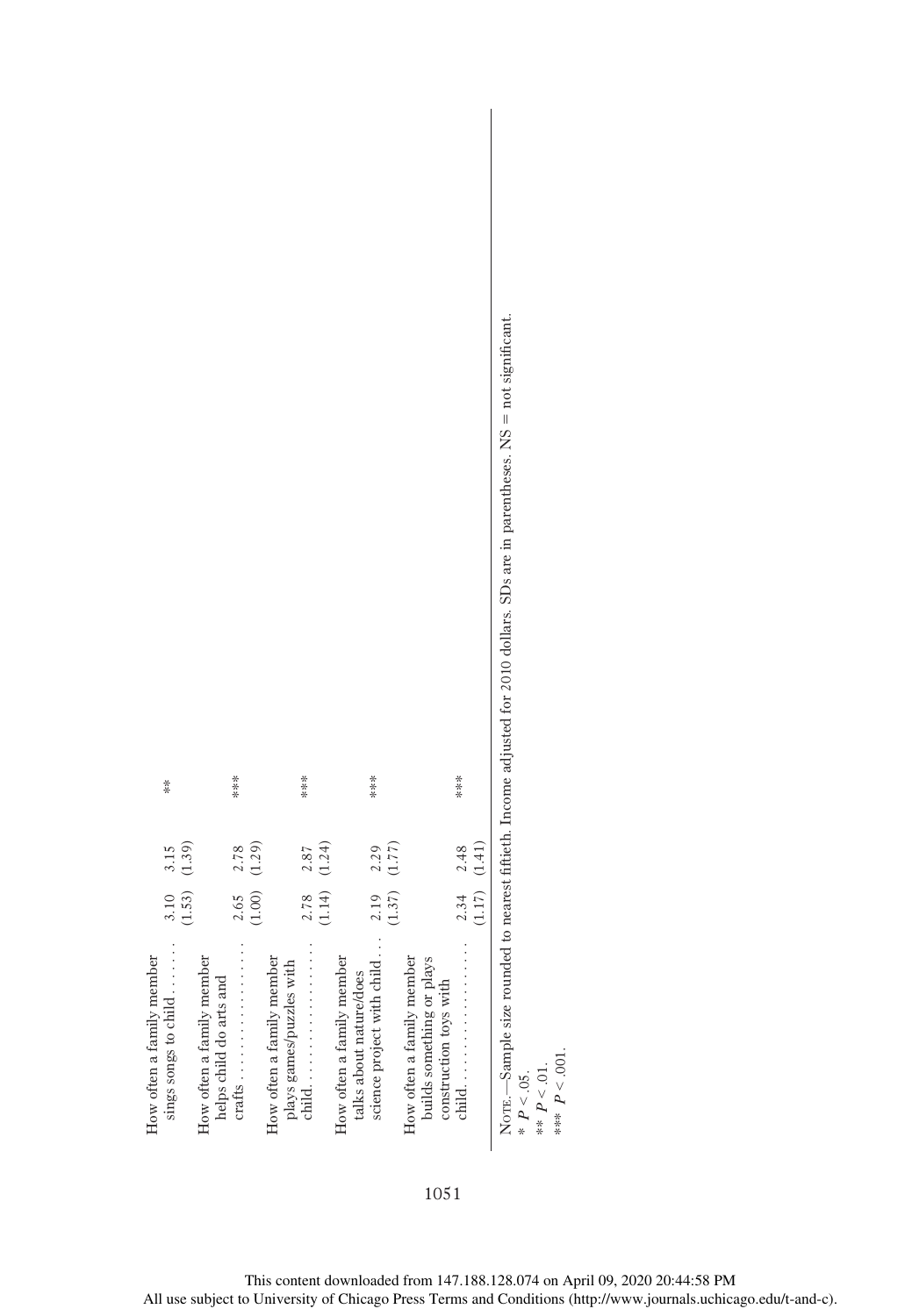|                                                    |                          |                 | <b>KINDERGARTEN SPRING</b> |                                    |                                                                  | FIRST GRADE SPRING |                  |                        | THIRD GRADE SPRING |
|----------------------------------------------------|--------------------------|-----------------|----------------------------|------------------------------------|------------------------------------------------------------------|--------------------|------------------|------------------------|--------------------|
|                                                    | 1998                     |                 | 2010 1998 vs. 2010         | 1998                               | 2010                                                             | 1998 vs. 2010      | 1998             |                        | 2010 1998 vs. 2010 |
| Parent involvement in the school:                  |                          | 19,950 16,100   |                            | 16,750 9,650                       |                                                                  |                    |                  | 14,450 7,400           |                    |
| Family member attended back-to-school night.       |                          | 80              | ***                        |                                    | .86                                                              | ***                | .82              | 88.                    | $**$               |
|                                                    | (.93)                    |                 |                            | (77)                               |                                                                  |                    | (01)             | $(.53)$                |                    |
| Family member attended PTA meeting.                | .33                      | (.67)           | $\frac{*}{*}$              | $\ddot{ }$                         | $(.78)$<br>$.43$<br>$.1.26$                                      | SX                 | 43               |                        | SN                 |
|                                                    |                          |                 |                            |                                    |                                                                  |                    | (1.11)           | (1.17)                 |                    |
| Family member attended a school event.             |                          | (1.26)          | ***                        |                                    | .82                                                              | ***                | .78              | .82                    | $\frac{*}{*}$      |
|                                                    | $1.22$<br>$.64$<br>$.19$ | (.93)           |                            | $1.19$<br>$.72$<br>$1.00$<br>$.47$ | $(69)$<br>$(55)$<br>$(1.25)$                                     |                    | (.91)            | (.66)                  |                    |
| Family member volunteered in the classroom.        |                          |                 | ***                        |                                    |                                                                  | ***                | 46               | $\ddot{5}$             | $\frac{*}{*}$      |
|                                                    | (1.17)                   | (1.31)          |                            | 1.13)                              |                                                                  |                    | (1.13)           | (1.25)                 |                    |
| Extracurricular activity:                          |                          |                 |                            |                                    |                                                                  |                    |                  |                        |                    |
| Child participated in music lessons                | $10$ .                   |                 | ***                        |                                    |                                                                  | $\frac{*}{*}$      | $\overline{11}$  |                        |                    |
|                                                    | (43)                     | 59.5            |                            |                                    |                                                                  |                    |                  |                        |                    |
| Child participated in art classes or lessons       |                          |                 | $\stackrel{*}{\ast}$       | $9.54$<br>$9.5$                    | $\overset{21}{\ldots} \overset{22}{\ldots} \overset{21}{\ldots}$ | SN                 | $(.66)$<br>$.11$ | $19$<br>$(73)$<br>$12$ | Š                  |
|                                                    | (.48)                    | (.48)           |                            | (.62)                              | (.58)                                                            |                    | (.56)            | (.42)                  |                    |
| Child participated organized clubs or recreational |                          |                 |                            |                                    |                                                                  |                    |                  |                        |                    |
|                                                    | $\cdot$ 13               | $\overline{12}$ | Š                          | .27                                | .23                                                              | $* *$              | $\ddot{.}30$     | .25                    | ***                |
|                                                    | (59)                     | (.55)           |                            | (1.00)                             | (.74)                                                            |                    | (1.00)           | (37)                   |                    |

TABLE 4<br>Concerted Cultivation Changes across Cohorts, ECLS-K:1998 and ECLS-K:2010 Concerted Cultivation Changes across Cohorts, ECLS-K:1998 and ECLS-K:2010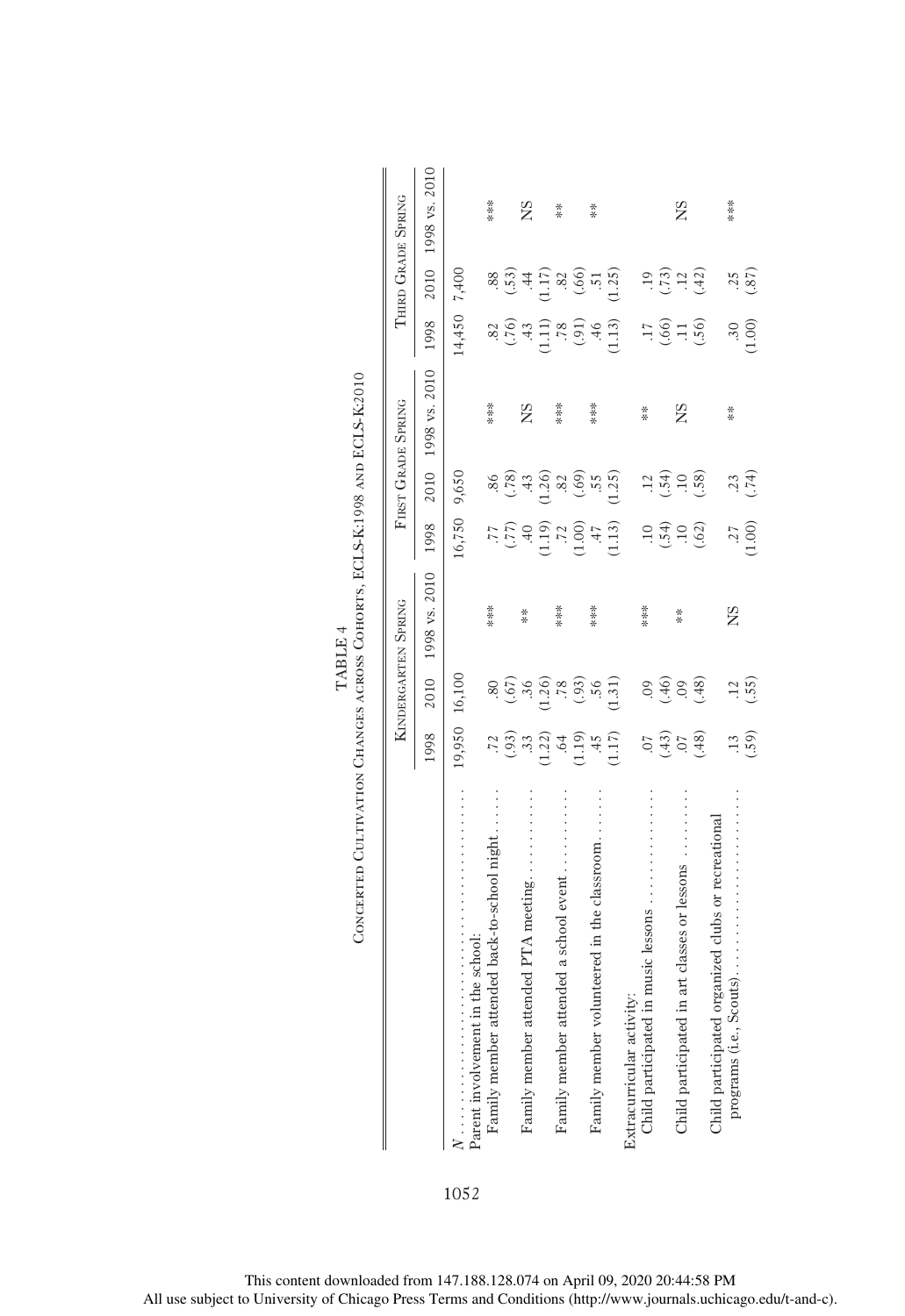| Child participated in athletic activities (i.e., basketball,                                                          |                 |                                                              |               |        |            |     |       |            |  |
|-----------------------------------------------------------------------------------------------------------------------|-----------------|--------------------------------------------------------------|---------------|--------|------------|-----|-------|------------|--|
|                                                                                                                       |                 | 49                                                           | ***           | 53.    | $\ddot{S}$ | $*$ | 57    | <b>99.</b> |  |
|                                                                                                                       | (1.19)          | (1.11)                                                       |               | (1.12) | (1.06)     |     | (.98) | (1.06)     |  |
|                                                                                                                       |                 |                                                              |               |        |            |     |       |            |  |
| Family member visited the library with child                                                                          |                 | 58.                                                          | ***           |        |            |     |       |            |  |
|                                                                                                                       | (66)            | $\left( \begin{smallmatrix} 4 \ 4 \end{smallmatrix} \right)$ |               |        |            |     |       |            |  |
| Family member visited gallery, museum, historical                                                                     |                 |                                                              |               |        |            |     |       |            |  |
|                                                                                                                       | $\ddot{.}30$    | 34                                                           | ***           |        |            |     |       |            |  |
|                                                                                                                       | (35)            | (66)                                                         |               |        |            |     |       |            |  |
| Family member visited zoo, aquarium, petting farm                                                                     |                 |                                                              |               |        |            |     |       |            |  |
|                                                                                                                       | $\ddot{ }$      | $\ddot{t}$                                                   | ***           |        |            |     |       |            |  |
|                                                                                                                       | (1.47)          | (1.36)                                                       |               |        |            |     |       |            |  |
| Family member went to play, concert, live show                                                                        |                 |                                                              |               |        |            |     |       |            |  |
|                                                                                                                       |                 | .39                                                          | $\frac{*}{*}$ |        |            |     |       |            |  |
|                                                                                                                       | (88)            | (.84)                                                        |               |        |            |     |       |            |  |
| Family member attended athletic or sporting event                                                                     |                 |                                                              |               |        |            |     |       |            |  |
|                                                                                                                       |                 |                                                              | $\frac{*}{*}$ |        |            |     |       |            |  |
|                                                                                                                       | $\overline{81}$ | (.81)                                                        |               |        |            |     |       |            |  |
| Nore,—Sample size rounded to nearest fiftieth. SDs are in parentheses. $NS = not$ significant.<br>$*$ $D \sim$ $\cap$ |                 |                                                              |               |        |            |     |       |            |  |

\*  $P < .05$ .<br>\*\*  $P < .0$  $P < 01.$ 

\*\*\*

*P* < .001.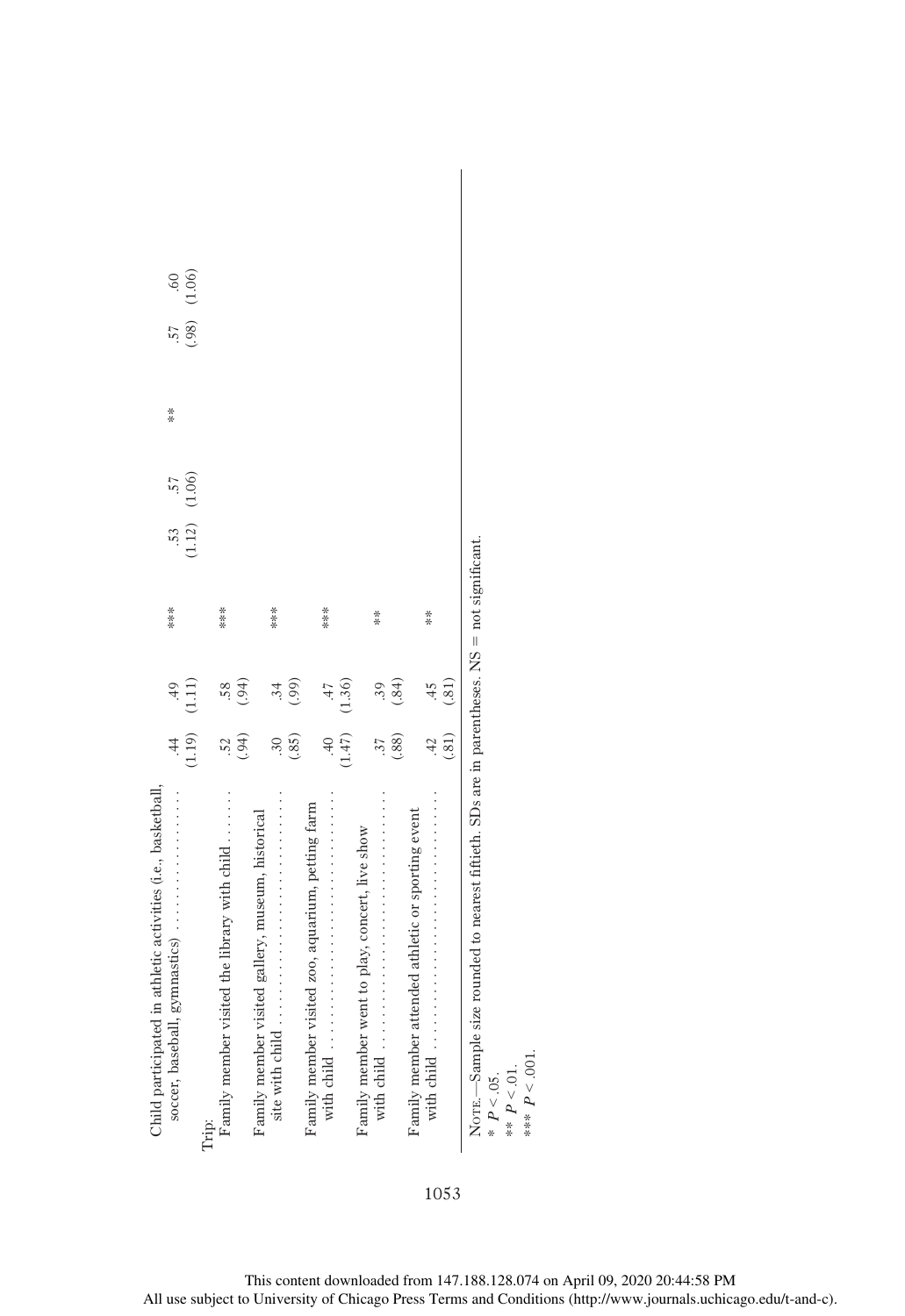|                                      | KEGRESSED ON SCREEN IIME AND DEMOGRAPHIC UHARACTERISTICS, EULS-K:1998            |                                                                                                                  |                        |                                                                                                                                                                                                                                                                                                                                        |                                                                         |                                                                                                                                                                                                                                                                                |                      |                                                                                                                                                                                                                                                                                                                                                                                                                                                              |
|--------------------------------------|----------------------------------------------------------------------------------|------------------------------------------------------------------------------------------------------------------|------------------------|----------------------------------------------------------------------------------------------------------------------------------------------------------------------------------------------------------------------------------------------------------------------------------------------------------------------------------------|-------------------------------------------------------------------------|--------------------------------------------------------------------------------------------------------------------------------------------------------------------------------------------------------------------------------------------------------------------------------|----------------------|--------------------------------------------------------------------------------------------------------------------------------------------------------------------------------------------------------------------------------------------------------------------------------------------------------------------------------------------------------------------------------------------------------------------------------------------------------------|
|                                      | Model 1                                                                          | Model 2                                                                                                          | Model 3                | Model 4                                                                                                                                                                                                                                                                                                                                | Model 5                                                                 | Model 6                                                                                                                                                                                                                                                                        | Model 7              | Model 8                                                                                                                                                                                                                                                                                                                                                                                                                                                      |
| TV viewing (ref = lowest $10\%$ ):   |                                                                                  |                                                                                                                  |                        |                                                                                                                                                                                                                                                                                                                                        |                                                                         |                                                                                                                                                                                                                                                                                |                      |                                                                                                                                                                                                                                                                                                                                                                                                                                                              |
| Middle 80%                           |                                                                                  |                                                                                                                  |                        |                                                                                                                                                                                                                                                                                                                                        |                                                                         |                                                                                                                                                                                                                                                                                |                      |                                                                                                                                                                                                                                                                                                                                                                                                                                                              |
|                                      | $-17*$<br>(.07)<br>(.07)<br>(.10)                                                | $-0.05$<br>$(.07)$<br>$(.07)$<br>$(.07)$<br>$.03$<br>$.03$<br>$.03$<br>$.03$<br>$.03$<br>$.03$<br>$.03$<br>$.03$ | $(36, 6)$<br>$(36, 6)$ | $\vec{a}$ , $\vec{b}$ , $\vec{c}$ , $\vec{c}$                                                                                                                                                                                                                                                                                          | $-12$<br>(.07)<br>$-16$<br>(.10)                                        | $-0.05$<br>$-0.07$<br>$-1.3$<br>$-0.05$<br>$-0.05$<br>$-0.05$<br>$-0.05$<br>$-0.05$<br>$-0.05$<br>$-0.05$<br>$-0.05$<br>$-0.05$<br>$-0.05$<br>$-0.05$<br>$-0.05$<br>$-0.05$<br>$-0.05$<br>$-0.05$<br>$-0.05$<br>$-0.05$<br>$-0.05$<br>$-0.05$<br>$-0.05$<br>$-0.05$<br>$-0.05$ | $(1, 7)$<br>$(5, 6)$ | $(11)$<br>$(5)$<br>$(5)$<br>$(5)$                                                                                                                                                                                                                                                                                                                                                                                                                            |
| Highest 10%                          |                                                                                  |                                                                                                                  |                        |                                                                                                                                                                                                                                                                                                                                        |                                                                         |                                                                                                                                                                                                                                                                                |                      |                                                                                                                                                                                                                                                                                                                                                                                                                                                              |
|                                      |                                                                                  |                                                                                                                  |                        |                                                                                                                                                                                                                                                                                                                                        |                                                                         |                                                                                                                                                                                                                                                                                |                      |                                                                                                                                                                                                                                                                                                                                                                                                                                                              |
| never):<br>Computer use (ref $=$     |                                                                                  |                                                                                                                  |                        |                                                                                                                                                                                                                                                                                                                                        |                                                                         |                                                                                                                                                                                                                                                                                |                      |                                                                                                                                                                                                                                                                                                                                                                                                                                                              |
| Once or twice a week                 |                                                                                  |                                                                                                                  |                        |                                                                                                                                                                                                                                                                                                                                        |                                                                         |                                                                                                                                                                                                                                                                                |                      |                                                                                                                                                                                                                                                                                                                                                                                                                                                              |
|                                      | $33***$<br>$(07)$<br>$(07)$<br>$(15)$<br>$(07)$<br>$(07)$<br>$(08***$<br>$(0.3)$ |                                                                                                                  |                        |                                                                                                                                                                                                                                                                                                                                        | $.23**$<br>$(.07)$<br>$.32**$<br>$(.07)$<br>$(.07)$<br>$.20$<br>$(.13)$ |                                                                                                                                                                                                                                                                                |                      |                                                                                                                                                                                                                                                                                                                                                                                                                                                              |
| 3-6 times a week.                    |                                                                                  |                                                                                                                  |                        |                                                                                                                                                                                                                                                                                                                                        |                                                                         |                                                                                                                                                                                                                                                                                |                      |                                                                                                                                                                                                                                                                                                                                                                                                                                                              |
|                                      |                                                                                  |                                                                                                                  |                        |                                                                                                                                                                                                                                                                                                                                        |                                                                         |                                                                                                                                                                                                                                                                                |                      |                                                                                                                                                                                                                                                                                                                                                                                                                                                              |
| Every day $\dots$                    |                                                                                  |                                                                                                                  |                        |                                                                                                                                                                                                                                                                                                                                        |                                                                         |                                                                                                                                                                                                                                                                                |                      |                                                                                                                                                                                                                                                                                                                                                                                                                                                              |
|                                      |                                                                                  |                                                                                                                  |                        |                                                                                                                                                                                                                                                                                                                                        |                                                                         |                                                                                                                                                                                                                                                                                |                      |                                                                                                                                                                                                                                                                                                                                                                                                                                                              |
|                                      |                                                                                  |                                                                                                                  |                        |                                                                                                                                                                                                                                                                                                                                        |                                                                         |                                                                                                                                                                                                                                                                                |                      |                                                                                                                                                                                                                                                                                                                                                                                                                                                              |
|                                      |                                                                                  |                                                                                                                  |                        |                                                                                                                                                                                                                                                                                                                                        |                                                                         |                                                                                                                                                                                                                                                                                |                      |                                                                                                                                                                                                                                                                                                                                                                                                                                                              |
| expectations<br>Parental educational |                                                                                  |                                                                                                                  |                        | $\begin{array}{l} 0.6 \\[-4pt] 0.6 \\[-4pt] 0.6 \\[-4pt] 0.6 \\[-4pt] 0.6 \\[-4pt] 0.6 \\[-4pt] 0.6 \\[-4pt] 0.6 \\[-4pt] 0.6 \\[-4pt] 0.6 \\[-4pt] 0.6 \\[-4pt] 0.6 \\[-4pt] 0.6 \\[-4pt] 0.6 \\[-4pt] 0.6 \\[-4pt] 0.6 \\[-4pt] 0.6 \\[-4pt] 0.6 \\[-4pt] 0.6 \\[-4pt] 0.6 \\[-4pt] 0.6 \\[-4pt] 0.6 \\[-4pt] 0.6 \\[-4pt] 0.6 \\[-$ |                                                                         |                                                                                                                                                                                                                                                                                |                      | $\begin{array}{c}\n35 \\ \begin{array}{c}\n35 \\ \hline\n36 \\ \hline\n47 \\ \hline\n58 \\ \hline\n68 \\ \hline\n19 \\ \hline\n10 \\ \hline\n10 \\ \hline\n10 \\ \hline\n10 \\ \hline\n10 \\ \hline\n10 \\ \hline\n10 \\ \hline\n10 \\ \hline\n10 \\ \hline\n10 \\ \hline\n10 \\ \hline\n10 \\ \hline\n10 \\ \hline\n10 \\ \hline\n10 \\ \hline\n10 \\ \hline\n10 \\ \hline\n10 \\ \hline\n10 \\ \hline\n10 \\ \hline\n10 \\ \hline\n10 \\ \hline\n10 \\ \h$ |
|                                      |                                                                                  |                                                                                                                  |                        |                                                                                                                                                                                                                                                                                                                                        |                                                                         |                                                                                                                                                                                                                                                                                |                      |                                                                                                                                                                                                                                                                                                                                                                                                                                                              |
| Concerted cultivation:               |                                                                                  |                                                                                                                  |                        |                                                                                                                                                                                                                                                                                                                                        |                                                                         |                                                                                                                                                                                                                                                                                |                      |                                                                                                                                                                                                                                                                                                                                                                                                                                                              |
| Total $\ldots \ldots \ldots$         |                                                                                  |                                                                                                                  | $.04$<br>$(.03)$       |                                                                                                                                                                                                                                                                                                                                        |                                                                         |                                                                                                                                                                                                                                                                                |                      |                                                                                                                                                                                                                                                                                                                                                                                                                                                              |
|                                      |                                                                                  |                                                                                                                  |                        |                                                                                                                                                                                                                                                                                                                                        |                                                                         |                                                                                                                                                                                                                                                                                |                      |                                                                                                                                                                                                                                                                                                                                                                                                                                                              |

TABLE 5<br>CHILDREN'S SOCIAL SKILLS IN FIFTH GRADE IN 2004 (Composite of Teacher-Rated Interpersonal Skills and Self-Control) Children's Social Skills in Fifth Grade in 2004 (Composite of Teacher-Rated Interpersonal Skills and Self-Control) Regressed on Screen Time and Demographic Characteristics, ECLS-K:1998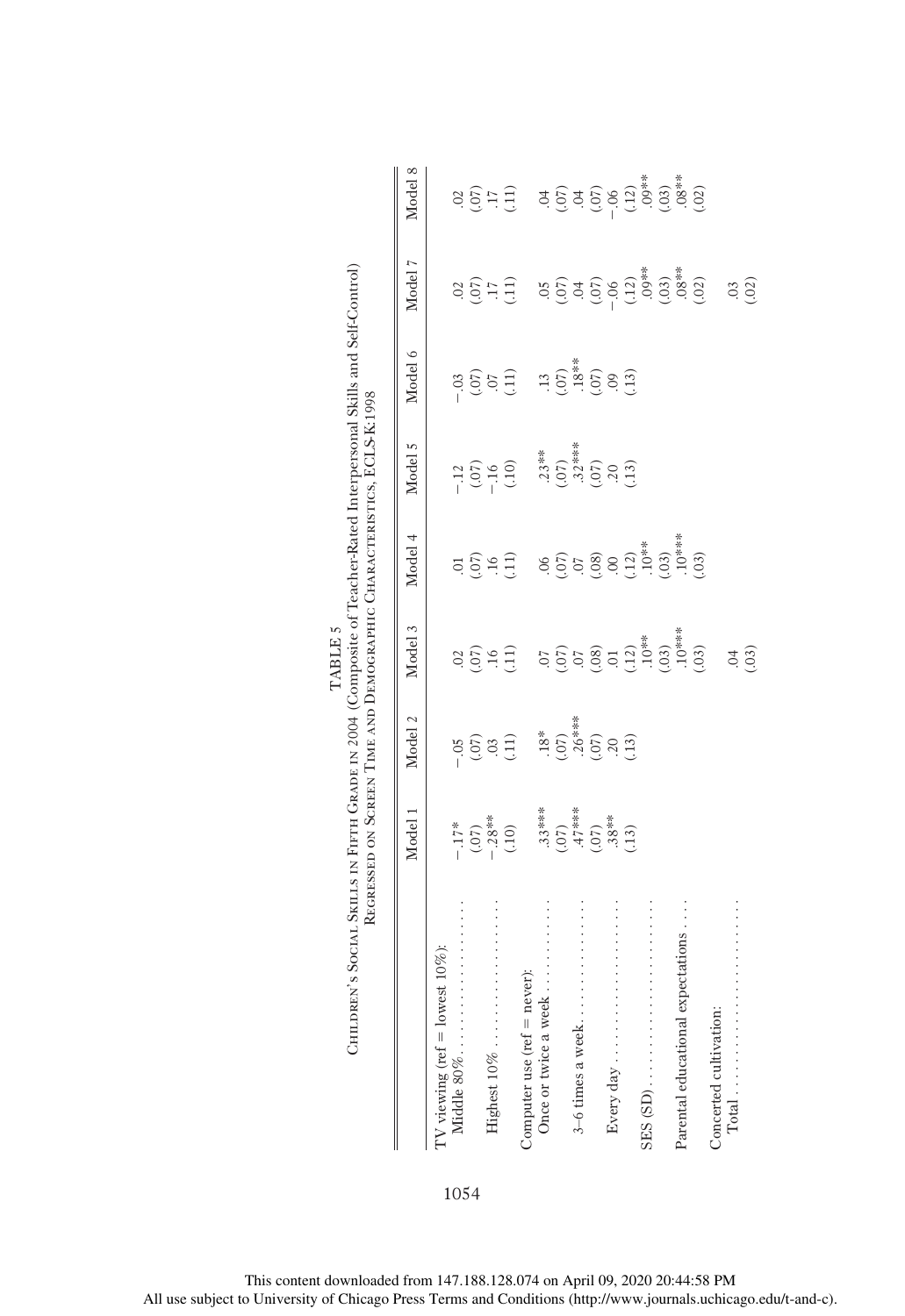| Parental involvement in schools                                                                                                                                                                                                                                                                                          |               |                 |                      | $.07*$          |               |         |         | 05             |
|--------------------------------------------------------------------------------------------------------------------------------------------------------------------------------------------------------------------------------------------------------------------------------------------------------------------------|---------------|-----------------|----------------------|-----------------|---------------|---------|---------|----------------|
|                                                                                                                                                                                                                                                                                                                          |               |                 |                      | (.03)           |               |         |         | (.03)          |
| Trips $\ldots \ldots \ldots$                                                                                                                                                                                                                                                                                             |               |                 |                      | $\ddot{\theta}$ |               |         |         | $\ddot{\circ}$ |
|                                                                                                                                                                                                                                                                                                                          |               |                 |                      | (.03)           |               |         |         | (.03)          |
| Extracurricular activities                                                                                                                                                                                                                                                                                               |               |                 |                      | $-0.02$         |               |         |         | $-0.02$        |
|                                                                                                                                                                                                                                                                                                                          |               |                 |                      | (.03)           |               |         |         | (.03)          |
| Parental involvement at home                                                                                                                                                                                                                                                                                             |               |                 |                      | $-.03$          |               |         |         | $-.03$         |
|                                                                                                                                                                                                                                                                                                                          |               |                 |                      | (20)            |               |         |         | (.02)          |
| Constant                                                                                                                                                                                                                                                                                                                 | 6.04 ***      | $5.63***$       | $5.67***$            | $5.72***$       | 4.09***       | 4.43*** | 4.51*** | $4.56***$      |
|                                                                                                                                                                                                                                                                                                                          |               | (94)            | (45)                 | (.46)           | $.15^{\circ}$ | (54)    | (45)    | (.45)          |
| Prior social skills                                                                                                                                                                                                                                                                                                      | $\tilde{z}$   | $\tilde{\rm z}$ | $\tilde{\mathbf{z}}$ | $\tilde{\rm z}$ | Yes           | Ves     | Yes     | Yes            |
| Controls                                                                                                                                                                                                                                                                                                                 | $\frac{1}{2}$ | Yes             | Yes                  | Yes             | ž             | Ves     | Yes     | $Y$ es         |
| NOTE.—TV viewing compiled at the spring of kindergarten, first, third, and fith grade, and computer use, at the spring of kindergarten, first, third, and<br>fifth grade. Controls: sibling size, parent age (averaged) both biological parents in home child disabled, age of assessment, child BML child health, birth |               |                 |                      |                 |               |         |         |                |

неанн, онгш fifth grade. Controls: sibling size, parent age (averaged), both biological parents in home, child disabled, age of assessment, child BMI, child health, birth icu, agc  $= 11,350.$ *N* weight, race/ethnicity, and sex. Results are weighted and imputed. SEs are in parentheses.

\*  $P < 0.05$ .<br>\*\*  $P < 0$  $P < 01.$ 

\*\*\*

 $P < 0.01$ .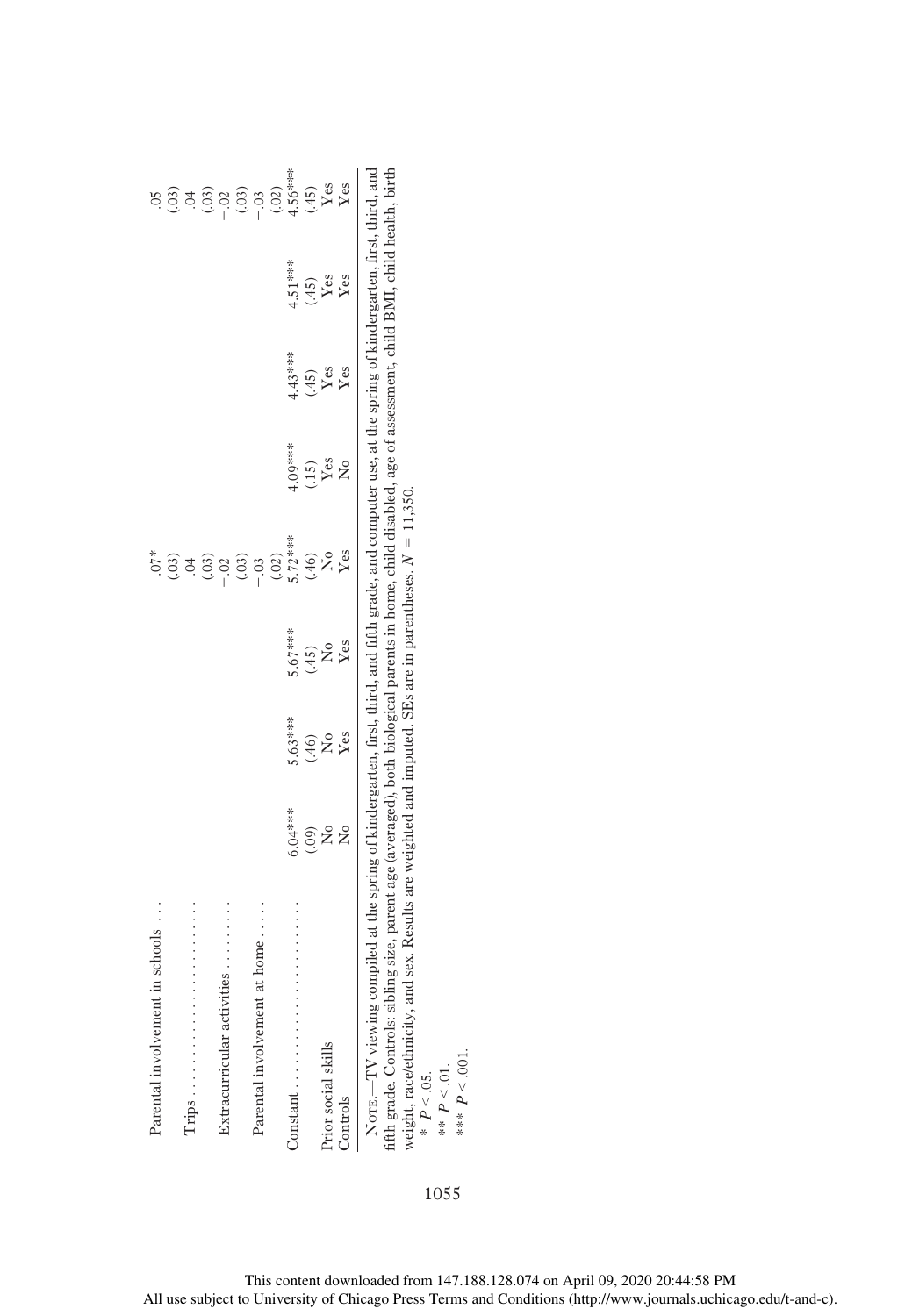| CHILDREN'S SOCIAL SKILLS IN FIFTH GRADE IN 2016 (Composite of Teacher-Rated Interpersonal Skills and Self-Control) | REGRESSED ON SCREEN TIME AND DEMOGRAPHIC CHARACTERISTICS, ECLS-K:2010 |                           | TABLE 6                                                         |                   |                     |                  |             |                        |
|--------------------------------------------------------------------------------------------------------------------|-----------------------------------------------------------------------|---------------------------|-----------------------------------------------------------------|-------------------|---------------------|------------------|-------------|------------------------|
|                                                                                                                    | Model 1                                                               | Model 2                   | Model 3                                                         | Model 4           | Model               | Model 6          | r,<br>Model | Model 8                |
| 10%):<br>$TV$ viewing (ref = lowest                                                                                |                                                                       |                           |                                                                 |                   |                     |                  |             |                        |
| Middle 80%                                                                                                         |                                                                       |                           | $\approx$                                                       | 03                |                     |                  | 03          | 03                     |
|                                                                                                                    |                                                                       | $-0.00 - 0.00 - 0.00$     | (06)                                                            | (.06)             | $-0.66$<br>$-1.06$  | 869<br>1969<br>1 |             |                        |
| Highest $10\%$                                                                                                     |                                                                       |                           |                                                                 |                   |                     |                  |             |                        |
|                                                                                                                    | (30, 30)                                                              | (.09)                     | (10)                                                            | (.10)             | (00)                | (00)             | (39.10)     | $(36)$<br>$(10)$       |
| Computer use (ref $=$ never):                                                                                      |                                                                       |                           |                                                                 |                   |                     |                  |             |                        |
| Once or twice a week.                                                                                              |                                                                       |                           | $.15*$                                                          | $\overline{14}$   | $\overline{10}$     |                  |             |                        |
|                                                                                                                    | $10,00$<br>$(0,1)$                                                    | $\frac{12}{10}$           | (0.07)                                                          |                   |                     | 2.58             |             | $.13*$<br>(.07)<br>22* |
| $3-6$ times a week                                                                                                 |                                                                       |                           | $.23*$                                                          |                   |                     |                  |             |                        |
|                                                                                                                    | $(.11)$<br>$.15**$                                                    | $(10)$<br>$(55)$          | $\left( \begin{smallmatrix} 10 \\ 02 \end{smallmatrix} \right)$ |                   |                     | (38, 36)         |             | (60)                   |
| Every day                                                                                                          |                                                                       |                           |                                                                 |                   |                     |                  |             | $-0.2$                 |
|                                                                                                                    | (.05)                                                                 |                           | (.05)                                                           | (.05)             | (.05)               |                  | (.05)       | (.05)                  |
| $0\%$<br>rest:<br>Video game use (ref $=$ $\log$                                                                   |                                                                       |                           |                                                                 |                   |                     |                  |             |                        |
| Middle 80%                                                                                                         | $.20***$                                                              |                           | .03                                                             | 03                | $14*$               | <b>eo</b> .      | 02          | $\overline{0}$         |
|                                                                                                                    | (.06)                                                                 | $.12**$<br>(.05)<br>.23** | $(.05)$<br>.15*                                                 | $(.05)$<br>$.14*$ | $(.06)$<br>$.24***$ | (.05)            | (.05)       | (.05)                  |
| $Higher 10\% \ldots \ldots$                                                                                        | $.30***$                                                              |                           |                                                                 |                   |                     | $.20***$         |             |                        |
|                                                                                                                    | (0.07)                                                                | (0.0)                     | (0.07)                                                          | (07)              | (07)                | (0.07)           | (07)        | (0.07)                 |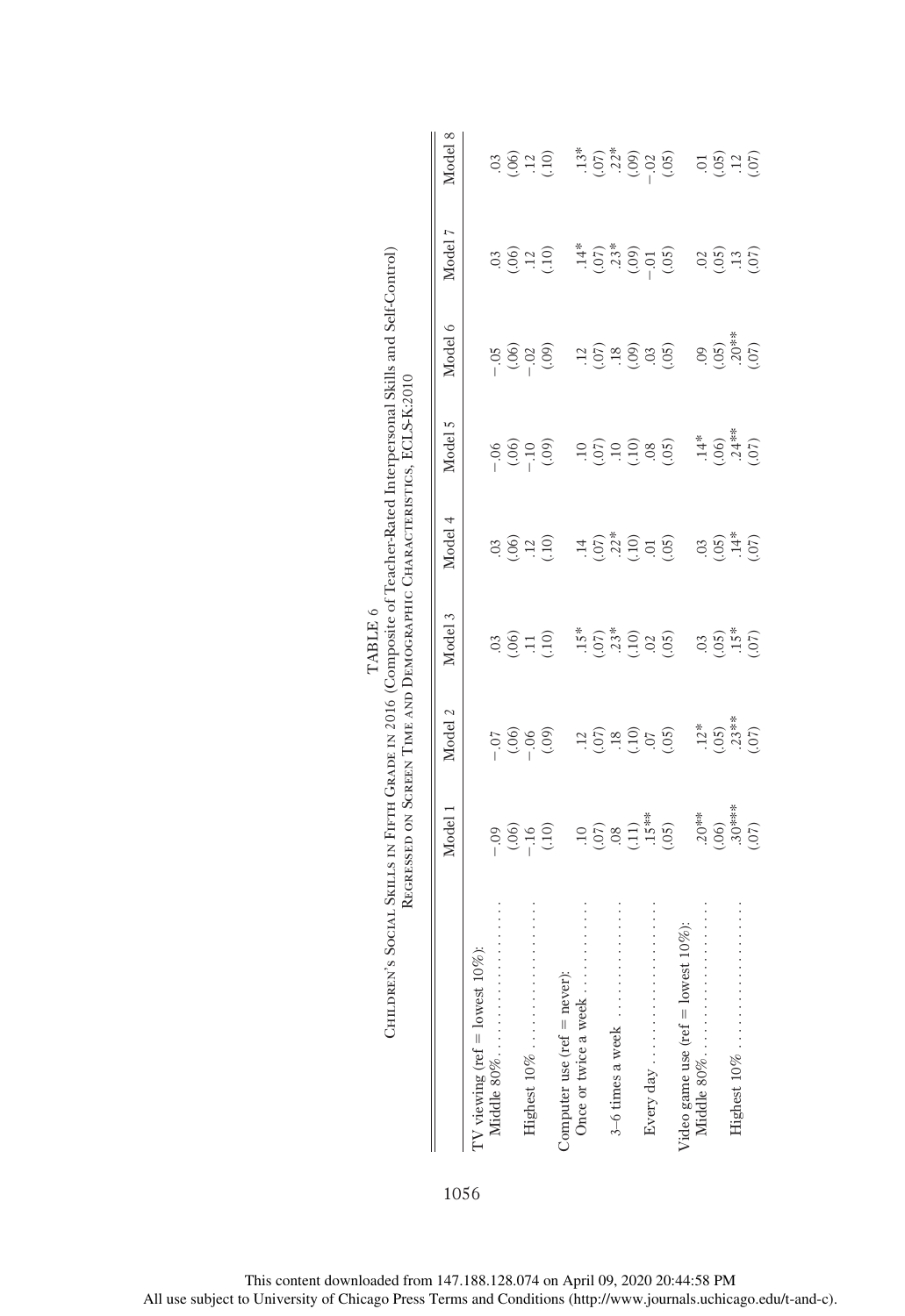| $=$ never)<br>Texting, messages, e-mail (      |  |  |                                                                                                                                                                                                                                                                                                                                                                                          |                                                                                                                                                                                                                                                                                                                                                                                                                                                                    |  |
|------------------------------------------------|--|--|------------------------------------------------------------------------------------------------------------------------------------------------------------------------------------------------------------------------------------------------------------------------------------------------------------------------------------------------------------------------------------------|--------------------------------------------------------------------------------------------------------------------------------------------------------------------------------------------------------------------------------------------------------------------------------------------------------------------------------------------------------------------------------------------------------------------------------------------------------------------|--|
| Less than once a week                          |  |  |                                                                                                                                                                                                                                                                                                                                                                                          |                                                                                                                                                                                                                                                                                                                                                                                                                                                                    |  |
|                                                |  |  |                                                                                                                                                                                                                                                                                                                                                                                          |                                                                                                                                                                                                                                                                                                                                                                                                                                                                    |  |
| A few times a week                             |  |  |                                                                                                                                                                                                                                                                                                                                                                                          |                                                                                                                                                                                                                                                                                                                                                                                                                                                                    |  |
|                                                |  |  |                                                                                                                                                                                                                                                                                                                                                                                          |                                                                                                                                                                                                                                                                                                                                                                                                                                                                    |  |
| About once a day                               |  |  |                                                                                                                                                                                                                                                                                                                                                                                          |                                                                                                                                                                                                                                                                                                                                                                                                                                                                    |  |
|                                                |  |  |                                                                                                                                                                                                                                                                                                                                                                                          |                                                                                                                                                                                                                                                                                                                                                                                                                                                                    |  |
| Many times a day                               |  |  |                                                                                                                                                                                                                                                                                                                                                                                          |                                                                                                                                                                                                                                                                                                                                                                                                                                                                    |  |
|                                                |  |  |                                                                                                                                                                                                                                                                                                                                                                                          |                                                                                                                                                                                                                                                                                                                                                                                                                                                                    |  |
| Online gaming $(\text{ref} = \text{never})$ :  |  |  |                                                                                                                                                                                                                                                                                                                                                                                          |                                                                                                                                                                                                                                                                                                                                                                                                                                                                    |  |
| Less than once a week                          |  |  |                                                                                                                                                                                                                                                                                                                                                                                          |                                                                                                                                                                                                                                                                                                                                                                                                                                                                    |  |
|                                                |  |  |                                                                                                                                                                                                                                                                                                                                                                                          |                                                                                                                                                                                                                                                                                                                                                                                                                                                                    |  |
| A few times a week                             |  |  |                                                                                                                                                                                                                                                                                                                                                                                          |                                                                                                                                                                                                                                                                                                                                                                                                                                                                    |  |
|                                                |  |  |                                                                                                                                                                                                                                                                                                                                                                                          |                                                                                                                                                                                                                                                                                                                                                                                                                                                                    |  |
| About once a day                               |  |  |                                                                                                                                                                                                                                                                                                                                                                                          |                                                                                                                                                                                                                                                                                                                                                                                                                                                                    |  |
|                                                |  |  |                                                                                                                                                                                                                                                                                                                                                                                          |                                                                                                                                                                                                                                                                                                                                                                                                                                                                    |  |
| Many times a day                               |  |  |                                                                                                                                                                                                                                                                                                                                                                                          |                                                                                                                                                                                                                                                                                                                                                                                                                                                                    |  |
|                                                |  |  |                                                                                                                                                                                                                                                                                                                                                                                          |                                                                                                                                                                                                                                                                                                                                                                                                                                                                    |  |
| ever):<br>Social networking $(\text{ref} = n)$ |  |  |                                                                                                                                                                                                                                                                                                                                                                                          |                                                                                                                                                                                                                                                                                                                                                                                                                                                                    |  |
| Less than once a week                          |  |  |                                                                                                                                                                                                                                                                                                                                                                                          |                                                                                                                                                                                                                                                                                                                                                                                                                                                                    |  |
|                                                |  |  |                                                                                                                                                                                                                                                                                                                                                                                          |                                                                                                                                                                                                                                                                                                                                                                                                                                                                    |  |
| A few times a week                             |  |  |                                                                                                                                                                                                                                                                                                                                                                                          |                                                                                                                                                                                                                                                                                                                                                                                                                                                                    |  |
|                                                |  |  |                                                                                                                                                                                                                                                                                                                                                                                          |                                                                                                                                                                                                                                                                                                                                                                                                                                                                    |  |
| About once a day                               |  |  |                                                                                                                                                                                                                                                                                                                                                                                          |                                                                                                                                                                                                                                                                                                                                                                                                                                                                    |  |
|                                                |  |  |                                                                                                                                                                                                                                                                                                                                                                                          |                                                                                                                                                                                                                                                                                                                                                                                                                                                                    |  |
| Many times a day $\dots$                       |  |  |                                                                                                                                                                                                                                                                                                                                                                                          |                                                                                                                                                                                                                                                                                                                                                                                                                                                                    |  |
|                                                |  |  | $\begin{array}{ccccccccc}\n\ddot{1} & \ddot{1} & \ddot{1} & \ddot{1} & \ddot{1} & \ddot{1} & \ddot{1} & \ddot{1} & \ddot{1} & \ddot{1} & \ddot{1} & \dddot{1} & \dddot{1} & \dddot{1} & \dddot{1} & \dddot{1} & \dddot{1} & \dddot{1} & \dddot{1} & \dddot{1} & \dddot{1} & \dddot{1} & \dddot{1} & \dddot{1} & \dddot{1} & \dddot{1} & \dddot{1} & \dddot{1} & \dddot{1} & \dddot{1} &$ | $\begin{array}{cccccc} \overset{*}{\mathbf{1}} & \overset{5}{\mathbf{1}} & \overset{5}{\mathbf{1}} & \overset{6}{\mathbf{1}} & \overset{6}{\mathbf{1}} & \overset{6}{\mathbf{1}} & \overset{6}{\mathbf{1}} & \overset{6}{\mathbf{1}} & \overset{6}{\mathbf{1}} & \overset{6}{\mathbf{1}} & \overset{6}{\mathbf{1}} & \overset{6}{\mathbf{1}} & \overset{6}{\mathbf{1}} & \overset{6}{\mathbf{1}} & \overset{6}{\mathbf{1}} & \overset{6}{\mathbf{1}} & \overset{6$ |  |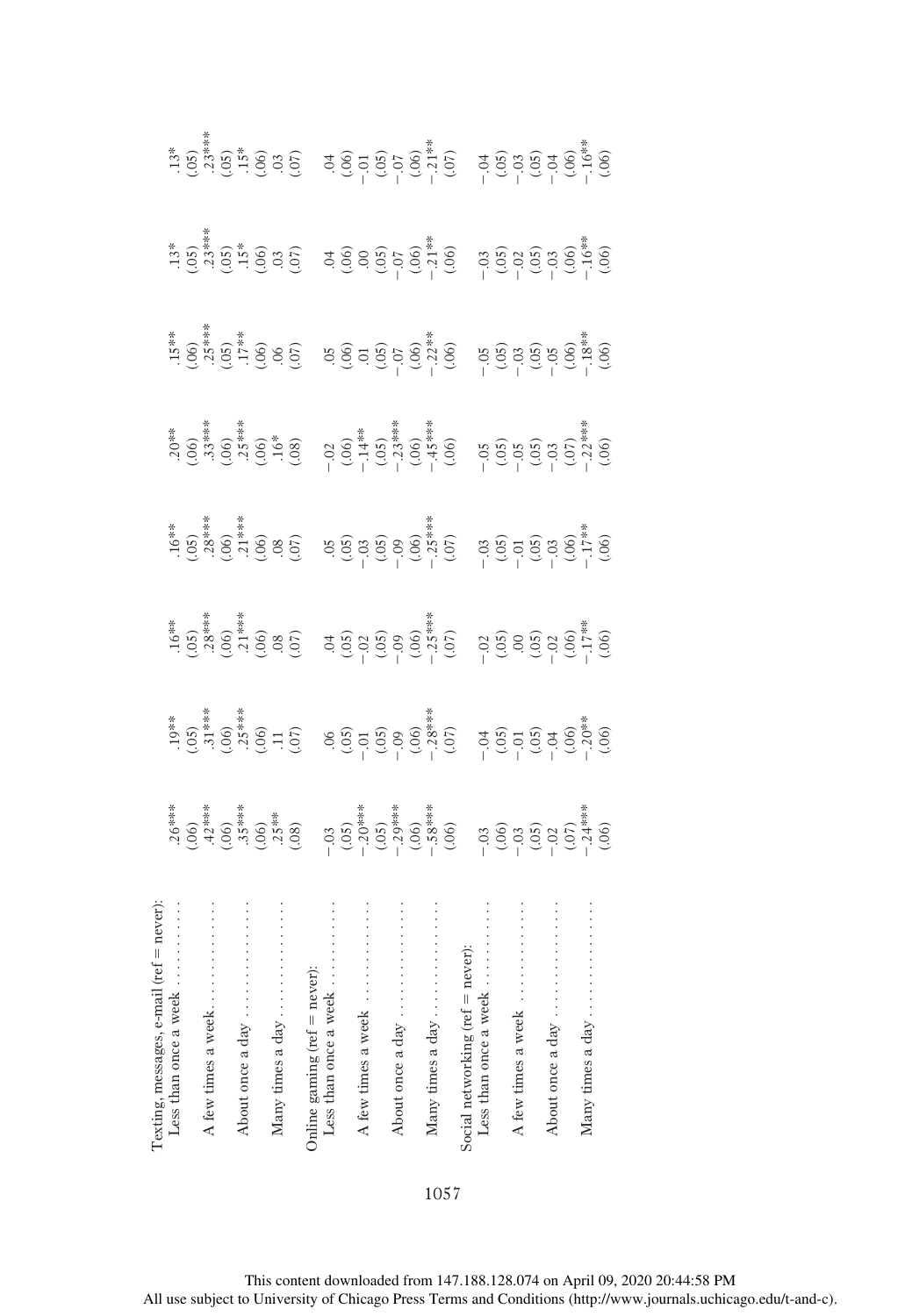|                                                                                                                                                                                                                                                                                                                                                                                                                                                                                                                                                                                                    | Model 1                                                     | Model 2                     | Model 3                                      | Model 4                                                | Model 5                        | Model 6             | Model 7                        | Model 8                                                                       |
|----------------------------------------------------------------------------------------------------------------------------------------------------------------------------------------------------------------------------------------------------------------------------------------------------------------------------------------------------------------------------------------------------------------------------------------------------------------------------------------------------------------------------------------------------------------------------------------------------|-------------------------------------------------------------|-----------------------------|----------------------------------------------|--------------------------------------------------------|--------------------------------|---------------------|--------------------------------|-------------------------------------------------------------------------------|
| Socioeconomic status (SD)                                                                                                                                                                                                                                                                                                                                                                                                                                                                                                                                                                          |                                                             |                             | $.10***$<br>(.03)                            | $.00*$<br>(.03)                                        |                                |                     | $.09**$<br>(.03)               | $.08**$                                                                       |
| Parental educational expectations                                                                                                                                                                                                                                                                                                                                                                                                                                                                                                                                                                  |                                                             |                             | $.10***$                                     | $.09***$                                               |                                |                     | $.08***$                       | $(0.3)$<br>$07**$<br>(02)                                                     |
| Concerted cultivation:                                                                                                                                                                                                                                                                                                                                                                                                                                                                                                                                                                             |                                                             |                             | $05*$<br>(.02)                               | (0.01)                                                 |                                |                     | (.02)<br>$\overline{0}$        |                                                                               |
| schools<br>Parental involvement in                                                                                                                                                                                                                                                                                                                                                                                                                                                                                                                                                                 |                                                             |                             | (0.02)                                       | $.08***$                                               |                                |                     | (.02)                          | $-06**$                                                                       |
| $T$ ing $\cdots \cdots \cdots$                                                                                                                                                                                                                                                                                                                                                                                                                                                                                                                                                                     |                                                             |                             |                                              | (.02)<br>$\overline{0}$ .                              |                                |                     |                                | (02)                                                                          |
| Extracurricular activities $\ldots \ldots$                                                                                                                                                                                                                                                                                                                                                                                                                                                                                                                                                         |                                                             |                             |                                              | (0.02)                                                 |                                |                     |                                | $(0.02)$<br>$-0.1$<br>$(0.02)$<br>$-0.1$<br>$(0.02)$<br>$(0.03)$<br>$4.93***$ |
| $home \ldots$<br>Parental involvement at                                                                                                                                                                                                                                                                                                                                                                                                                                                                                                                                                           |                                                             |                             |                                              | (.02)<br>00                                            |                                |                     |                                |                                                                               |
| $Constant \ldots \ldots$                                                                                                                                                                                                                                                                                                                                                                                                                                                                                                                                                                           | $6.31***$                                                   | 5.14***                     | $5.98***$                                    | 5.01 ***<br>(.02)                                      | 4.65***                        | $4.97***$           | $4.89***$                      |                                                                               |
| Prior social skills<br>Controls                                                                                                                                                                                                                                                                                                                                                                                                                                                                                                                                                                    | $\tilde{z}$<br>$\begin{matrix}\n 60 \\  0.0\n \end{matrix}$ | Yes<br>$\tilde{z}$<br>(.30) | $Y$ es<br>$\mathsf{S}^{\mathsf{o}}$<br>(.28) | $\stackrel{\circ}{\mathsf{Z}}$<br><b>Y</b> es<br>(.28) | Yes<br>$\mathring{z}$<br>(.14) | Yes<br>Yes<br>(.32) | $\mathbf{Yes}$<br>Yes<br>(.30) | Yes<br>Yes<br>(.30)                                                           |
| of kindergarten; and texting, online gaming, and social networking, in the spring of fifth grade. Controls: sibling size, parent age (av-<br>NOTE.—TV viewing assessed in the spring of kindergarten, first, second, and third grade; video game use, in the spring of first, second, third, and fourth grade;<br>eraged), both biological parents in home, child disabled, age of assessment, child BMI, child health, birth weight, race/ethnicity, and sex. Results are weighted and<br>imputed. SEs are in parentheses. $N = 5,750$ .<br>computer use, in the spring<br>$\approx$ $D - \alpha$ |                                                             |                             |                                              |                                                        |                                |                     |                                |                                                                               |

TABLE 6 (Continued) TABLE 6 (*Continued*)

1058

\*  $P < 0.05$ .<br>\*\*  $P < 0$  $P < 01.$ 

\*\*\*

 $P < 0.01$ .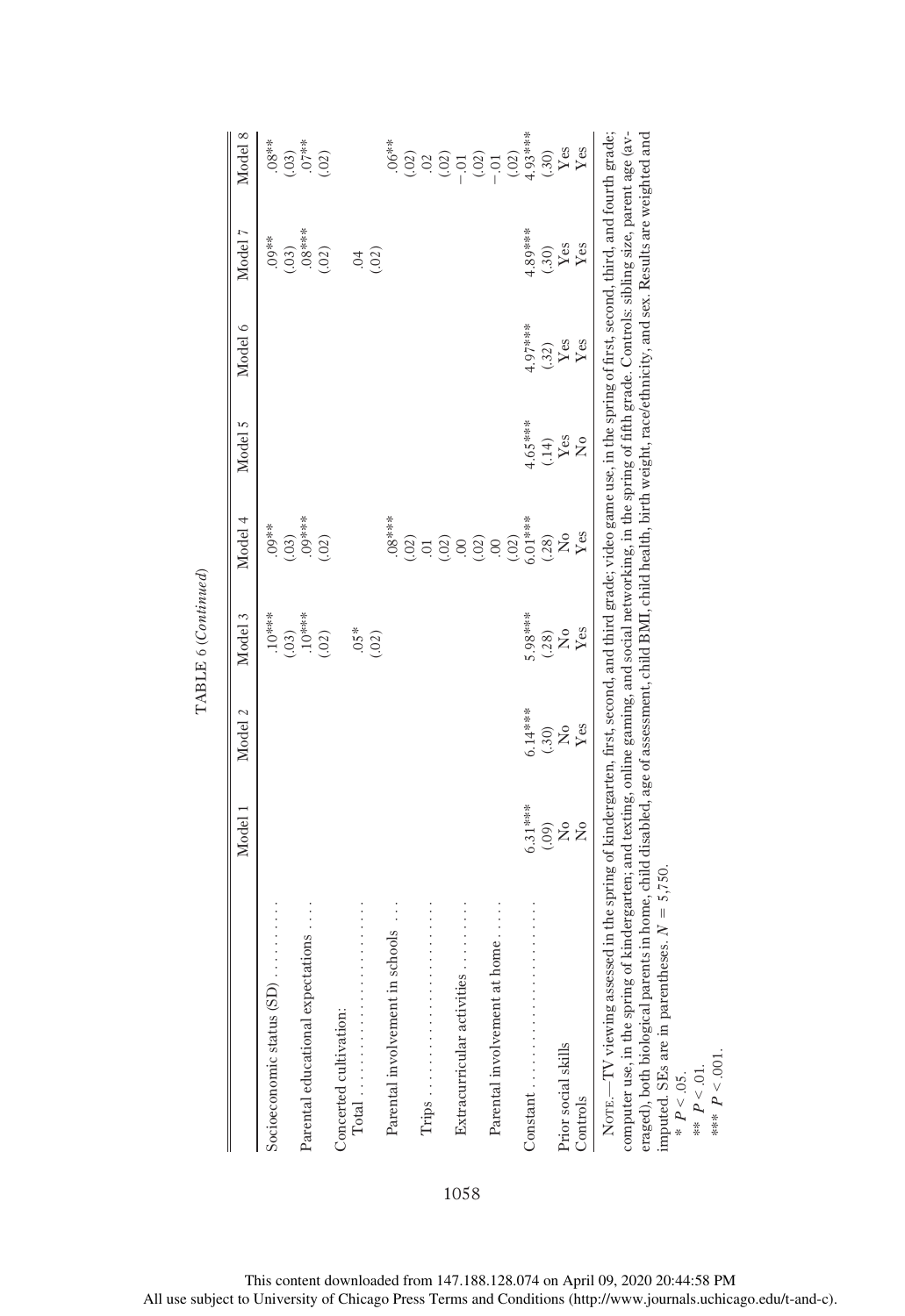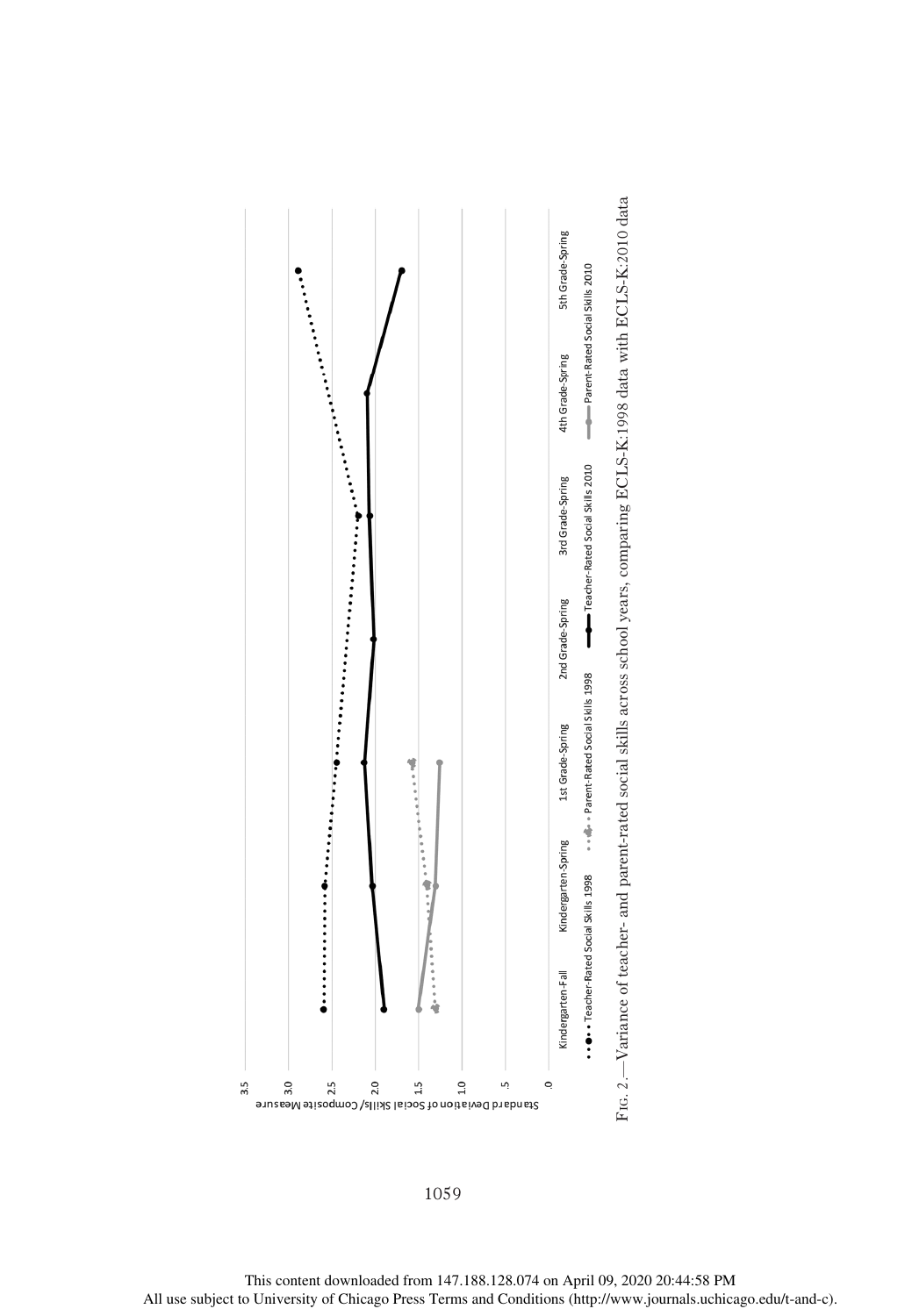

FIG. 3.—Fifth grade SES gaps in social skills were similar in 2004 and 2016 —Fifth grade SES gaps in social skills were similar in 2004 and 2016

1060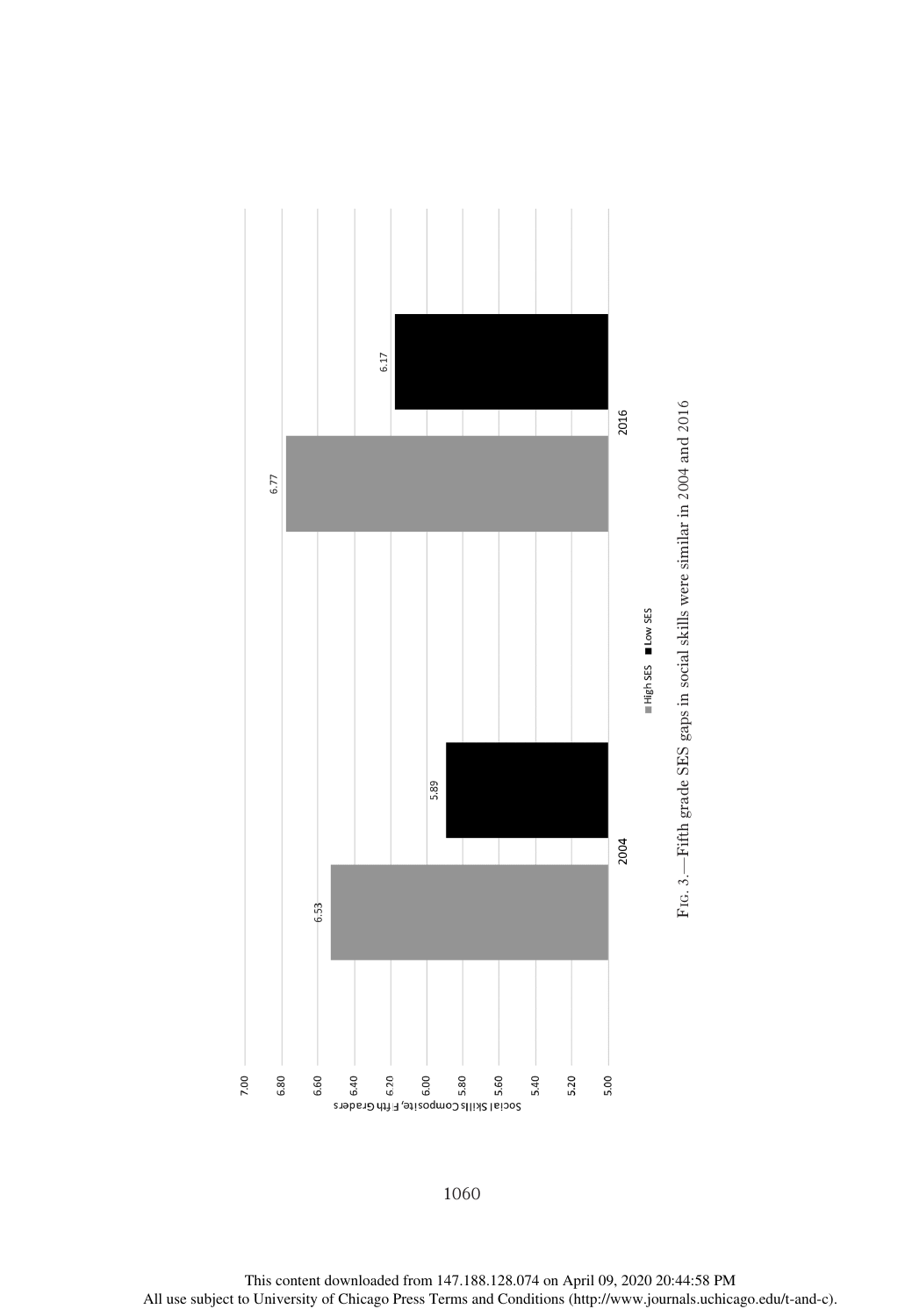

Fig. 4 —Fifth grade gender gaps in social skills were similar in 2004 and 2016 —Fifth grade gender gaps in social skills were similar in 2004 and 2016

1061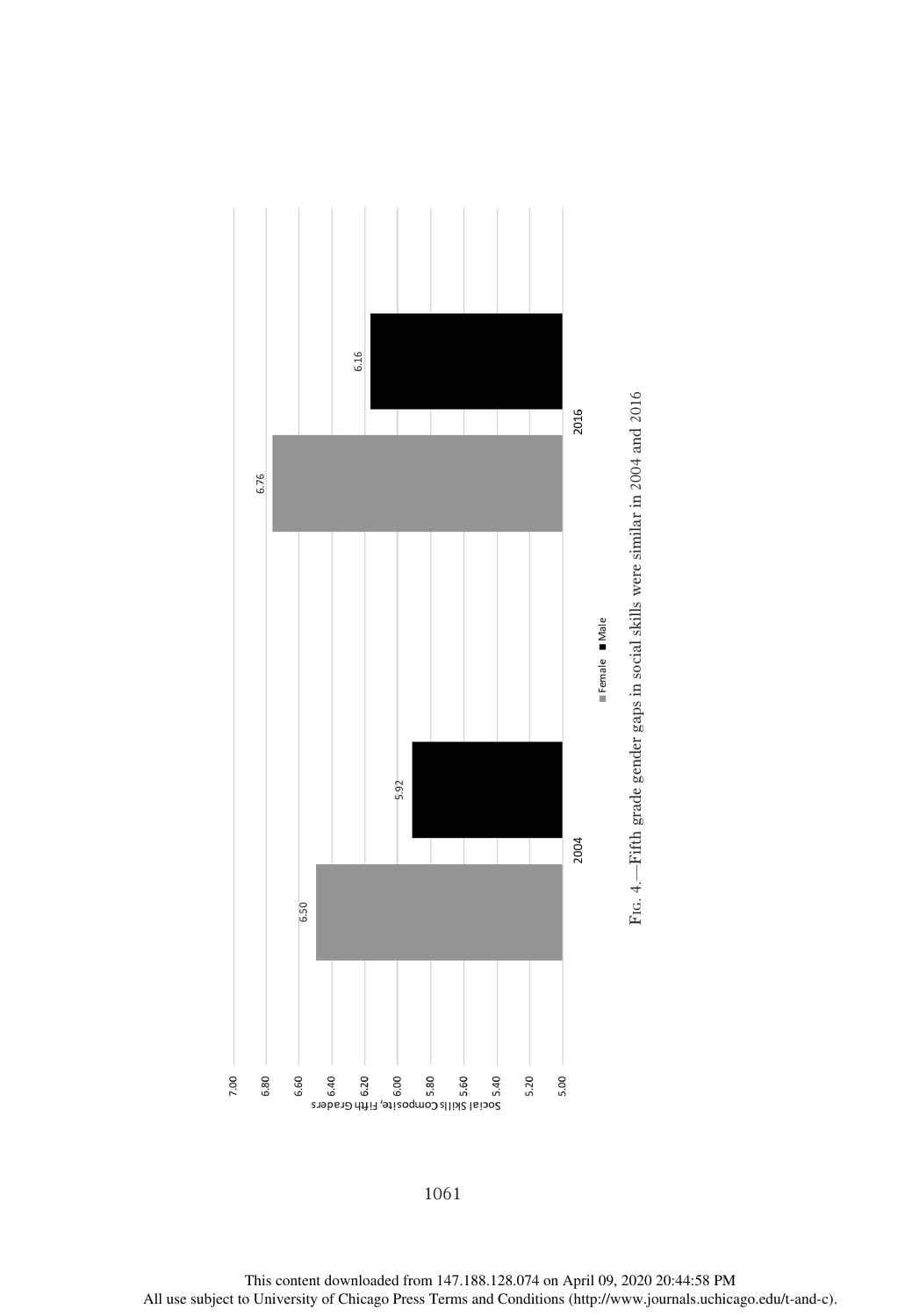

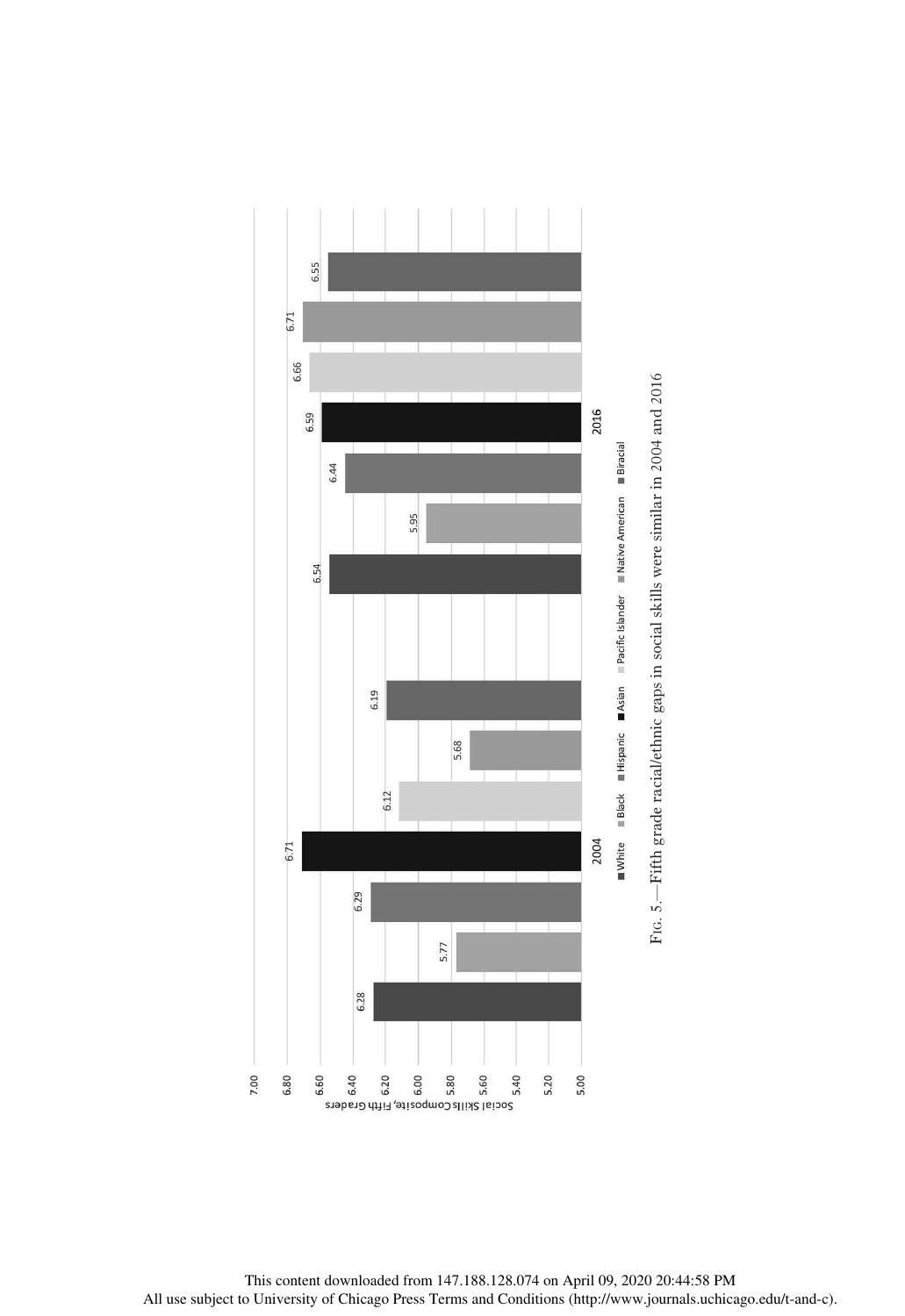of technological change, we find frequent (many times a day) online gaming  $(-.21, P \leq .01, \text{model } 8)$  and social networking  $(-.16, P \leq .01, \text{model } 8)$  have consistently negative associations with social skills (see table 6). Yet, when we standardize our measure of social skills, these negative associations are a modest  $-0.17$  and  $-0.13$  SD, respectively. In other words, our analysis of the 2010 cohort reveals a slight reduction in social skills only for those who spend very high levels of time on social networking sites and are frequent gamers online.<sup>16</sup>

Do forms of advantage/disadvantage (e.g., social class and concerted cultivation) play a role? A positive relationship between computer use and social skills might indicate that using a computer increases a child's social skills, but it may be that the computer use estimate is confounded by other unmeasured advantages typical of the kinds of families that can afford a computer. Alternatively, a negative association between TV viewing and social skills might represent a causal relationship, or it might be the result of an association between TV viewing and family disadvantage. This seems to be the case in table 5 (1998 cohort) where coefficients for TV viewing and computer use change when we include statistical controls for SES, parental educational expectations, and concerted cultivation (models 2 and 3). It is worth noting, however, that this is less true in table 6 (2010 cohort), where model 3 does not appear to influence the coefficient estimates for screen exposure much. The difference in this pattern from table 5 to table 6 may represent a shift between 1998 and 2010 in the association between screen exposure and family advantage/disadvantage. These patterns suggest that the association between screen exposure and advantage/disadvantage may have weakened over time. Consistent with this view, the bivariate correlation between computer use and SES was .40 in 1998 and .22 in 2010.

To broaden our understanding of how screen exposure matters, we also assessed its relationship with other indicators of child well-being available in the ECLS data sets—parents' ratings of children's depression (in first grade) and children's self-reported responses to questions about success with friends (e.g., "I am happy with the friends I have"; in third grade; see tables A5– A7). Once again, we found little evidence of a negative effect of screen exposure. TV viewing, computer use, and video game use produced little

<sup>&</sup>lt;sup>16</sup> We also explored the extent that children initially judged as exhibiting poor social skills were prone to losing more social skills between kindergarten and fifth grade, especially if they had high exposure to screens. We created interactions terms for both the ECLS-K:1998 and ECLS-K:2010 kindergarten social skill measures and levels of screen exposure, predicting fifth grade social skills. Although we find, as expected, a strong relationship between social skills at kindergarten and social skills at fifth grade, interacting social skill levels (at the bottom 10%, middle 80%, or top 10%) with various levels of screen exposure did not influence this relationship. We are grateful to a reviewer for this suggestion.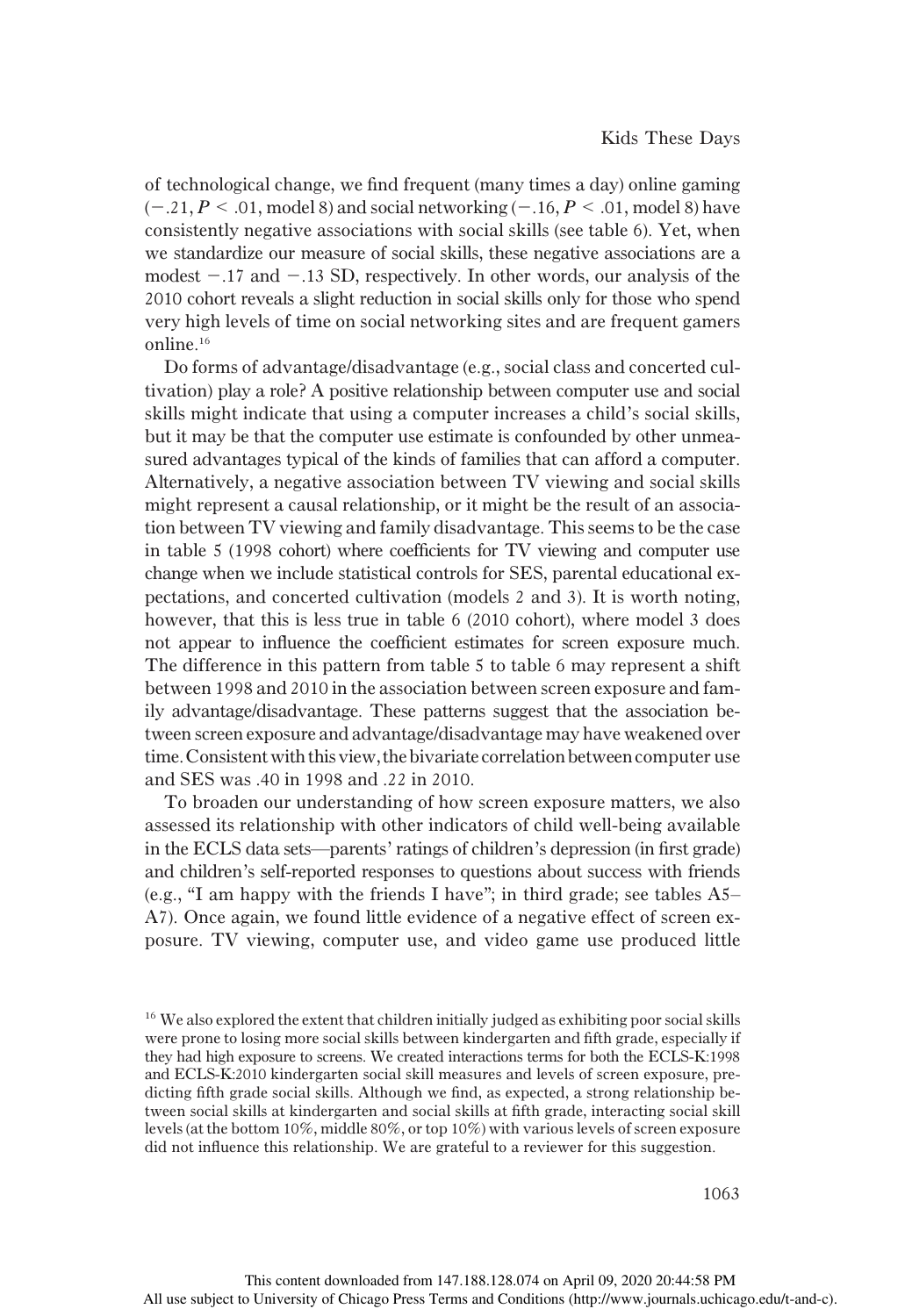association with these alternative measures of well-being in the most rigorous models.<sup>17</sup>

#### DISCUSSION

Despite broad-based concerns about "kids these days," our results provide no evidence that American children's face-to-face social skills have been declining. Instead, they suggest that children and youth have been able to maintain similar levels of face-to-face social skills while simultaneously increasing their exposure to screen-based technology. The strength of our analysis is that it provides the first assessment of nationally representative samples of children across cohorts. And while the concept of "social skills" is especially challenging to operationalize, the combination of both teachers' and parents' reports we rely on are arguably among the best measures available. A strong test of the hypothesis requires comparing cohorts with good measures of social skills, and our study is the first to meet these criteria.

Why did children's face-to-face social skills not decline in the way most would have expected? The least controversial explanation may be that moral panic works. Concern over the consequences of digital technologies raised sufficient worry over the issue, reducing the tide of negative consequences that would have otherwise followed. But this argument implies that social skills operate in a zero-sum manner, that more screen time means fewer face-toface interactions. We suspect that the effects of screen exposure are more multifaceted—in some ways reducing social skills while in other ways promoting them. Technology can facilitate greater opportunity for face-to-face interactions (e.g., using social media to arrange face-to-face meetings), and the interaction skills children are exposed to on screens may, at some level, transfer over to face-to-face interactions. In this way, an hour spent on the computer may not clearly be an hour away from social skill building in the way skeptics have described. Because the positive effects of new technologies are often underappreciated, they may appear more disruptive than they are. Rather than undermining existing social relations, screen-based technologies may be better understood as providing a new platform by which children seek autonomy from parents, develop group norms and sanction peers, build and maintain identities, and, in some ways, develop social skills.

<sup>&</sup>lt;sup>17</sup> Measures for online video gaming and social networking are available for fifth graders only. We also explored associations between screen time (TV viewing, video game use) and social skills indicators (number of friends, how helpful child is if someone is hurt, upset, or feeling sick) in the Adolescent Brain Cognitive Development (ABCD) study of 11,878 children ages 9–11 collected at 21 research sites across the United States. Consistent with the patterns reported here, the ABCD data show no evidence that screen exposure is negatively associated with indicators of social skills. Future waves of the ABCD data will allow us to estimate more rigorous causal models.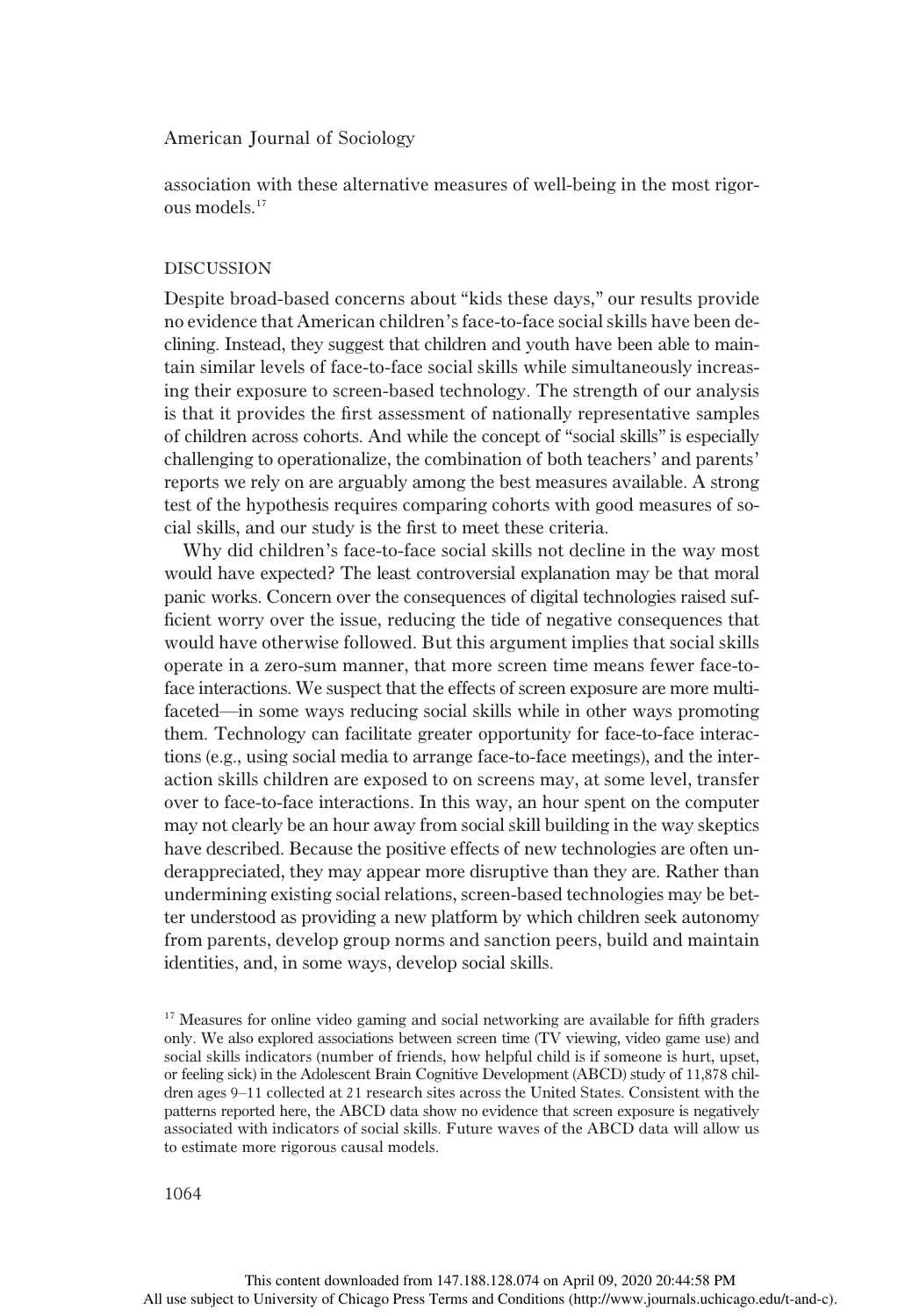It is also possible that children's face-to-face skills did not decline because some other societal changes countered the negative effects of screen exposure. Mother's and father's educations are positively associated with children's social skills, and both increased between 1998 and 2010. In addition, a wide range of parental investments increased between the two cohorts. These other trends could have offset any negative effect of increased screen time. However, even when we statistically adjust for these other changes across cohorts, we find no evidence that children's social skills declined.

But there is a more controversial possibility—perhaps social skills and screen time are just not strongly linked. It could simply be that children's social skills derive from more meaningful, enduring sources than screen exposure. Parent and peer socialization, cultural expectations, and even personality traits may all have a much more profound influence. And while children spend an increasing amount of time in front of screens, these new social patterns may be less consequential than previously thought. From this perspective, scholars may sometimes observe correlations between screen time and social skills because of selectivity issues—the kinds of kids who use technology at high levels are different from those who do not.<sup>18</sup>

#### Moving Forward

While our study takes the first step toward assessing whether social skills have been declining with national data across cohorts and reasonable measures of social skills, we recognize that the issue remains unsettled for several reasons. First, it is possible that social skills among American children really are declining but our indicators were unable to detect the change. This raises a complex question that we cannot fully resolve. Can we confidently compare levels of a subjective concept like "social skills" over time? We relied on teachers' and parents' evaluations, which are necessarily subjective. Teachers and parents were asked to determine whether a child exhibited a particular skill "never," "sometimes," "often," or "very often." Suppose a 1998 teacher rated a child as showing sensitivity to the feelings of others "very often" because the child exhibited this behavior twice a week, while a 2010 teacher rated a child as doing it "very often" after only observing the behavior once a week. If this were the case, the 2010 ratings could be artificially inflated despite actual declines in social skills.

One way to circumvent this challenge would be to focus on more objective indicators of social skills. For example, researchers could compare how frequently children maintain eye contact with each other or hit each other to determine whether these easily counted behaviors have changed over time.

<sup>&</sup>lt;sup>18</sup> We note, however, that the selectivity of children who are exposed to screens is decreasing over time, and so this explanation will be less powerful explaining future correlations.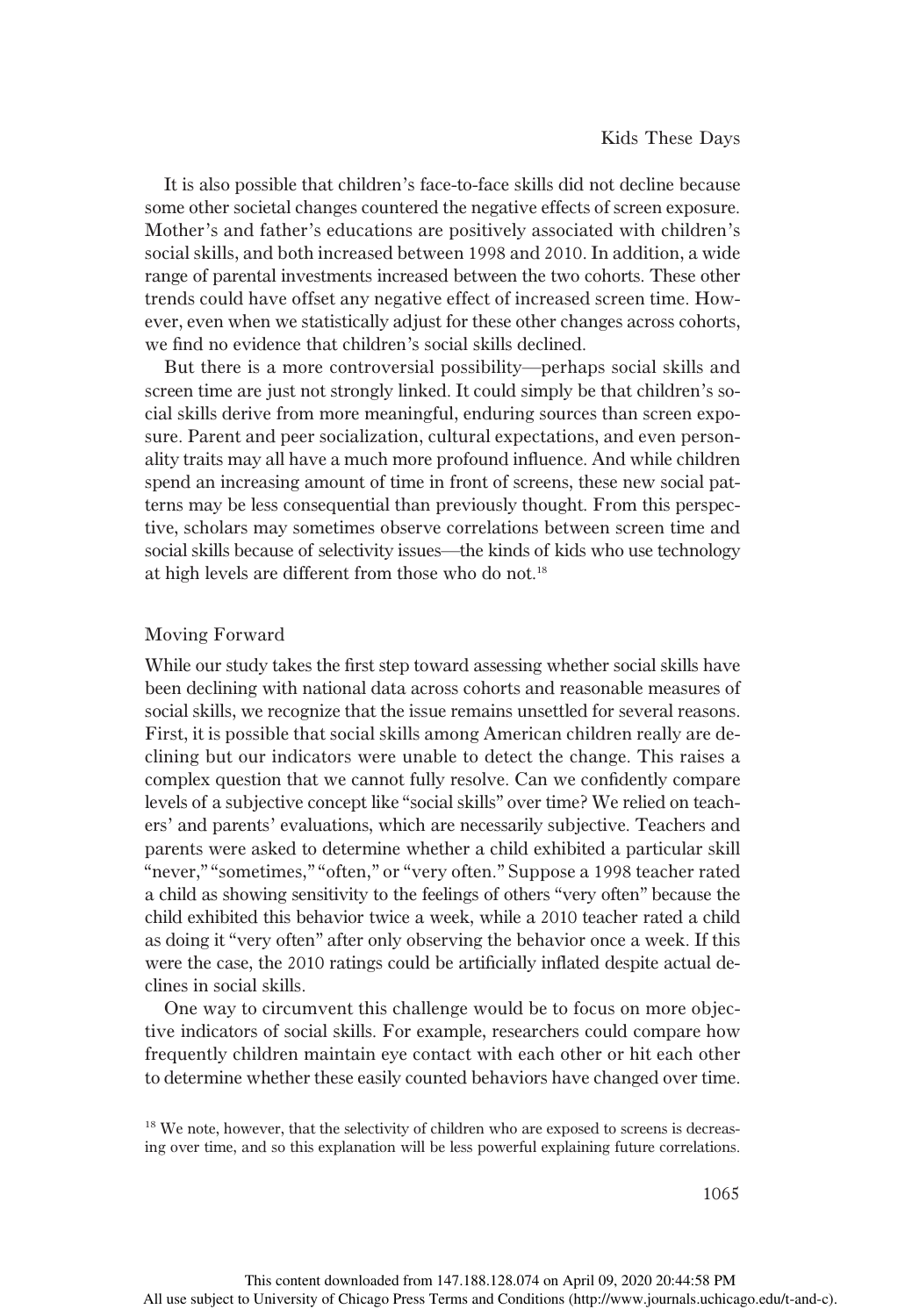We see value in these kinds of indicators, and ideally, we would supplement our study of subjective measures with more objective ones. Unfortunately, there are limited opportunities to track objective indicators of social skills like these over time for American children.

Even if we were able to confidently track objective indicators of social skills, however, our understanding of how social skills have changed would be incomplete without the kinds of subjective evaluations we studied here. Social skills are inherently context dependent and therefore require intimate knowledge of the expectations for behavior in the context in which they occur. Counting how frequently children maintain eye contact with peers has merit, but a teacher or parent is better positioned to assess how that behavior matters for peer relationships. It would be difficult to assess whether social skills declined across cohorts with exclusively objective indicators.

Nevertheless, we cannot dismiss the possibility that increasingly lenient standards among teachers and parents may have obscured a real decline in social skills. Before giving this position too much weight, however, we should emphasize that it is mere conjecture—we have no greater reason to believe that evaluations became more lenient over time than to believe that they became less lenient. While it is important to remain open to this possibility of growing leniency in evaluations, we think it reasonable to require evidence of this position before privileging it, especially given lessons from the moral panic literature.

A second reason for caution is that our primary analysis—children entering kindergarten—does not capture the peak period of screen exposure, which will come later in life. Nevertheless, there are several advantages to studying young children. In the period between the two ECLS-K cohorts, computer usage increased the fastest among young children, and so this is precisely the group that should have exhibited the biggest change in social skills between cohorts. In addition, the fifth graders we analyzed are typically 11–12 years old, a point where about two out of three have cell phones and are engaged with social media. In addition, there is reason to believe that our results would be similar if we had studied older children. Using another data source, we were also able to consider how social skills changed over time, albeit in a more limited manner, for 13–14-year-olds born around 1974 and in eighth grade around 1988 (NELS:1988) compared with those born around 1993 and in eighth grade around 2007 (ECLS-K:1998; ECLS-K:2010 only extends to fifth grade). For both of these cohorts, teachers were asked, "Does [student] relate well to others?" and across both cohorts teachers responded affirmatively for 90% of their students. Of course, this is only a single indicator of social skills, but the stability in social skills over time is consistent with our observations among the younger children in the ECLS-K cohorts.

Third, our analyses were focused on one subset of children's social skills their face-to-face interactions. Successfully negotiating the modern world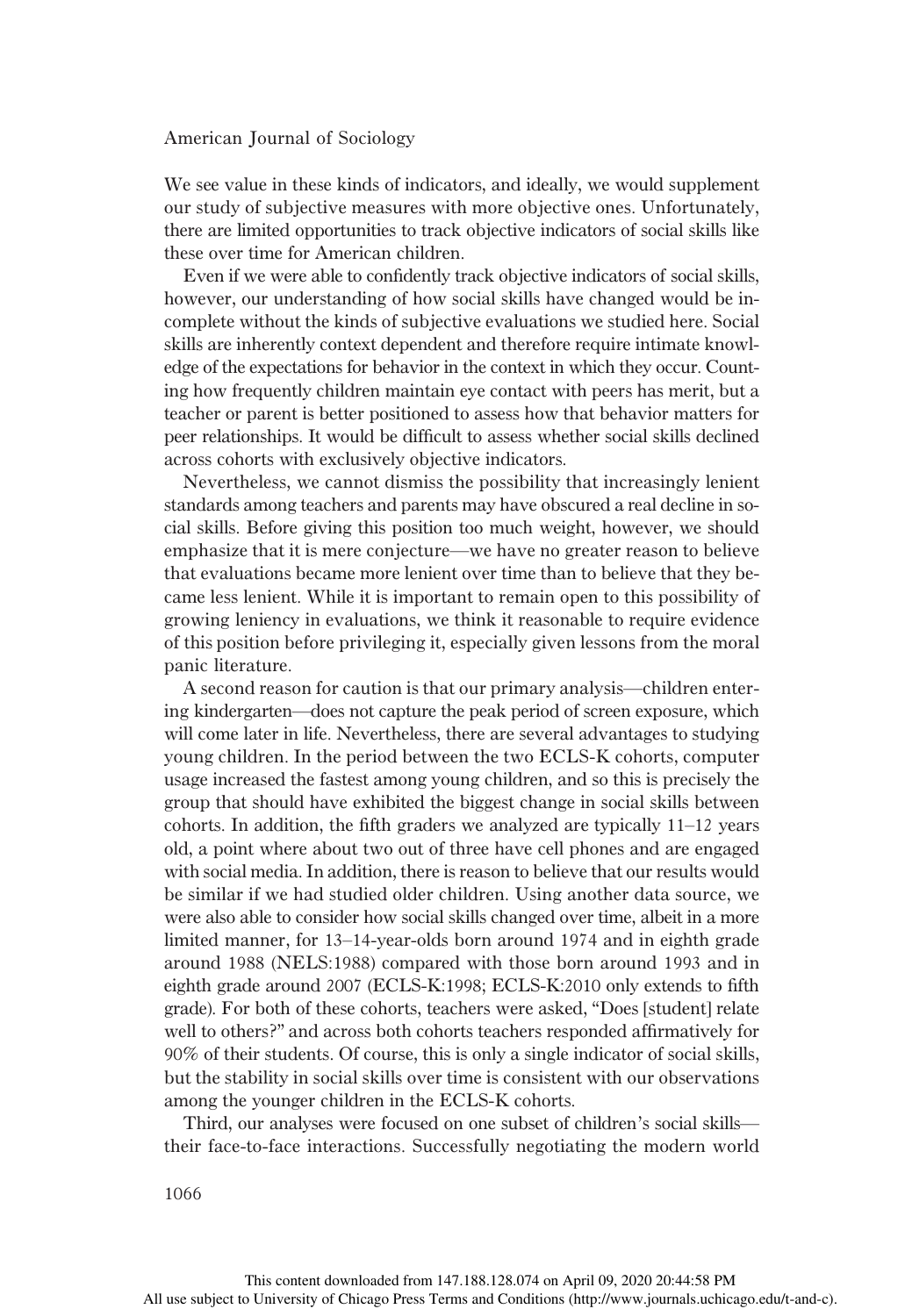increasingly requires that children also learn digital skills—sending appropriate texts and e-mails, posting to social media in a constructive way—as they navigate both friendships and eventually professional careers. So, even if we had found a decline in children's face-to-face skills, it might not have indicated a decline in overall social skills, because digitally based social skills matter too, and these skills may have increased. Thus, while faceto-face interactions remain central, a comprehensive understanding of children's social skills acknowledges the emerging role of digital interactions.

Finally, we know little about what children do in front of the screens. Screen time surely has heterogeneous effects on children's development depending on the content and activity, but our data did not allow us to assess the kinds of websites children visited or the kinds of social media interactions they had. Furthermore, we do not know the quality of their digital access, such as broadband speed. Thus, the way children use digital technology may be as important as the degree of exposure, an issue deserving more attention in the literature (see also Coyne et al. 2020).

Overall, the current narrative about technology's damaging effects on social relationships prompts a wider range of questions. Has the expansion of cell phone usage and internet access undermined social cohesion while promoting greater polarization? These broader concerns overlap with those expressed by early sociologists who, witnessing massive industrial change, observed the negative consequences of the division of labor, such as social detachment and loss of meaning coupled with dramatic social and economic upheaval. Yet, we do not find an alarming impact of such change when it comes to digital technologies and social skills. Instead, we echo Fischer's (1975) unease that scholars often default to "deterministic" assumptions about the negative consequences of modernization. We recommend a more agnostic, evidence-based approach.<sup>19</sup>

# Conclusion

Should parents and educators limit children's screen time? If their goal in doing so is to promote children's face-to-face social skills, we find little evidence that this would work in a meaningful way. If screen time were an important

<sup>&</sup>lt;sup>19</sup> Our study also prompts questions about the consequences of the screen time debate how something as important as social skills can be influenced not only by the consumers of technology but also by the producers of technology. For example, we find that excessive online videogaming is modestly associated with lower levels of social skills. As important as it may be to consider how children might regulate screen time (an individual-level approach), it is also important to question more structural factors, such as the nature and design of online videogaming, how data are shared, privacy issues, etc. So even if the impact of online videogaming is modest or counteracted by other potential benefits of screen time, larger questions still remain about structural issues that exist regardless of what we find here. We thank a reviewer for pointing out these issues.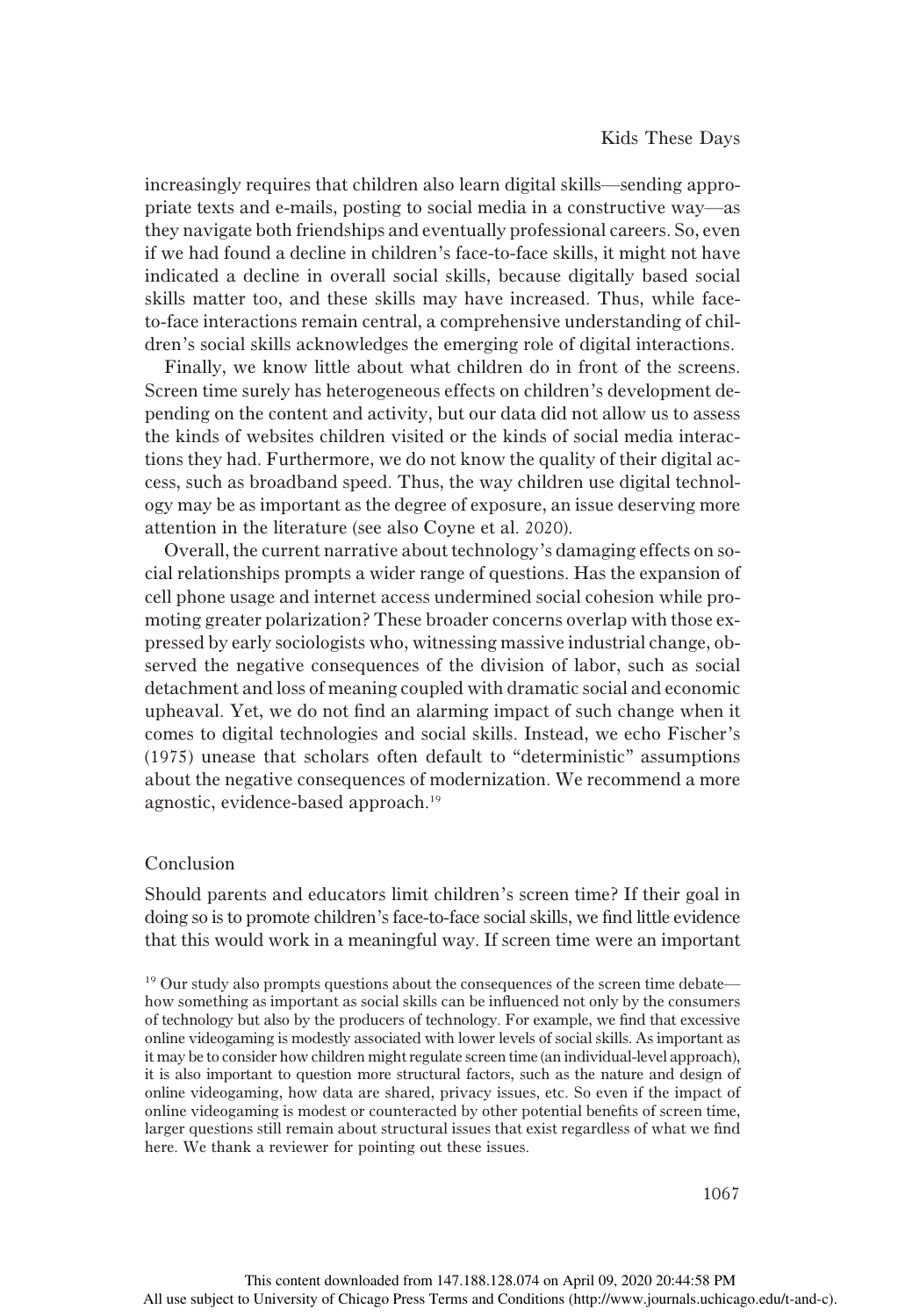detractor from face-to-face skills, we should have seen a decline between our two cohorts, given the rapid increase in screen exposure between 1998 and 2010, and we should have observed consistent declines among children with the most screen time (within cohorts).We did observe that children who spend the most time playing online games and on social networking sites (about the top quintile of users) experience the weakest growth in social skills between kindergarten and fifth grade. These negative associations with technology use were modest, however, and countered by positive associations between moderate texting, computer use, and social skills growth.

If children's social skills are not declining over time, how do we explain the growing concerns over children's exposure to new technologies? A compelling explanation comes from the moral panic literature—that new technologies challenge existing norms and relationships and so frequently produce anxiety among the general population about "kids these days." The concerns over screen exposure are not unlike those that occurred after the advent of other new technologies, like the telephone and car, which upended parent/ child relationships and allowed youths considerably greater freedom. It may be that present-day fears over screen-based technology represent the most recent response to technological change. Cell phones and internet access provide children with new levels of autonomy that prompt parental concern. Under these circumstances, anecdotal evidence about the pernicious effects of technology tends to capture the public imagination and produce a critical narrative that may be especially appealing under conditions of rapid social change, urbanization, and diversification (Finkelhor 2010). Our study, however, suggests that these concerns do not match the patterns revealed by a more systematic analysis.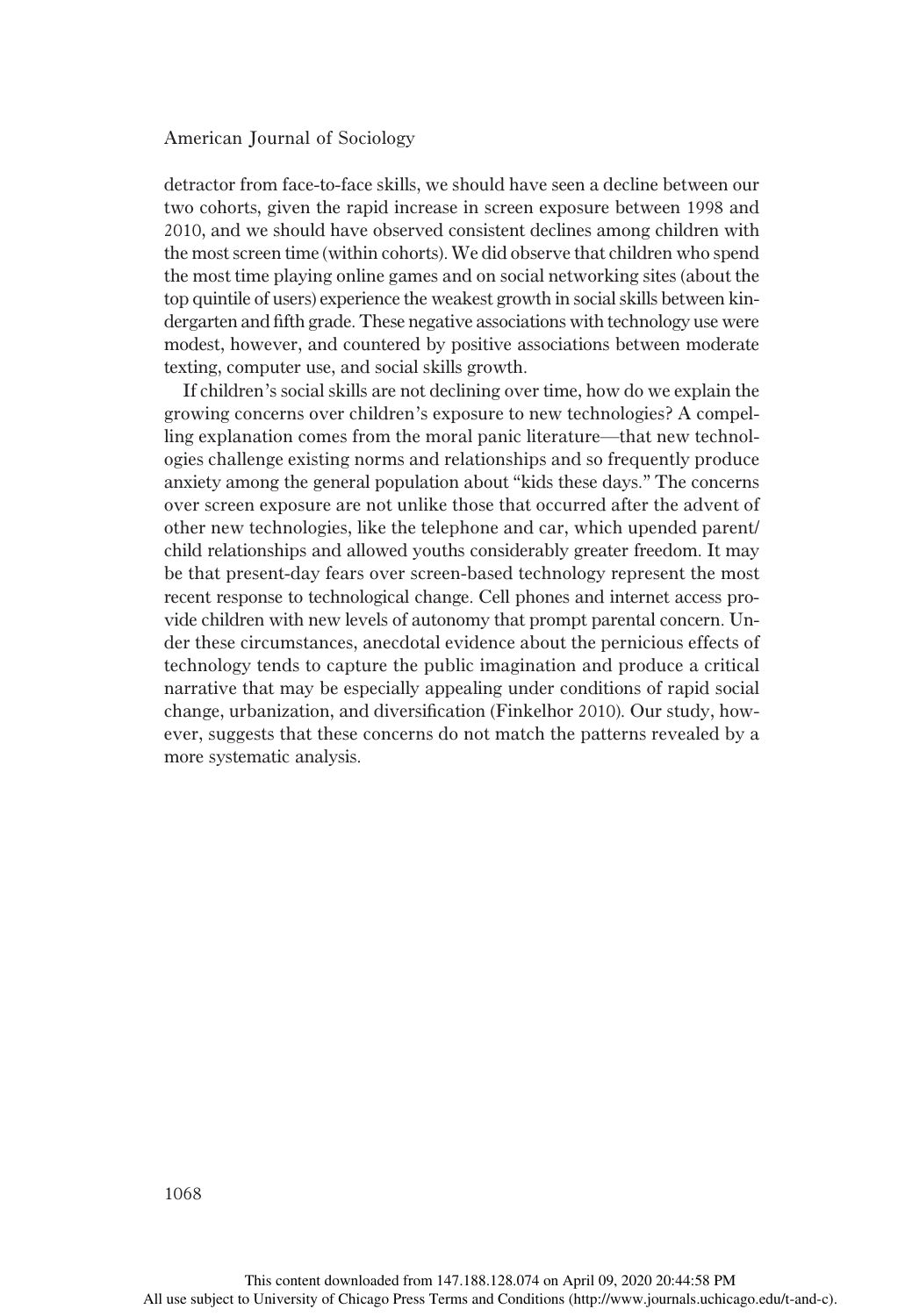|                                                                                                                                                                                                                                                                                                                                                                                                                                                                                                                                                            |      | <b>KINDERGARTEN</b><br><b>FALL</b> | SPRING | <b>KINDERGARTEN</b> | FIRST GRADE<br><b>SPRING</b> |      | <b>SECOND GRADE</b><br>SPRING |      |      | THIRD GRADE<br>SPRING | FOURTH | <b>GRADE SPRING</b> | FIFTH GRADE<br><b>SPRING</b> |      |
|------------------------------------------------------------------------------------------------------------------------------------------------------------------------------------------------------------------------------------------------------------------------------------------------------------------------------------------------------------------------------------------------------------------------------------------------------------------------------------------------------------------------------------------------------------|------|------------------------------------|--------|---------------------|------------------------------|------|-------------------------------|------|------|-----------------------|--------|---------------------|------------------------------|------|
|                                                                                                                                                                                                                                                                                                                                                                                                                                                                                                                                                            | 1998 | 2010                               | 1999   | 2011                | 2000                         | 2012 | 2001                          | 2013 | 2002 | 2014                  | 2003   | 2015                | 2004                         | 2016 |
| adults. The three items<br>and opinions in a posi-<br>actions with peers and<br>in joining in play, abil-<br>address children's ease<br>$(b)$ get along with peo-<br>about children's inter-<br>tive way; and $(e)$ show<br>ability to $(a)$ form and<br>other children; (d) ex-<br>ple who are different;<br>ity to make and keep<br>sensitivity to the feel-<br>maintain friendships;<br>press feelings, ideas,<br>to assess children's<br>Teachers were asked<br>$(c)$ comfort or help<br>ings of others<br>Parents were asked<br>Interpersonal skills: | 89   | 86                                 | .89    | .87                 | 89                           | 86   |                               | 86   | 89   | 86                    |        | 86                  | 88.                          |      |
| interacting (comforting,<br>helping) with peers<br>friends, and positively                                                                                                                                                                                                                                                                                                                                                                                                                                                                                 | 01   | .68                                | .68    | 59.                 | 69.                          | 69.  |                               |      |      |                       |        |                     |                              |      |

TABLE A1

APPENDIX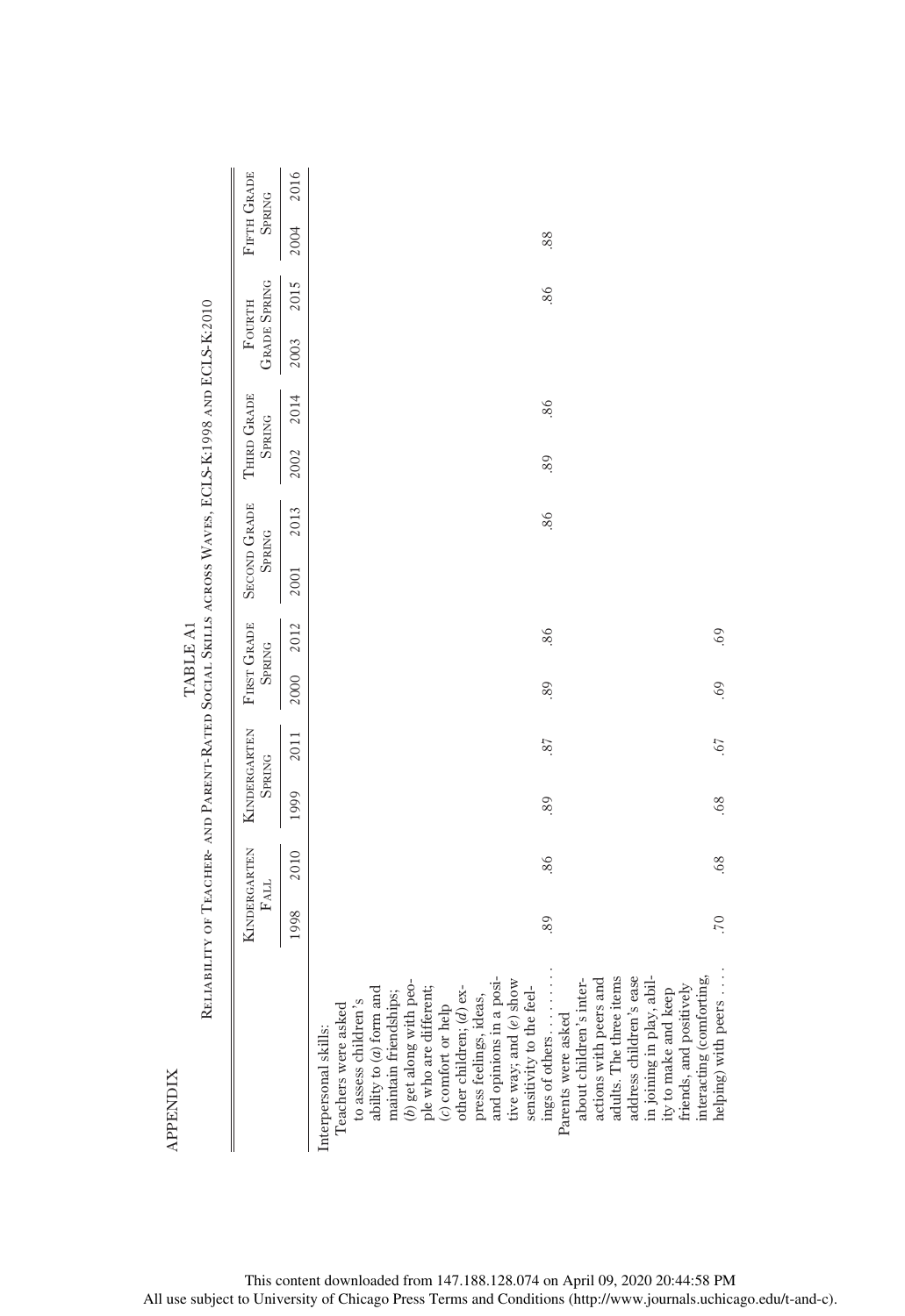| 2012<br>$\overline{81}$<br>2000<br>80<br>2011<br>.82<br>1999<br>80<br>2010<br>$\overline{81}$<br>1998<br>.79<br>of the children to $(a)$ con-<br>trol behavior by respect-<br>ideas for group activities,<br>are worded positively as<br>sures include items that<br>Teachers rated the ability<br>items that indicate chil-<br>dren's ability to control<br>well as negative behav-<br>ing the property rights<br>and (d) respond appro-<br>temper, (c) accept peer<br>their behavior. Mea-<br>of others, (b) control<br>iors that are reverse<br>priately to pressure<br>Parents rated five<br>from peers.<br>Self-control: | <b>SPRING</b><br><b>SPRING</b> | <b>SECOND GRADE</b><br><b>SPRING</b> | THIRD GRADE<br>SPRING | <b>GRADE SPRING</b><br>FOURTH | FIFTH GRADE<br><b>SPRING</b> |
|-------------------------------------------------------------------------------------------------------------------------------------------------------------------------------------------------------------------------------------------------------------------------------------------------------------------------------------------------------------------------------------------------------------------------------------------------------------------------------------------------------------------------------------------------------------------------------------------------------------------------------|--------------------------------|--------------------------------------|-----------------------|-------------------------------|------------------------------|
|                                                                                                                                                                                                                                                                                                                                                                                                                                                                                                                                                                                                                               | 2001                           | 2013                                 | 2014<br>2002          | 2015<br>2003                  | 2016<br>2004                 |
|                                                                                                                                                                                                                                                                                                                                                                                                                                                                                                                                                                                                                               |                                | $\overline{81}$                      | 80<br>.79             | 80                            | .79                          |
| .73<br>.75<br>.73<br>.75<br>.73<br>.74<br>with which a child fights,<br>argues, throws tantrums,<br>or gets angry).<br>coded (e.g., frequency                                                                                                                                                                                                                                                                                                                                                                                                                                                                                 |                                |                                      |                       |                               |                              |

 ${\rm TABLE \; A1 \; (Continued)}$ TABLE A1 (*Continued*)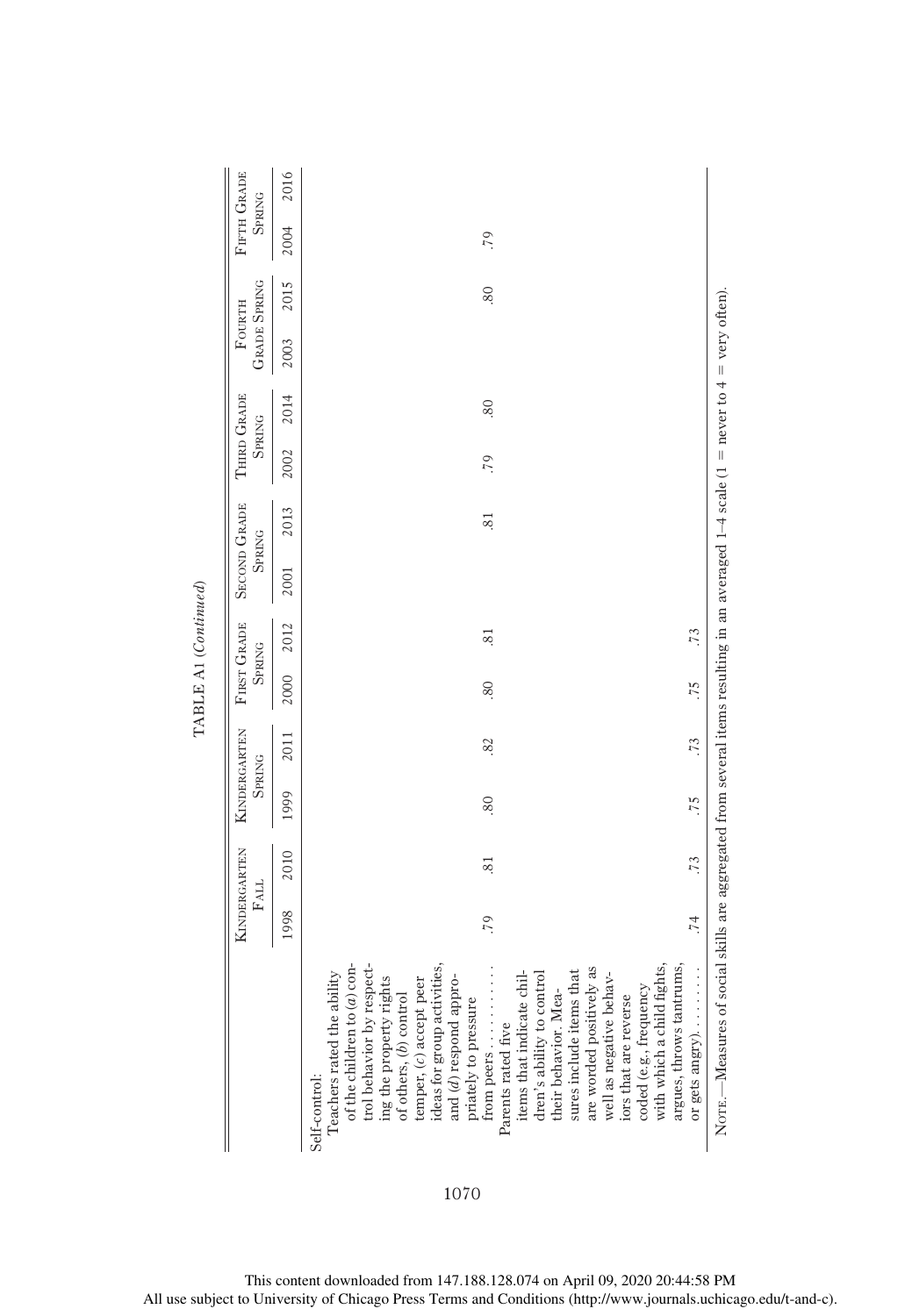|                                      | Description                                                                                                                                                                         | Metric                                                                                                         | Missing <sup>a</sup><br>olo | K:1998<br>ECLS-   | K:2010<br>ECLS-          | Source |
|--------------------------------------|-------------------------------------------------------------------------------------------------------------------------------------------------------------------------------------|----------------------------------------------------------------------------------------------------------------|-----------------------------|-------------------|--------------------------|--------|
| <b>SES</b> <sup>b</sup>              | Composite measure of parents education level,<br>occupation prestige, and household income                                                                                          | Final measure is standardized                                                                                  | 0                           | (2.83)<br>$-0.7$  | (2.95)<br>$\overline{0}$ | Parent |
| Parental educational<br>expectations | Parents were asked what degree they expected<br>their child to obtain                                                                                                               | $1 =$ less than high school to<br>measure is standardized<br>$6 = PhD, MD, or other$<br>advanced degree; final | $\frac{8}{2}$               | (2.86)<br>$-0.5$  | (2.16)<br>08             | Parent |
| Concerted cultivation<br>total       | volvement in schools, trips, extracurricular<br>Aggregate of measures below: parental in-<br>activities, and parental involvement at<br>home collected across several waves         | Aggregated from measures<br>below; final measure is<br>standardized                                            | 38                          | (2.71)<br>$-0.4$  | (2.31)<br>$\overline{0}$ | Parent |
| Parental involvement<br>in schools   | meeting, and attended back-to-school night<br>attended school event, attended PTA/PTO<br>Aggregate of parent volunteered at school.                                                 | measure is standardized<br>$1 = yes$ and $0 = no$ ; final                                                      | O                           | (3.02)<br>$-0.06$ | (2.15)<br>0.0            | Parent |
| Trips                                | event, a play/concert/show, a zoo/aquarium/<br>farm, a gallery/museum/historical site, and<br>Aggregate of child has attended a sporting<br>library/bookstore                       | measure is standardized<br>$=$ yes and $0 =$ no; final                                                         | $\supseteq$                 | (2.53)<br>$-.02$  | (2.11)<br>$\overline{0}$ | Parent |
| Extracurricular activities           | organized clubs or recreational programs,<br>grams, drama classes, athletic activities,<br>art classes or lessons, and music lessons<br>Aggregate of child participates in art pro- | measure is standardized<br>$1 = yes$ and $0 = no$ ; final                                                      | 13                          | (2.55)<br>$-.03$  | (2.47)<br>$50$ .         | Parent |
| Parental involvement<br>at home      | Aggregate of how often parent and child build<br>things, talk about nature, play games, do art,<br>sing songs, tell stories, read books, and<br>do chores                           | final measure is standardized<br>$1 = \text{not at all to } 4 = \text{everyday};$                              | 32                          | (2.36)<br>$\odot$ | (1.79)<br>$\overline{0}$ | Parent |

TABLE A2 Descriptive Statistics, ECLS-K:1998 and ECLS-K:2010

This content downloaded from 147.188.128.074 on April 09, 2020 20:44:58 PM All use subject to University of Chicago Press Terms and Conditions (http://www.journals.uchicago.edu/t-and-c).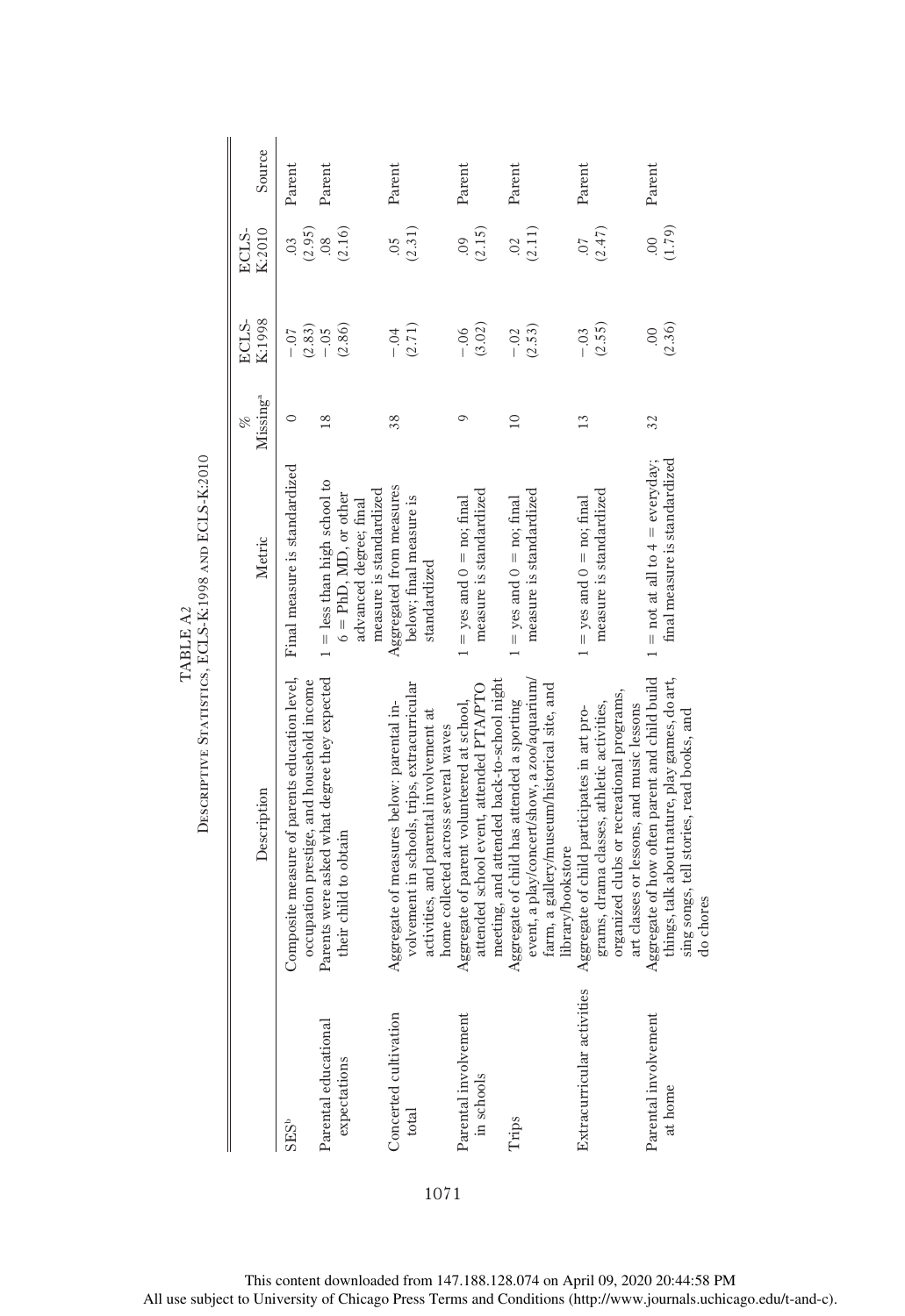|                                                     | Description                                                                                                                         | Metric                                                                    | Missing <sup>a</sup><br>se | K:1998<br>ECLS-              | K:2010<br>ECLS-            | Source            |
|-----------------------------------------------------|-------------------------------------------------------------------------------------------------------------------------------------|---------------------------------------------------------------------------|----------------------------|------------------------------|----------------------------|-------------------|
| Sibling size                                        | Number of siblings in the household                                                                                                 | Continuous measure from 0 to<br>4; more than four siblings<br>coded 4     | 17                         | $1.41$<br>(2.47)             | (2.03)<br>1.45             | Parent            |
| Parent age                                          | Average of both parents (when<br>applicable) in the household                                                                       | Continuous measure of average<br>parent age from 19 to 74<br>years of age | $\overline{17}$            | (16.66)<br>34.32             | (13.65)<br>34.58           | Parent            |
| Both biological parents<br>$\operatorname{in}$ home | Both biological parents reside in<br>the household                                                                                  | = both biological parents in<br>the household.<br>$0 = \text{other}$      |                            | (1.07)<br>.63                | 69.<br>(1.11)              | Parent            |
| Child disabled                                      | Child has a disability diagnosed<br>by a professional                                                                               | $0 = child$ does not have<br>$=$ child has a disability,<br>a disability  | $\circ$                    | (55)<br>.16                  | (57)<br>.20                | Parent            |
| Age of assessment                                   | Age of child at kindergarten fall when<br>first assessed                                                                            | 48 to 91 months of age<br>Continuous measure of<br>assessment age from    |                            | (12.18)<br>68.64             | (10.30)<br>67.59           | Parent            |
| Child BMI                                           | weight and height were measured twice and<br>BMI measured from child weight and height;<br>the average used for the composite value | Continuous measures of BMI<br>from 7.5 to 49                              | $\circ$                    | (4.22)<br>16.46              | (4.06)<br>16.64            | measure<br>Direct |
| Child health                                        | Scale of child's health                                                                                                             | $1 = \text{excellent to } 4 = \text{fair}$<br>or poor                     | 18                         | $1.70$<br>$(1.81)$<br>$7.34$ | $1.61\,$                   | Parent            |
| Birth weight                                        | Weight of child at birth in pounds<br>and ounces                                                                                    | Continuous measure of birth<br>weight from 3 to<br>11 pounds              | 23                         | (2.97)                       | $(1.80)$<br>7.28<br>(2.35) | Parent            |
| Race/ethnicity<br>White.                            | Parent reported race of the child                                                                                                   |                                                                           |                            | (1.79)<br>57                 | (1.93)<br>52               | Parent<br>Parent  |
| Black                                               |                                                                                                                                     |                                                                           |                            | (0.6)<br>.16                 | (1.38)<br>.13              | Parent            |

TABLE A2 (Continued) TABLE A2 (*Continued*)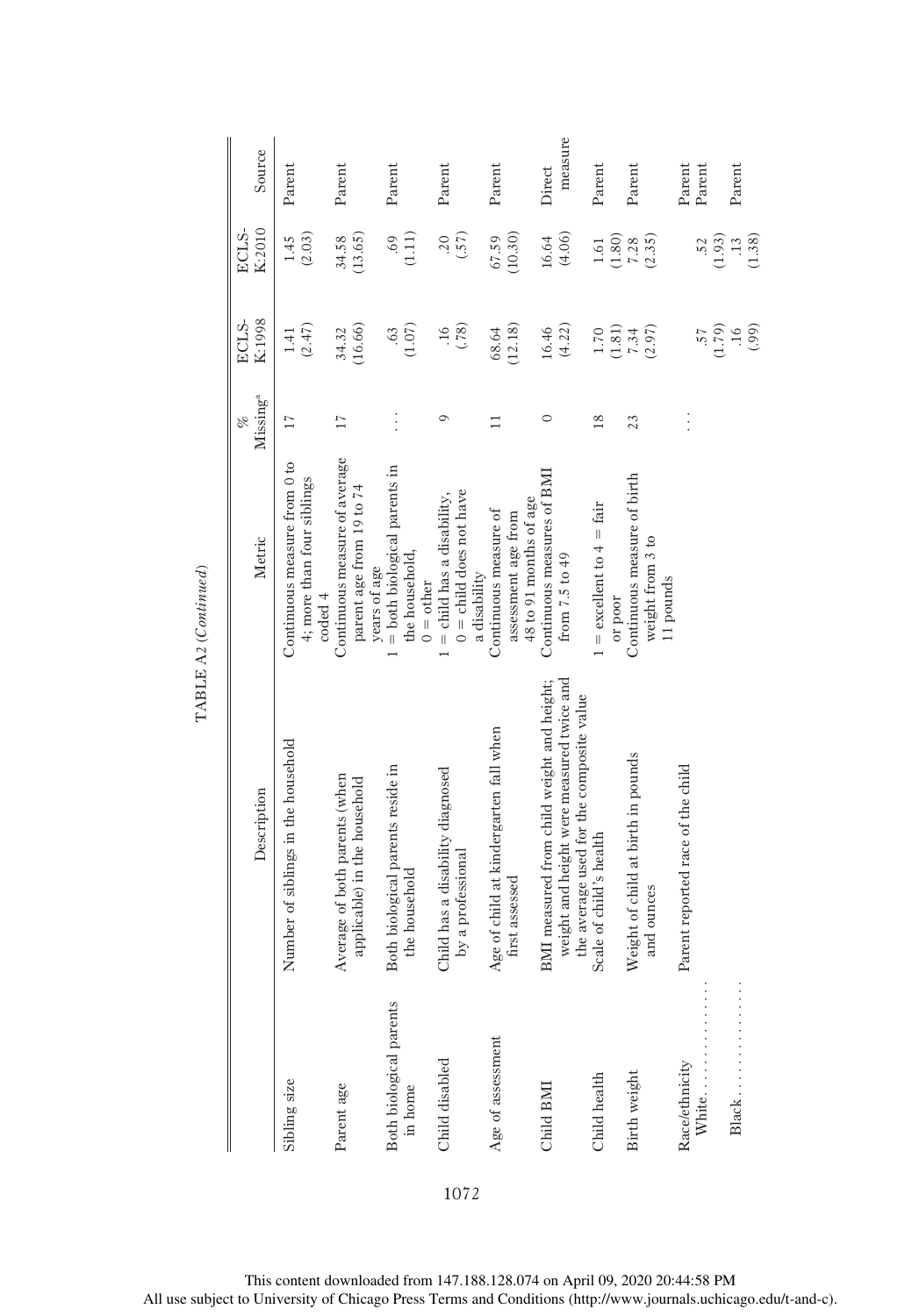| $\vdots$<br>Hispanic                |                                                                                                                                                                                                                                                  |                                                                                                                           |          | .19                                      | (1.73)                                                                                               | Parent |
|-------------------------------------|--------------------------------------------------------------------------------------------------------------------------------------------------------------------------------------------------------------------------------------------------|---------------------------------------------------------------------------------------------------------------------------|----------|------------------------------------------|------------------------------------------------------------------------------------------------------|--------|
| $\vdots$                            |                                                                                                                                                                                                                                                  |                                                                                                                           |          | (1.38)                                   |                                                                                                      | Parent |
| $\vdots$<br>$Islander \ldots $      |                                                                                                                                                                                                                                                  |                                                                                                                           |          |                                          |                                                                                                      | Parent |
| $\vdots$<br>Native American.        |                                                                                                                                                                                                                                                  |                                                                                                                           |          |                                          |                                                                                                      | Parent |
| $\vdots$<br>Multiracial/ethnic      |                                                                                                                                                                                                                                                  |                                                                                                                           |          |                                          | $\begin{array}{c}\n\ddot{a} & \ddot{a} \\ \ddot{a} & \ddot{a} \\ \ddot{a} & \ddot{a} \\ \end{array}$ | Parent |
| TV viewing                          | Assessed in the spring of kindergarten, first,<br>across waves. Hours per week were divided<br>Aggregated measure of video gaming hours<br>by 7 to create an hours-per-day measure.<br>second, and third grade in ECLS-K:1998<br>and ECLS-K:2010 | and highest 10% of viewers<br>Final measure converted into<br>bottom $10\%$ , middle $80\%$ ,<br>deciles and recoded into | 16       |                                          |                                                                                                      | Parent |
| $\vdots$<br>Lowest $10\%$           |                                                                                                                                                                                                                                                  |                                                                                                                           |          |                                          | 60                                                                                                   |        |
|                                     |                                                                                                                                                                                                                                                  |                                                                                                                           |          |                                          |                                                                                                      |        |
| $\vdots$<br>Middle 80%              |                                                                                                                                                                                                                                                  |                                                                                                                           |          |                                          |                                                                                                      |        |
| $\vdots$<br>Highest 10%             |                                                                                                                                                                                                                                                  |                                                                                                                           |          | $19.69$<br>$19.94$<br>$17.3$             | $(49)$<br>$(53)$<br>$(55)$<br>$(55)$                                                                 |        |
| Computer use                        | In an average week, how often the child uses<br>kindergarten, first, third, and fifth grade in<br>ECLS-K:1998 and only in the spring of<br>the computer. Assessed in the spring of<br>kindergarten in ECLS-K 10                                  | $0 =$ never to $4 =$ every day                                                                                            | $\infty$ |                                          |                                                                                                      | Parent |
| $\vdots$<br>Never.                  |                                                                                                                                                                                                                                                  |                                                                                                                           |          |                                          | .28                                                                                                  |        |
| Once or twice a week                |                                                                                                                                                                                                                                                  |                                                                                                                           |          | (1.28)                                   |                                                                                                      |        |
|                                     |                                                                                                                                                                                                                                                  |                                                                                                                           |          | $42$<br>$(1.04)$<br>$(1.18)$<br>$(1.18)$ |                                                                                                      |        |
| $\ddot{\cdot}$<br>3-6 times a week. |                                                                                                                                                                                                                                                  |                                                                                                                           |          |                                          |                                                                                                      |        |
| $\vdots$<br>Every day $\dots\dots$  |                                                                                                                                                                                                                                                  |                                                                                                                           |          | (14)                                     | $(36)$<br>$(38)$<br>$(33)$<br>$(38)$<br>$(15)$                                                       |        |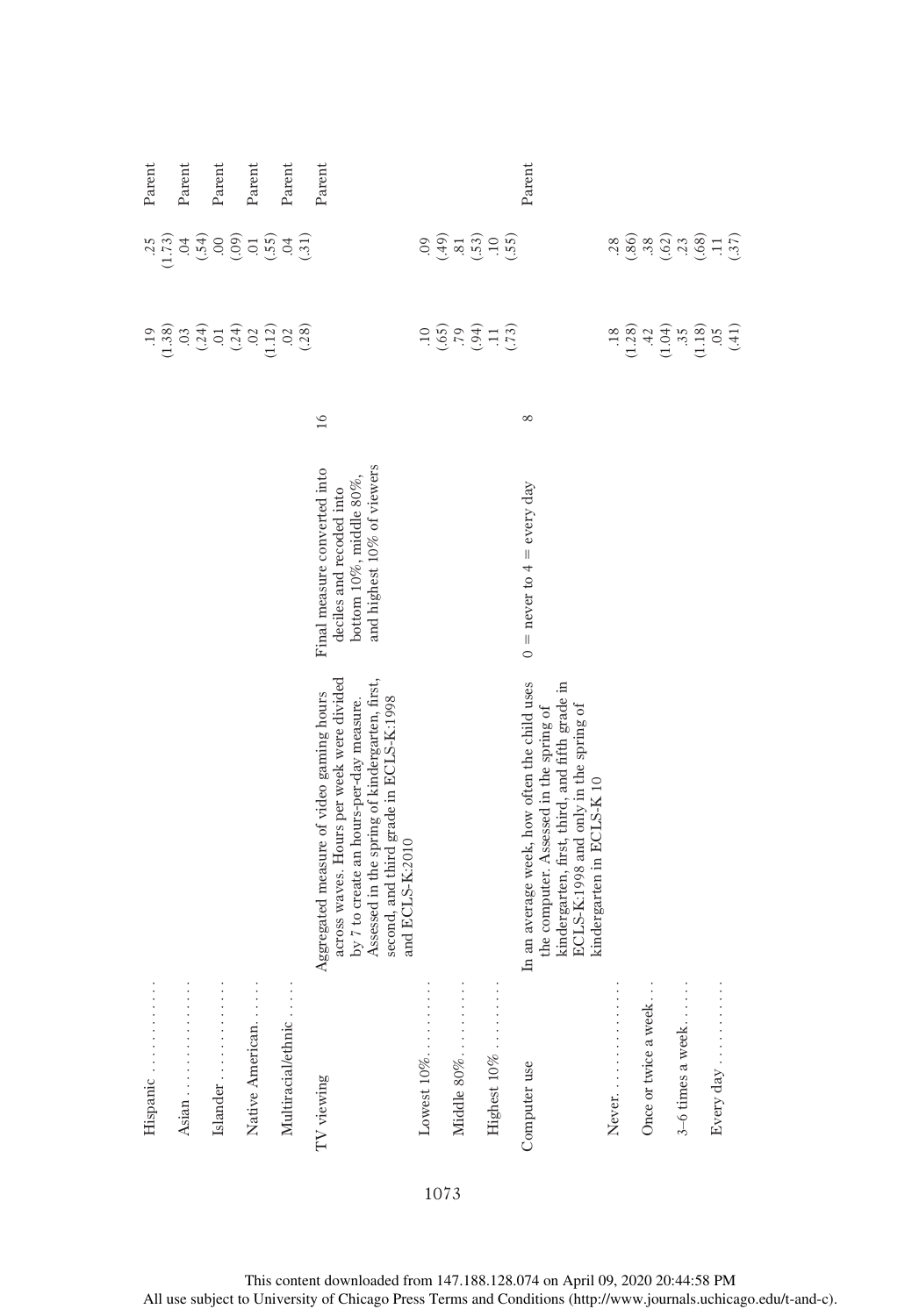|                           | Description                                                                                                                                                                                                                                        | Metric                                                                                                            | Missing <sup>a</sup><br>ol | K:1998<br>ECLS- | K:2010<br>ECLS-                                  | Source |
|---------------------------|----------------------------------------------------------------------------------------------------------------------------------------------------------------------------------------------------------------------------------------------------|-------------------------------------------------------------------------------------------------------------------|----------------------------|-----------------|--------------------------------------------------|--------|
| Video game use            | Assessed in the spring of first, second, third,<br>week were divided by 7 to create an hours-<br>of video gaming across waves. Hours per<br>and fourth grade in ECLS-K:1998 and<br>Aggregated measure of hours<br>per-day measure.<br>ECLS-K:2010. | and highest 10% of viewers<br>Final measure converted into<br>bottom 10%, middle 80%,<br>deciles and recoded into | $\circ$                    |                 |                                                  | Parent |
| Lowest $10\%$             |                                                                                                                                                                                                                                                    |                                                                                                                   |                            | $\vdots$        | 08                                               |        |
|                           |                                                                                                                                                                                                                                                    |                                                                                                                   |                            |                 |                                                  |        |
| Middle 80%                |                                                                                                                                                                                                                                                    |                                                                                                                   |                            | $\vdots$        |                                                  |        |
|                           |                                                                                                                                                                                                                                                    |                                                                                                                   |                            |                 | $(38)$<br>$(5)$<br>$(5)$<br>$(5)$                |        |
| $Higher 10\%$             |                                                                                                                                                                                                                                                    |                                                                                                                   |                            | $\vdots$        |                                                  |        |
|                           |                                                                                                                                                                                                                                                    |                                                                                                                   |                            |                 | (49)                                             |        |
| Texting, messages, e-mail | e-mails using an app, cell phone, computer,<br>iPad or tablet, or other electronic device.<br>How often child send texts, messages, or<br>Assessed in the spring of fifth grade                                                                    | $1 =$ never to $5 =$ many times a<br>day                                                                          |                            |                 |                                                  | Child  |
|                           |                                                                                                                                                                                                                                                    |                                                                                                                   |                            | $\vdots$        | 21                                               |        |
|                           |                                                                                                                                                                                                                                                    |                                                                                                                   |                            |                 |                                                  |        |
| Less than once a week     |                                                                                                                                                                                                                                                    |                                                                                                                   |                            | $\vdots$        |                                                  |        |
|                           |                                                                                                                                                                                                                                                    |                                                                                                                   |                            |                 |                                                  |        |
| A few times a week        |                                                                                                                                                                                                                                                    |                                                                                                                   |                            | $\vdots$        |                                                  |        |
|                           |                                                                                                                                                                                                                                                    |                                                                                                                   |                            |                 | $(51.40)$<br>$(51.40)$<br>$(51.50)$<br>$(51.50)$ |        |
| About once a day          |                                                                                                                                                                                                                                                    |                                                                                                                   |                            | $\vdots$        |                                                  |        |
| Many times a day          |                                                                                                                                                                                                                                                    |                                                                                                                   |                            | $\vdots$        | (.43)<br>(90)                                    |        |

TABLE A2 (Continued) TABLE A2 (*Continued*)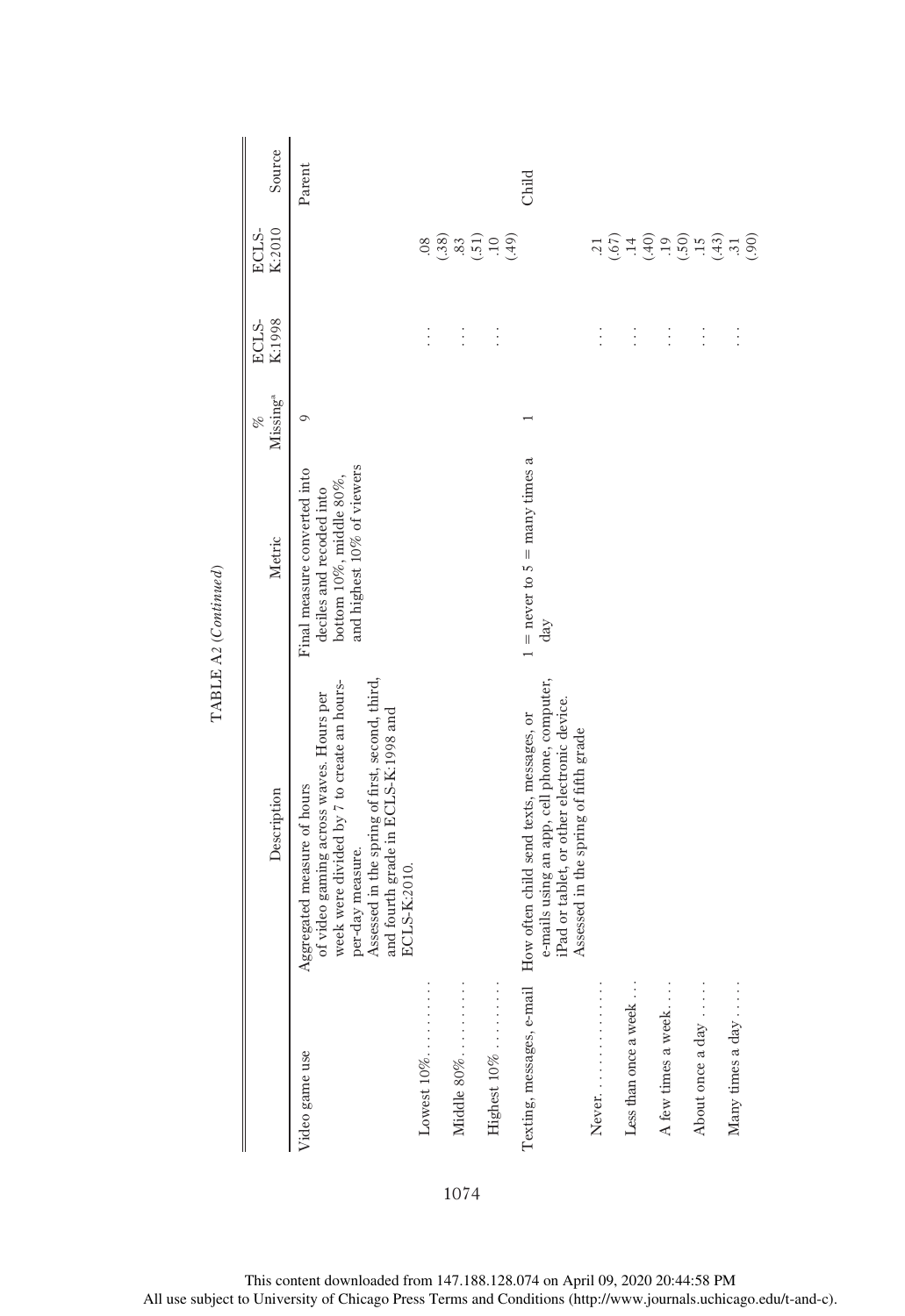| Child                                                                                                                                                                                                | 33       | (0.64) |                       | $(48)$<br>$(52)$<br>$(52)$ |                  | (.43) | (01)             | Child                                                                                                                                                                                                                      | 47       |                       | $(32)$<br>$(45)$<br>$(11)$ |                    | (.36)            | $(.36)$<br>$.19$ |                  | (.63)                                                                                                                                                          |
|------------------------------------------------------------------------------------------------------------------------------------------------------------------------------------------------------|----------|--------|-----------------------|----------------------------|------------------|-------|------------------|----------------------------------------------------------------------------------------------------------------------------------------------------------------------------------------------------------------------------|----------|-----------------------|----------------------------|--------------------|------------------|------------------|------------------|----------------------------------------------------------------------------------------------------------------------------------------------------------------|
|                                                                                                                                                                                                      | $\vdots$ |        | $\vdots$              | $\vdots$                   | $\vdots$         |       | $\vdots$         |                                                                                                                                                                                                                            | $\vdots$ | $\vdots$              |                            | $\vdots$           | $\vdots$         |                  | $\vdots$         |                                                                                                                                                                |
|                                                                                                                                                                                                      |          |        |                       |                            |                  |       |                  |                                                                                                                                                                                                                            |          |                       |                            |                    |                  |                  |                  |                                                                                                                                                                |
| $1 =$ never to $5 =$ many times a<br>day                                                                                                                                                             |          |        |                       |                            |                  |       |                  | $1 =$ never to $5 =$ many times a<br>day                                                                                                                                                                                   |          |                       |                            |                    |                  |                  |                  |                                                                                                                                                                |
| How often child plays an online game against<br>electronic device. Assessed in the spring of<br>phone, computer, iPad or tablet, or other<br>another online player using an app, cell<br>fifth grade |          |        |                       |                            |                  |       |                  | using an app, cell phone, computer, iPad or<br>How often child uses a social networking site<br>like Facebook, Twitter, Instagram, or Vine<br>tablet, or other electronic device. Assessed in<br>the spring of fifth grade |          |                       |                            |                    |                  |                  |                  | Nore: – Results are weighted and imputed. SDs are calculated from multiple imputation mean estimates (SE $\sqrt{n}$ ) and reported in parentheses. ECLS-K:1998 |
| Online gaming                                                                                                                                                                                        | Never    |        | Less than once a week | A few times a week         | About once a day |       | Many times a day | Social networking                                                                                                                                                                                                          | Never.   | Less than once a week |                            | A few times a week | About once a day |                  | Many times a day |                                                                                                                                                                |

 $N = 11,350;$  ECLS-K:2010  $N = 5,950$ .  $N = 11,350; \text{ ECLS-K:} 2010 N = 5,950.$ 

 $\degree$  Values are rounded. For example,  $\degree$ 0" represents values above .0% but below .49%

abSES measure was 2%–15% missing before NCES imputing using the hotdeck method.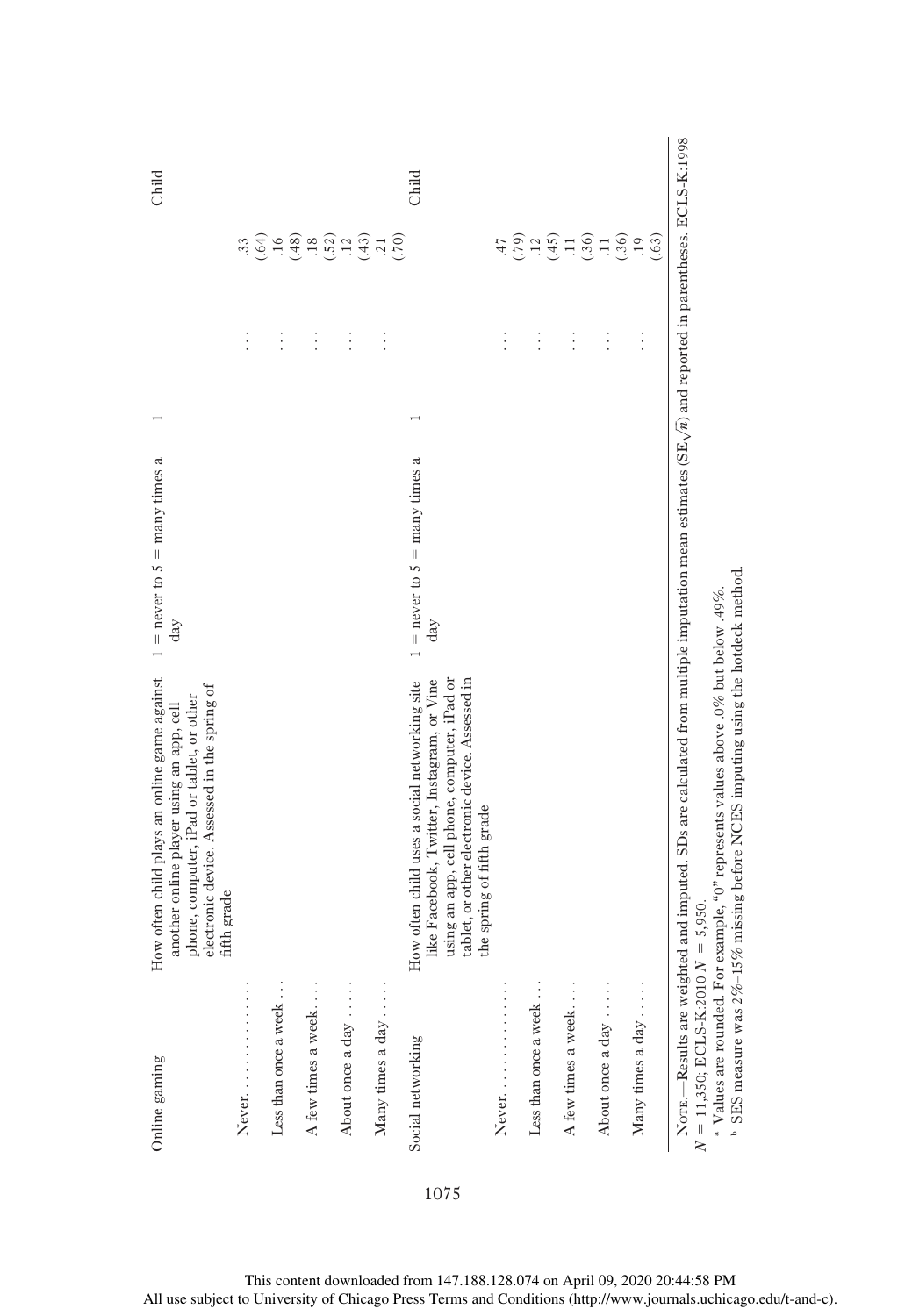|                                                     | Teacher-Rated<br>Social Skills | Parent-Rated<br>Social Skills | Teacher-Rated<br>Social Skills | Parent-Rated<br>Social Skills | Teacher-Rated<br>Social Skills | Parent-Rated<br>Social Skills |
|-----------------------------------------------------|--------------------------------|-------------------------------|--------------------------------|-------------------------------|--------------------------------|-------------------------------|
|                                                     | Kindergarten<br>Fall           | Kindergarten<br>Fall          | Kindergarten<br>Spring         | Kindergarten<br>Spring        | First Grade<br>Spring          | First Grade<br>Spring         |
| skills,<br>Teacher-rated social                     |                                |                               |                                |                               |                                |                               |
| kindergarten fall                                   |                                |                               |                                |                               |                                |                               |
| Parent-rated social skills,                         |                                |                               |                                |                               |                                |                               |
| kindergarten fall.                                  |                                |                               |                                |                               |                                |                               |
| skills,<br>Teacher-rated social                     |                                |                               |                                |                               |                                |                               |
| kindergarten spring                                 | 66                             | $\frac{8}{10}$                |                                |                               |                                |                               |
| Parent-rated social skills,                         |                                |                               |                                |                               |                                |                               |
| kindergarten spring                                 |                                | 59                            | .21                            |                               |                                |                               |
| skills,<br>Teacher-rated social                     |                                |                               |                                |                               |                                |                               |
| first grade spring.                                 |                                |                               | $\frac{46}{5}$                 | $\frac{8}{18}$                |                                |                               |
| Parent-rated social skills,                         |                                |                               |                                |                               |                                |                               |
| first grade spring                                  | $\tilde{c}$                    |                               | .22                            | 57                            | 22                             |                               |
| NOTE.-Results averaged across 20 imputed data sets. |                                |                               |                                |                               |                                |                               |

TABLE A3<br>Correlation Matrix of Teacher- and Parent-Rated Social Skills of Children by Grade, ECLS-K:1998 Correlation Matrix of Teacher- and Parent-Rated Social Skills of Children by Grade, ECLS-K:1998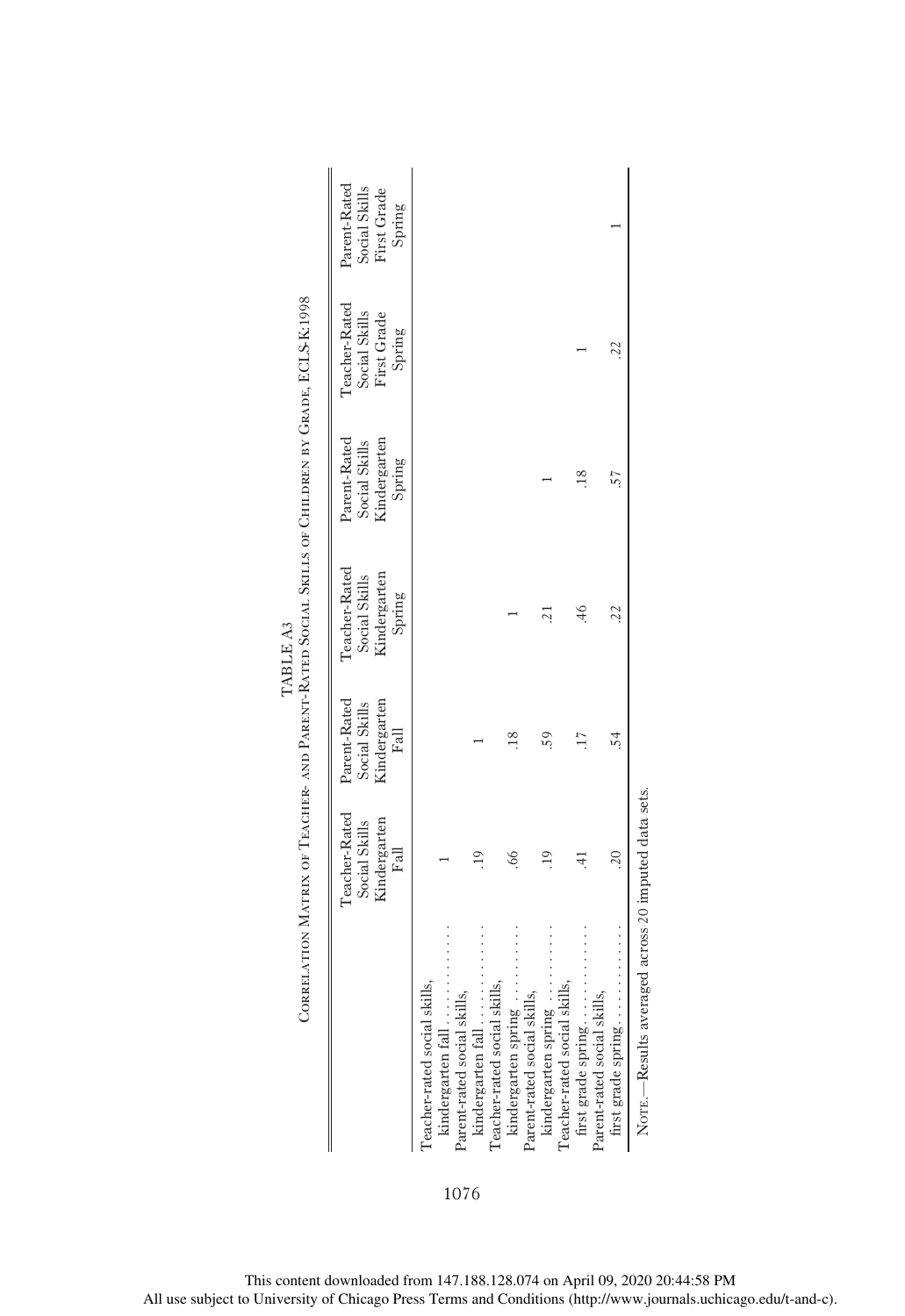|                                                     | Teacher-Rated<br>Social Skills | Parent-Rated<br>Social Skills | Teacher-Rated<br>Social Skills | Parent-Rated<br>Social Skills | Teacher-Rated<br>Social Skills | Parent-Rated<br>Social Skills |
|-----------------------------------------------------|--------------------------------|-------------------------------|--------------------------------|-------------------------------|--------------------------------|-------------------------------|
|                                                     | Kindergarten<br>Fall           | Kindergarten<br>Fall          | Kindergarten<br>Spring         | Kindergarten<br>Spring        | First Grade<br>Spring          | First Grade<br>Spring         |
| Teacher-rated social skills,                        |                                |                               |                                |                               |                                |                               |
| kindergarten fall                                   |                                |                               |                                |                               |                                |                               |
| Parent-rated social skills,                         |                                |                               |                                |                               |                                |                               |
| kindergarten fall                                   |                                |                               |                                |                               |                                |                               |
| Teacher-rated social skills,                        |                                |                               |                                |                               |                                |                               |
| kindergarten spring.                                | 68                             | 20                            |                                |                               |                                |                               |
| Parent-rated social skills,                         |                                |                               |                                |                               |                                |                               |
| kindergarten spring                                 | 2                              | 65                            | .23                            |                               |                                |                               |
| Teacher-rated social skills,                        |                                |                               |                                |                               |                                |                               |
| first grade spring                                  | $\ddot{4}$                     | $\frac{1}{2}$                 | 50                             |                               |                                |                               |
| Parent-rated social skills,                         |                                |                               |                                |                               |                                |                               |
| first grade spring                                  | 23                             | 58                            | 24                             | S                             | 26                             |                               |
| NOTE.—Results averaged across 20 imputed data sets. |                                |                               |                                |                               |                                |                               |

TABLE A4<br>Correlation Matrix of Teacher- and Parent-Rated Social Skills of Children by Grade, ECLS-K:2010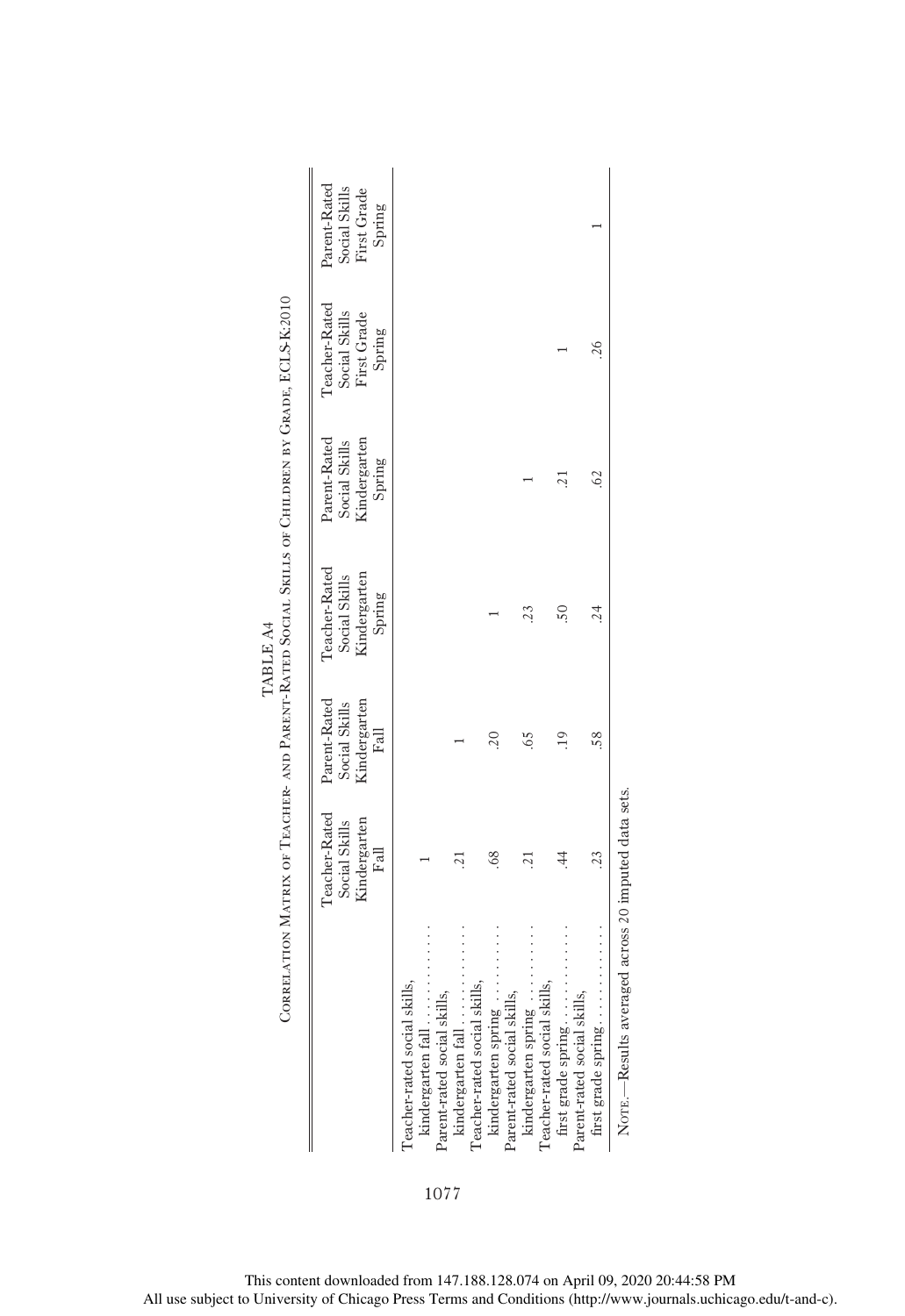|                                                       |                 |                | Model 1 Model 2 Model 3 Model 4 Model 5 Model 6 |            |            |          |
|-------------------------------------------------------|-----------------|----------------|-------------------------------------------------|------------|------------|----------|
| TV viewing (ref = lowest $10\%$ ):                    |                 |                |                                                 |            |            |          |
|                                                       | $.06***$        | $.05**$        | $.04*$                                          | $.05**$    | $.04**$    | $.03*$   |
|                                                       | (.02)           | (.02)          | (.02)                                           | (.02)      | (.02)      | (.02)    |
|                                                       | $.13***$        | $.11***$       | $.09***$                                        | $.10***$   | $.09***$   | $.08**$  |
|                                                       | (.02)           | (.02)          | (.02)                                           | (.02)      | (.02)      | (.02)    |
| Computer use (ref $=$ never):                         |                 |                |                                                 |            |            |          |
| Once or twice a week $\dots\dots$                     | $-.03**$        | $-.02$         | $-.01$                                          | $-.02*$    | $-.01$     | .00      |
|                                                       | (.01)           | (.01)          | (.01)                                           | (.01)      | (.01)      | (.01)    |
| $3-6$ times a week                                    | $-.06***-.04**$ |                | $-.02$                                          | $-.03*$    | $-.02$     | .00      |
|                                                       | (.01)           | (.01)          | (.01)                                           | (.01)      | (.01)      | (.01)    |
| Every day $\dots\dots\dots\dots\dots\dots$            | $-.06**$        | $-.04$         | $-.01$                                          | $-.03$     | $-.02$     | .00      |
|                                                       | (.02)           | (.02)          | (.02)                                           | (.02)      | (.02)      | (.02)    |
| Video game use (ref = lowest $10\%$ ):                |                 |                |                                                 |            |            |          |
| Middle $80\%$                                         | $\cdots$        | $\cdots$       | $\cdots$                                        | $\cdots$   |            | $\cdots$ |
| Highest $10\%$                                        | $\ldots$        | $\cdots$       | $\cdots$                                        | $\cdots$   | $\cdots$   | .        |
| $Constant \ldots \ldots \ldots \ldots \ldots \ldots$  | $1.51***$       | $1.37***$      | $1.38***$                                       | $.90***$   | .88***     | .89***   |
|                                                       | (.02)           | (.09)          | (.09)                                           | (.03)      | (.09)      | (.09)    |
| Prior social skills                                   | $\rm No$        | N <sub>0</sub> | N <sub>0</sub>                                  | <b>Yes</b> | <b>Yes</b> | Yes      |
| $Contents. \ldots \ldots \ldots \ldots \ldots \ldots$ | No.             | <b>Yes</b>     | <b>Yes</b>                                      | No.        | <b>Yes</b> | Yes      |
| Mediators                                             | No              | N <sub>0</sub> | Yes                                             | $\rm No$   | $\rm No$   | Yes      |

TABLE A5 Children's Depression (Parent Rated) Regressed on Screen Time and Demographic Characteristics, First Graders in 2000 (ECLS-K:1998)

NOTE.—TV viewing compiled from kindergarten and first grade; computer use, from kindergarten (spring) and first grade. Controls: sibling size, parent age (averaged), both biological parents in home, child disabled, age of assessment, child BMI, child health, birth weight, race/ ethnicity, and sex. Mediators: SES, educational expectations, and concerted cultivation. Results are weighted and imputed. SEs are in parentheses.

 $*$   $P < .05$ . \*\*  $P < 0.01$ . \*\*\* *P* < .001.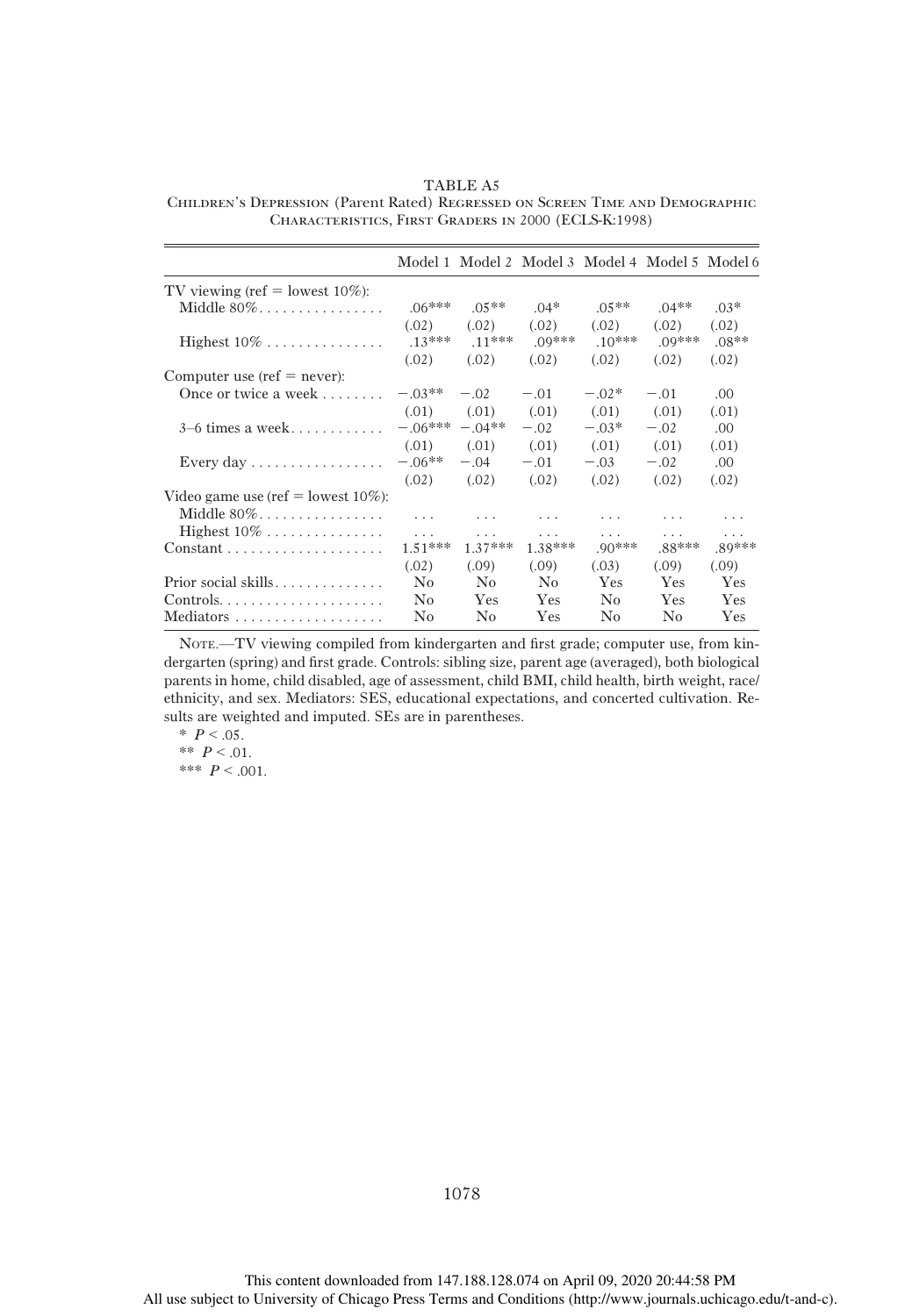|                                                      |           |           |                | Model 1 Model 2 Model 3 Model 4 Model 5 Model 6 |                |          |
|------------------------------------------------------|-----------|-----------|----------------|-------------------------------------------------|----------------|----------|
| TV viewing (ref = lowest $10\%$ ):                   |           |           |                |                                                 |                |          |
|                                                      | .00       | .00       | $-.01$         | $-.01$                                          | .00            | $-.01$   |
|                                                      | (.02)     | (.02)     | (.02)          | (.02)                                           | (.02)          | (.02)    |
| Highest $10\%$                                       | .04       | .04       | .01            | .02                                             | .02            | .00      |
|                                                      | (.03)     | (.03)     | (.03)          | (.02)                                           | (.02)          | (.02)    |
| Computer use (ref $=$ never):                        |           |           |                |                                                 |                |          |
| Once or twice a week                                 | $-.04**$  | $-.04**$  | $-.02$         | $-.03**$                                        | $-.03**$       | $-.02*$  |
|                                                      | (.01)     | (.01)     | (.01)          | (.01)                                           | (.01)          | (.01)    |
| $3-6$ times a week                                   | $-.04*$   | $-.05**$  | $-.03$         | $-.03*$                                         | $-.04*$        | $-.02$   |
|                                                      | (.02)     | (.02)     | (.02)          | (.01)                                           | (.01)          | (.01)    |
| Every day $\dots \dots \dots \dots \dots$            | $-.04*$   | $-.04*$   | $-.02$         | $-.03$                                          | $-.03$         | $-.02$   |
|                                                      | (.02)     | (.02)     | (.02)          | (.02)                                           | (.02)          | (.02)    |
| Video game use (ref = lowest $10\%$ ):               |           |           |                |                                                 |                |          |
|                                                      | .01       | .01       | .01            | .02                                             | .01            | .01      |
|                                                      | (.01)     | (.01)     | (.01)          | (.01)                                           | (.01)          | (.01)    |
| Highest $10\%$                                       | .02       | .02       | .02            | .01                                             | .01            | .01      |
|                                                      | (.02)     | (.02)     | (.02)          | (.02)                                           | (.02)          | (.02)    |
| $Constant \dots \dots \dots \dots \dots \dots \dots$ | $1.47***$ | $1.21***$ | $123***$       | $.82***$                                        | 73***          | $.75***$ |
|                                                      | (.02)     | (.10)     | (.10)          | (.03)                                           | (.10)          | (.10)    |
|                                                      | $\rm No$  | $\rm No$  | N <sub>0</sub> | Yes                                             | Yes            | Yes      |
| $Contents. \ldots. \ldots. \ldots. \ldots.$          | $\rm No$  | Yes       | Yes            | N <sub>0</sub>                                  | Yes            | Yes      |
|                                                      | No        | $\rm No$  | Yes            | N <sub>0</sub>                                  | N <sub>0</sub> | Yes      |

TABLE A6 Children's Depression (Parent Rated) Regressed on Screen Time and Demographic Characteristics, First Graders in 2012 (ECLS-K:2010)

NOTE.—TV Viewing compiled from kindergarten and first grade; video game use, from first grade; and computer use, from kindergarten (spring). Controls: sibling size, parent age (averaged), both biological parents in home, child disabled, age of assessment, child BMI, child health, birth weight, race/ethnicity, and sex. Mediators: SES, educational expectations, and concerted cultivation. Results are weighted and imputed. SEs are in parentheses.

 $*$   $P < .05$ . \*\* *P* < .01. \*\*\* *P* < .001.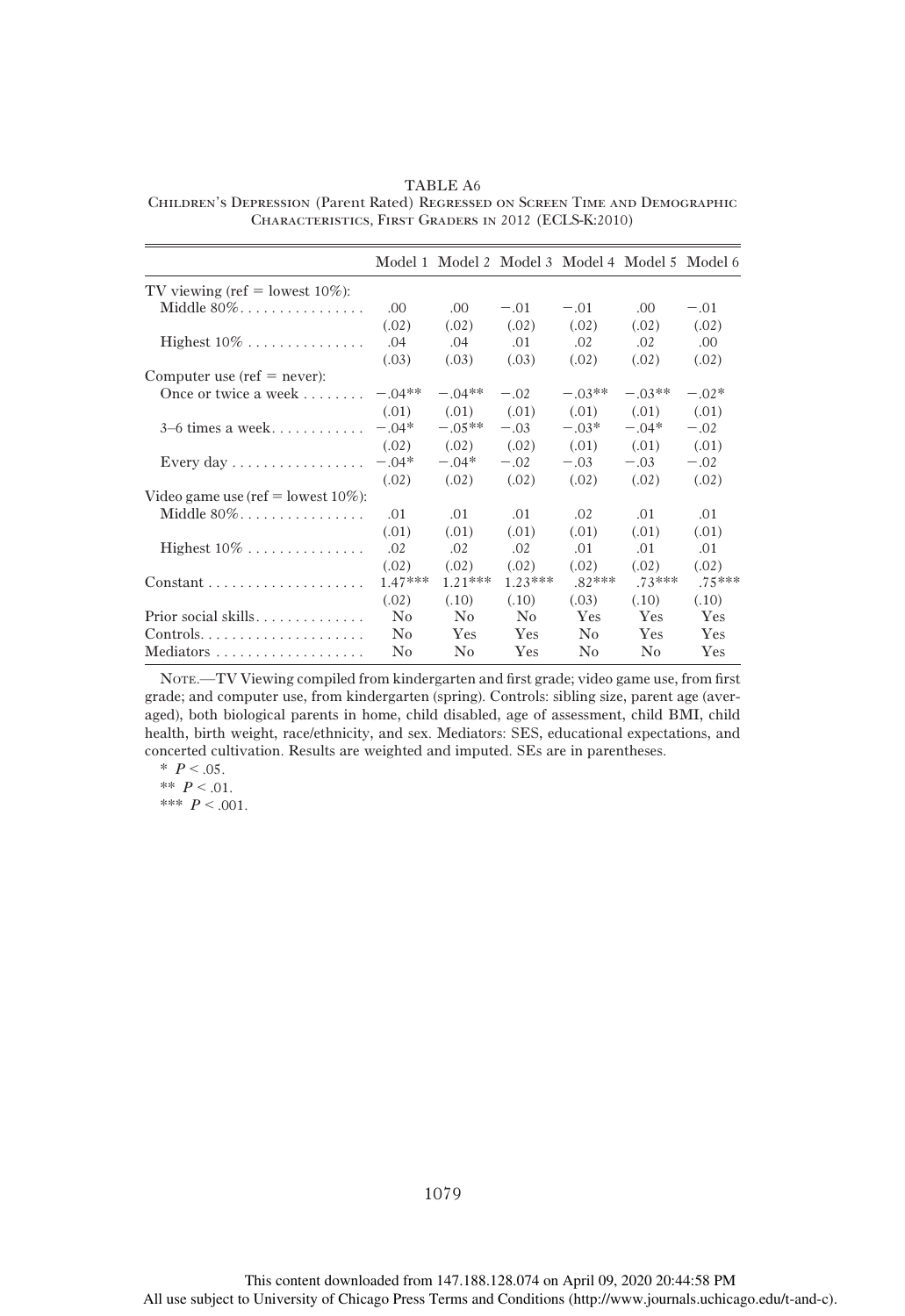| CHILDREN'S SELIF-REPORTED RELATIONSHIPS IN THIRD GRADE REGRESSED ON SCREEN TIME AND DEMOGRAPHIC CHARACTERISTICS, ECLS-K2010 |                                                  |                 |                |          |                |                                                                  |                 |                                        |               |
|-----------------------------------------------------------------------------------------------------------------------------|--------------------------------------------------|-----------------|----------------|----------|----------------|------------------------------------------------------------------|-----------------|----------------------------------------|---------------|
|                                                                                                                             |                                                  |                 |                |          |                | SELF-RATED FRIENDSHIP SCALE I AM HAPPY WITH THE FRIENDS I HAVE I |                 | I AM HAPPY WITH ATTENTION FROM PARENTS |               |
|                                                                                                                             |                                                  | Model 1 Model 2 | Model 3        | Model 4  | Model 5        | Model 6                                                          | Model 7         | $\infty$<br>Model                      | Model 9       |
| TV viewing (ref = $lowest 10\%$ )                                                                                           |                                                  |                 |                |          |                |                                                                  |                 |                                        |               |
| Middle 80%                                                                                                                  | $-14$                                            | $-0.1$          | .26            | $\odot$  | $\overline{0}$ | $\overline{0}$                                                   | $-.03$          | $\circ$                                | $\frac{5}{2}$ |
|                                                                                                                             | (.18)                                            | (17)            | (17)           | (.03)    | $(-03)$        | (3)                                                              | (.06)           | (.06)                                  | (00, 0)       |
| Highest 10%.                                                                                                                | $-0.5$                                           | $-0.06$         |                | $-0.07$  |                |                                                                  | $-0.01$         | 00                                     |               |
|                                                                                                                             | (.25)                                            | (25)            | (24)           | (.06)    | (.06)          | (06)                                                             | (00)            | (00)                                   | (60)          |
| Computer use $(\text{ref} = \text{never})$ :                                                                                |                                                  |                 |                |          |                |                                                                  |                 |                                        |               |
| Once or twice a week                                                                                                        | $.33*$                                           | $\frac{15}{1}$  | $-0.4$         | $.11***$ | $**60.$        | $.07*$                                                           | $\overline{5}$  | 02                                     | $-0.2$        |
|                                                                                                                             | (.13)                                            | (13)            | $(14)$<br>- 13 | (03)     | (03)           | (3)                                                              | $\widetilde{S}$ | (35)                                   | $(-0.5)$      |
| 3-6 times a week.                                                                                                           |                                                  | .13             |                |          |                |                                                                  |                 |                                        |               |
|                                                                                                                             | $(\begin{smallmatrix}1&7\\1&7\end{smallmatrix})$ | (17)            | (.18)          | (.03)    | (40)           | $\widetilde{f}$ of                                               | (.05)           | $(05)$<br>.11                          | (0.65)        |
| Every day                                                                                                                   |                                                  | $\overline{0}$  | $-16$          | $09*$    |                |                                                                  | .13             |                                        |               |
|                                                                                                                             | (.19)                                            | (61.            | (19)           | (64)     | (0.4)          | (4)                                                              | (0,0)           | (07)                                   | (0.07)        |
| Video game use (ref = $l$ owest $10\%$ )                                                                                    |                                                  |                 |                |          |                |                                                                  |                 |                                        |               |
| Middle 80%                                                                                                                  | 06                                               | 70.             | $\Xi$          | $-0.02$  | $-0.4$         | $-.03$                                                           | $-0.09$         | $-0.8$                                 | $-0.7$        |
|                                                                                                                             | (.23)                                            | (.22)           | (.22)          | (0.04)   | (50)           | (50)                                                             | (0, 0)          | (50)                                   | (0.07)        |

TABLE A7

1080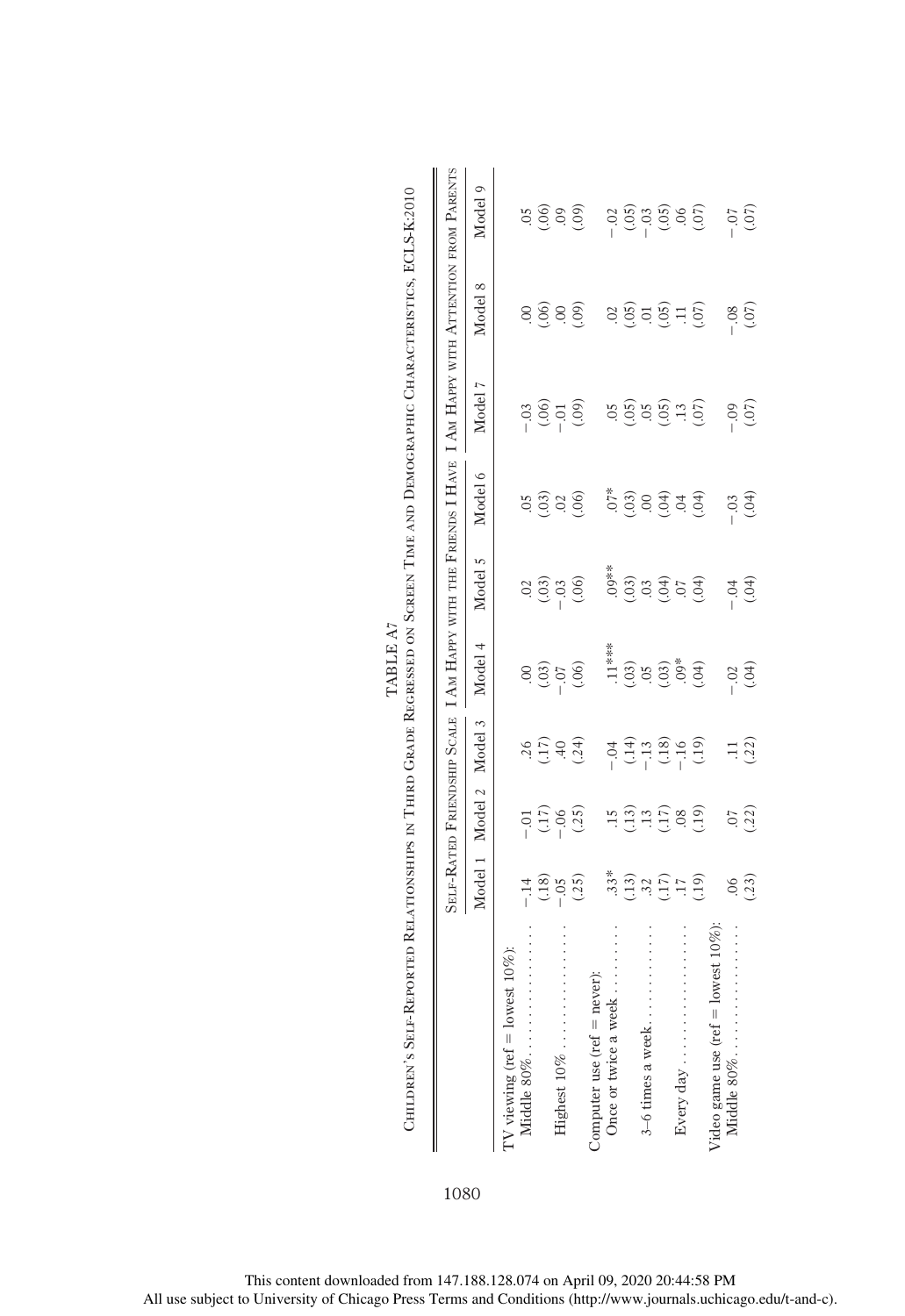| $Highered 10\%$                                                                                                                                                                                                                                                                                                                                                                                                                                                                                                                                                                                                                                                                                                                                                                                                          |         |                       |       |           |           |             |          |            |                          |
|--------------------------------------------------------------------------------------------------------------------------------------------------------------------------------------------------------------------------------------------------------------------------------------------------------------------------------------------------------------------------------------------------------------------------------------------------------------------------------------------------------------------------------------------------------------------------------------------------------------------------------------------------------------------------------------------------------------------------------------------------------------------------------------------------------------------------|---------|-----------------------|-------|-----------|-----------|-------------|----------|------------|--------------------------|
|                                                                                                                                                                                                                                                                                                                                                                                                                                                                                                                                                                                                                                                                                                                                                                                                                          |         |                       |       |           |           |             |          |            |                          |
| Constant                                                                                                                                                                                                                                                                                                                                                                                                                                                                                                                                                                                                                                                                                                                                                                                                                 | 7.15*** | $17.05***$ $16.62***$ |       | $4.68***$ | $4.53***$ | $49***$     | $.25***$ | $,81***$   | $.74***$                 |
|                                                                                                                                                                                                                                                                                                                                                                                                                                                                                                                                                                                                                                                                                                                                                                                                                          |         | 1.20)                 | 1.17) |           |           |             |          |            |                          |
| Controls                                                                                                                                                                                                                                                                                                                                                                                                                                                                                                                                                                                                                                                                                                                                                                                                                 |         | <b>Yes</b>            | Yes   |           | Zes.      | <b>Y</b> es | ż        | <b>Ves</b> | $\frac{28}{Y}$ es<br>Yes |
| <i><b>Aediators</b></i>                                                                                                                                                                                                                                                                                                                                                                                                                                                                                                                                                                                                                                                                                                                                                                                                  |         |                       | Yes   |           |           |             |          |            |                          |
| child BMI, child health, birth weight, race/ethnicity, and sex. Mediators: SES, educational expectations, and concerted cultivation. Results are weighted and<br>easily, I get along with kids easily, I am easy to like, other kids want me to be friends, and I have more friends than others. Questions were aggregated then<br>from kindergarten (spring). For the self-rated friendship scale, children were given the following statements to rate: I have lots of friends, I make friends<br>NOTE.—TV viewing compiled from kindergarten, first, second, and third grade; video game use, from first, second, and third grade; and computer use,<br>standardized. The combined alpha was .777. Controls: sibling size, parent age (averaged), both biological parents in home, child disabled, age of assessment, |         |                       |       |           |           |             |          |            |                          |

child BMI, child health, birth weight, race/ethnicity, and sex. Mediators: SES, educational expectations, and concerted cultivation. Results are weighted and

imputed. SEs are in parentheses.

\* *P* < .05. \*\*

1081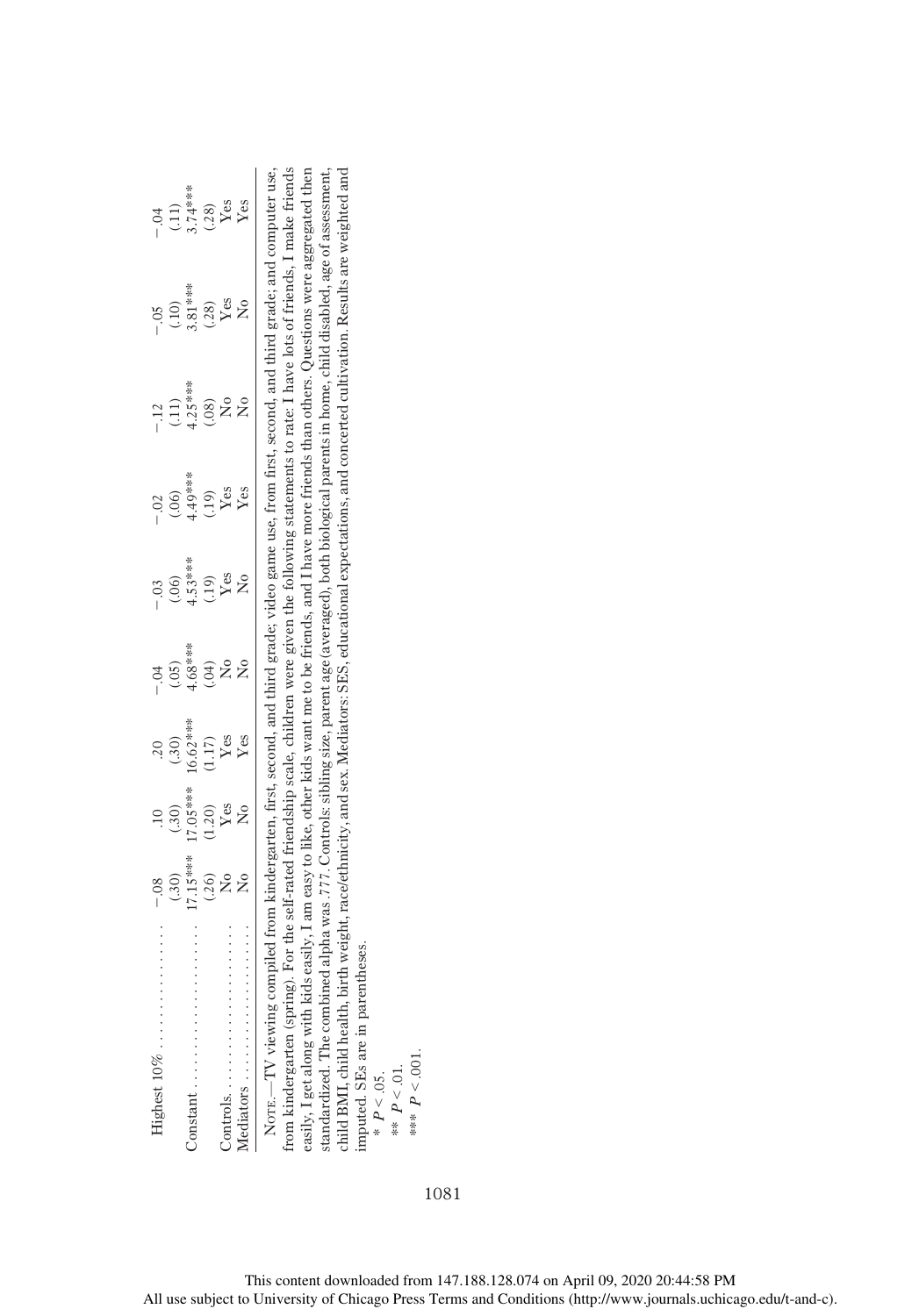#### REFERENCES

- Betton, Victoria, Rohan Borschmann, Mary Docherty, Stephen Coleman, Mark Brown, and Claire Henderson. 2015. "The Role of Social Media in Reducing Stigma and Discrimination." *British Journal of Psychiatry* 206 (6): 443–44.
- Bodovski, Katerina, and George Farkas. 2008. "'Concerted Cultivation' and Unequal Achievement in Elementary School." *Social Science Research* 37 (3): 903–19.
- Child Trends. 2018. "Home Computer Access and Internet Use." https://www.childtrends .org/indicators/home-computer-access.
- Cooper, John M., ed. 1997. *Phaedrus*. In *Complete Works of Plato*. Indianapolis, Ind.: Hackett.
- Coyne, Sarah, Adam A. Rogers, Jessica D. Zurcher, Laura Stockdale, and McCall Booth. 2020. "Does Time Spent Using Social Media Impact Mental Health? An Eight Year Longitudinal Study." *Computers in Human Behavior* 104. https://doi.org/10.1016/j.chb .2019.106160.
- DiMaggio, Paul, Eszter Hargittai, W. Russell Neuman, and John P. Robinson. 2001."Social Implications of the Internet." *Annual Review of Sociology* 27 (1): 307–36.
- Finkelhor, David. 2010. "The Internet, Youth Deviance and the Problem of Juvenoia." Manuscript. University of New Hampshire.
- Fischer, Claude S. 1975. "Toward a Subcultural Theory of Urbanism." *American Journal of Sociology* 80 (6): 1319–41.
- Graham, Allison. 2014."How Social Media Makes Us Unsocial." Tedx Talks. https://www .youtube.com/watch?v=d5GecYjy9-Q.
- Hatzigianni, Maria, Athanasios Gregoriadis, and Marilyn Fleer. 2016."Computer Use at Schools and Associations with Social-Emotional Outcomes—a Holistic Approach: Findings from the Longitudinal Study of Australian Children." *Computers and Education* 95:134–50.
- Howard, Philip E., Lee Raine, and Steve Jones. 2001. "Days and Nights on the Internet." *American Behavioral Scientist* 45 (3): 383–404.
- Ito, Mizuko, Somja Baumer, Matteo Bittani, danah boyd, et al. 2010. *Hanging Out, Messing Around, and Geeking Out: Kids Living and Learning with New Media*. Cambridge, Mass.: MIT Press.
- Jennings, Jennifer L., and Thomas A. DiPrete. 2010. "Teacher Effects on Social and Behavioral Skills in Early Elementary School." *Sociology of Education* 83 (2): 135–59.
- Kornrich, Sabino, and Frank Furstenberg. 2013. "Investing in Children: Changes in Parental Spending on Children, 1972–2007." *Demography* 50 (1): 1–23.
- Kraut, Robert, Sara Kiesler, Bonka Boneva, Jonathon Cummings, Vicki Helgeson, and Anne Crawford. 2002. "Internet Paradox Revisited." *Journal of Social Issues* 58 (1): 49–74.
- Kraut, Robert, Michael Patterson, Vicki Lundmark, Sara Kiesler, Tridas Mukophadhyay, and William Scherlis. 1998. "Internet Paradox: A Social Technology That Reduces Social Involvement and Psychological Well-Being?" *American Psychologist* 53 (9): 1017–31.
- Lareau, Annette. 2003. *Unequal Childhoods: Class, Race, and Family Life*. Berkeley and Los Angeles: University of California Press.
- LeBlanc, Allana G., and Jean-Philippe Chaput. 2017. "Pokémon Go: A Game Changer for the Physical Inactivity Crisis?" *Preventive Medicine* 101:235–37.
- Leick, Karen. 2019. "Introduction: Childhood and Nostalgia." In *Parents, Media and Panic through the Years: Kids Those Days*. Cham: Palgrave Pivot.
- Livingstone, Sonia, Alicia Blum-Ross, Jennifer Pavlick, and Kjartan Ólafsson. 2018. "In the Digital Home, How Do Parents Support Their Children and Who Supports Them?" Parenting for a Digital Future: Survey Report 1. London School of Economics and Political Science, Department of Media and Communications.